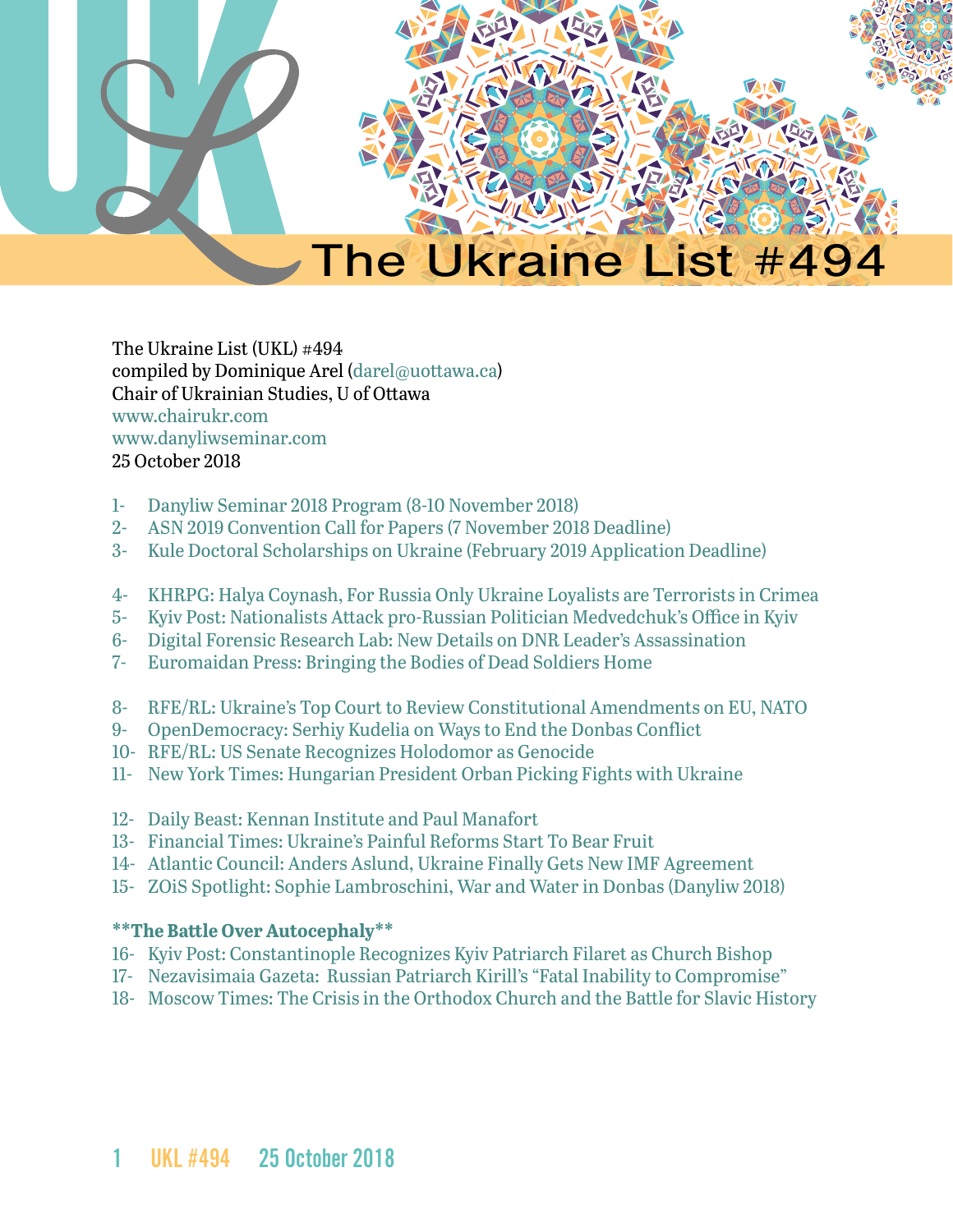# A Unique Look at Contemporary Ukraine at Three-Day Danyliw 2018 Seminar in Ottawa

The 14th Annual Danyliw Seminar (8-10 November 2018), organized by the Chair of Ukrainian Studies at the University of Ottawa, is unveiling an ambitious program devoted to current research and documentaries on Ukraine.

- - - - - - - - - - - - - - - - - - - - - - - - - - - - - - - - - - - - - - - - - - - - - - - - - - - - - - - - - - - - - - - - - - - - - - - - - - - - - - - - - -

The Seminar, featuring 23 presentations and 2 film screenings, will bring together 33 scholars or doctoral students, and 2 film creators -- 29 from outside Canada (8 from Ukraine), and 18 attending for the first time, a testimony of the vibrancy of the field of Ukrainian Studies.

The program is online at [https://www.danyliwseminar.com/program-2018.](https://www.danyliwseminar.com/program-2018) A PDF version is also attached.

### Among the highlights:

- A special section commemorating the 85th anniversary of the Holodomor, featuring five presentations, as well as the presentation of a new book presenting for the first time to an English-language audience the contribution of Ukrainian historian Stanislav Kulchytsky (*The Famine of 1932-1933 in Ukraine: An Anatomy of the Holodomor*).
- Two sections on Ukraine in World War II and its aftermath, touching on state and church in Galicia, the UPA and gender, the OUN and concentration camps, and anti-Jewish violence, featuring new books by Omer Bartov (*Anatomy of a Genocide: The Life and Death of a Town Called Buczacz*) and Jeffrey Kopstein and Jason Wittenberg (*Intimate Violence: Anti-Jewish Pogroms on the Eve of the Holocaust).*
- Two new Ukrainian films featured in international documentary festivals this Fall *No Obvious Signs* (2018), on a female soldier suffering from PTSD following her tour of duty in Donbas, and *Home Games* (2018), a hard look at the reality of broken homes and strong women, with a backdrop of professional sports. Each screening will be followed by a Q&A with film creators.
- A simulation game of the war in Donbas, based on ethnographic evidence collected or aggregated by British documentary filmmaker and programmer Antony Butts.
- Several presentations on the societal impact of the Donbas war on medical care infrastructure destruction, daily life near the contact line, decommunization in a Ukraine-controlled Donbas town, and the songs of the war.
- An introductory section on the political economy of post-Maidan Ukraine —on water management in Donbas, corruption in the military, and the economics of journalism.

### <span id="page-1-0"></span>#1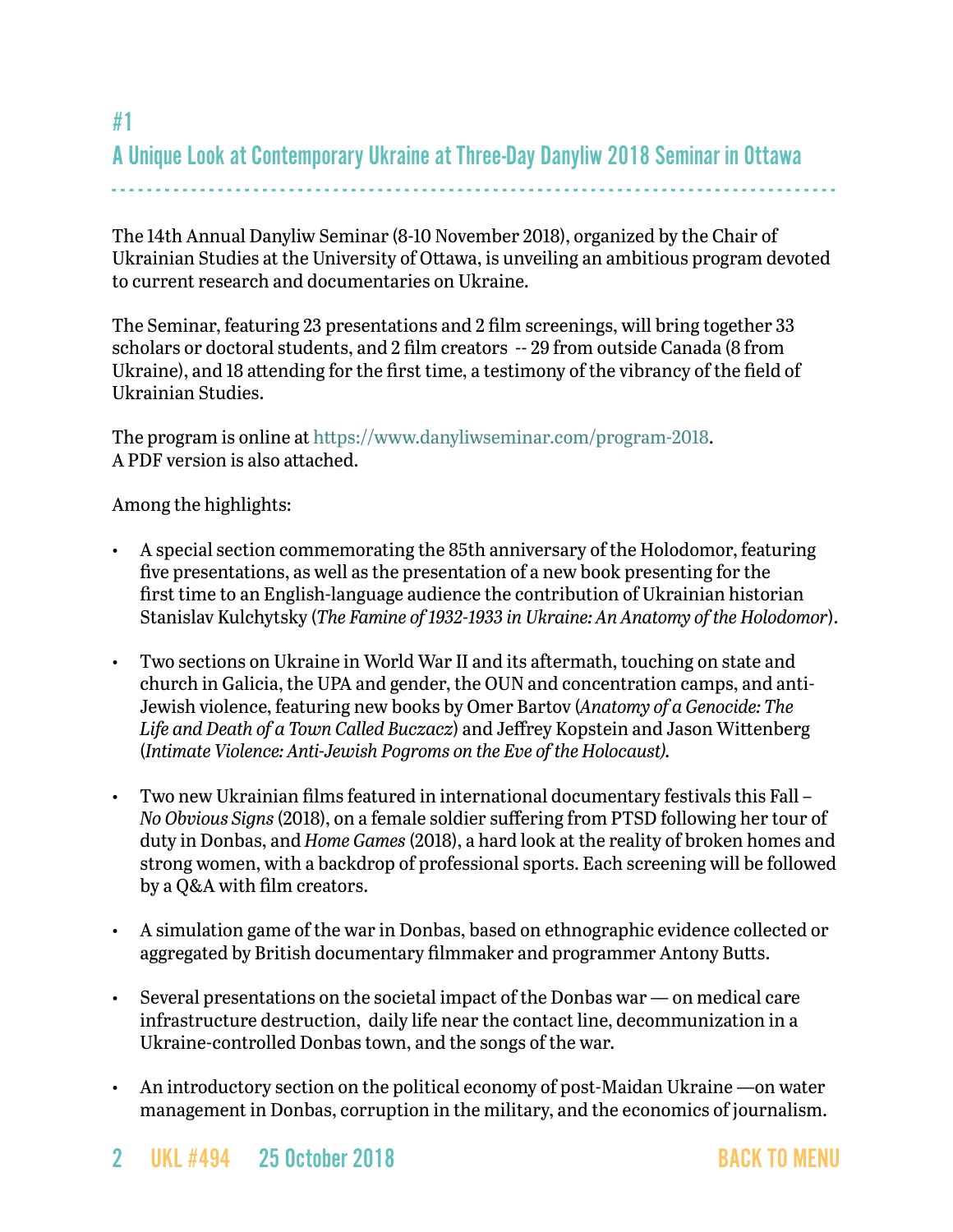• A panel on changing political behavior and attitudes since Maidan, including a new book co-edited by Oleksiy Haran on *Constructing a Political Nation*.

All the Seminar sessions will be held in Room 12102 of the Desmarais Building (DMS), 55 Laurier Ave., on University of Ottawa campus. A map of University of Ottawa campus – with the DMS location – can be accesssed at<http://maps.uottawa.ca>.

The Seminar is open to the public and registration is free. Since space is limited, people interested in attending the seminar must register by sending an email to the Chair of Ukrainian Studies [\(chairukr@gmail.com\)](mailto:chairukr@gmail.com).

An opening reception will be held on Thursday, November 8, at 7.00 PM in Desmarais 12102, after the screening and Q&A of *Home Games*. All are cordially invited.

The Seminar will have an extensive presence on the web. All presentations will be filmed and uploaded on the Seminar web site ([http://www.danyliwseminar.com\)](http://www.danyliwseminar.com)). The Seminar papers will also be available on the website shortly after they are presented.

For real time updates, go and like the Seminar's Facebook page [\(https://www.facebook.](https://www.facebook.com/Danyliw-Seminar-874438662581143/)) [com/Danyliw-Seminar-874438662581143/\)](https://www.facebook.com/Danyliw-Seminar-874438662581143/)) or follow me on Twitter at @darelasn.

The international selection committee is comprised of Dominique Arel (Chair of Ukrainian Studies, U of Ottawa), Anna Colin Lebedev (U Paris Nanterre, France), Mayhill Fowler (Stetson U, US), Daria Mattingly (U of Cambridge, UK), Anna Muller (U of Michigan Dearborn, US), Oxana Shevel (Tufts U, US) and Ioulia Shukan (U Paris Nanterre, France).

The Seminar is made possible by the commitment of the Wolodymyr George Danyliw Foundation to the pursuit of excellence in the study of contemporary Ukraine. We are grateful to the Holodomor Research and Education Consortium and the Canadian Institute of Ukrainian Studies for their support in the Holodomor commemoration section.

14th Annual Danyliw Research Seminar on Contemporary Ukraine Chair of Ukrainian Studies, University of Ottawa, Canada Desmarais Hall 12102 8-10 November 2018 <https://www.danyliwseminar.com/program-2018>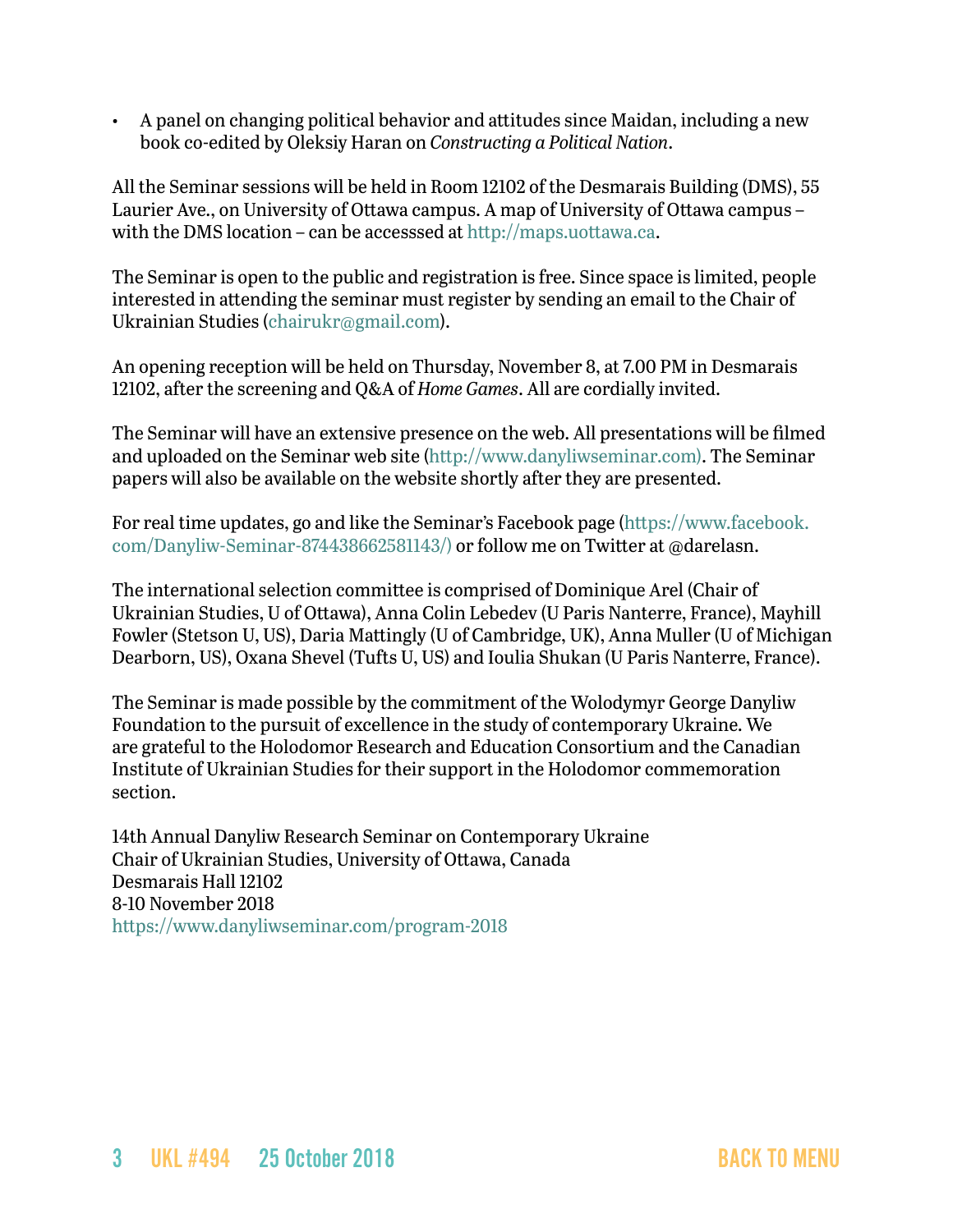#### **T H U RS DAY 8 N OV E M B E R**

#### **Political Economy: Oligarchs and Corruption**

#### 9.15-10.00 AM

Moderator: Oxana Shevel (Tufts U, US, oxana.shevel@tufts.edu)

Sophie Lambroschini (Centre Marc Bloch, Germany, sophie\_lambro@yahoo.com) *"Rivers Don't Abide by the Laws of War" : The Water Utilities Company Voda Donbasu as a Case Study of Collaborative Practices Across the Contact Line in Eastern Ukraine*

#### 10.00-10.45 AM

Moderator: Anna Colin Lebedev (U Paris-Ouest Nanterre, France, anna lebedev@yahoo. com)

Dmytro Khutkyy (Independent Defense Anti-Corruption Committee, Ukraine, khutkyy@ gmail.com) *Corruption Risks in Defence Procurement in Ukraine*

#### **Political Economy: Since Maidan**

11.15 AM-12.00 PM Moderator: Ioulia Shukan (U Paris-Ouest Nanterre, France, ioulia.shukan@gmail.com)

Taras Fedirko (U of Cambridge, UK, taras.fedirko@gmail.com) *Money and Free Speech in Ukrainian Journalism: The Case of* Hromadske

The Holodomor: 85 Years Later (with the support of the Holodomor Research and Education Consortium)

1.00-2.30 PM

#### **Perpetrators and Bystanders**

Moderators: Anna Muller (U of Michigan Dearborn, US, anmuller@umich.edu) and Dominique Arel (U of Ottawa, Canada, darel@uottawa.ca)

Daria Mattingly (U of Cambridge, UK, dm628@cam.ac.uk) *The Ordinary and Extraordinary Perpetrators of the Holodomor*

Olga Ryabchenko (Beketov National U of Urban Economy, Ukraine, lerche555@ukr.net) *Resistance and Humility: Mobilizing Young People for Work in Urban Areas during the Years of Collectivization and Holodomor*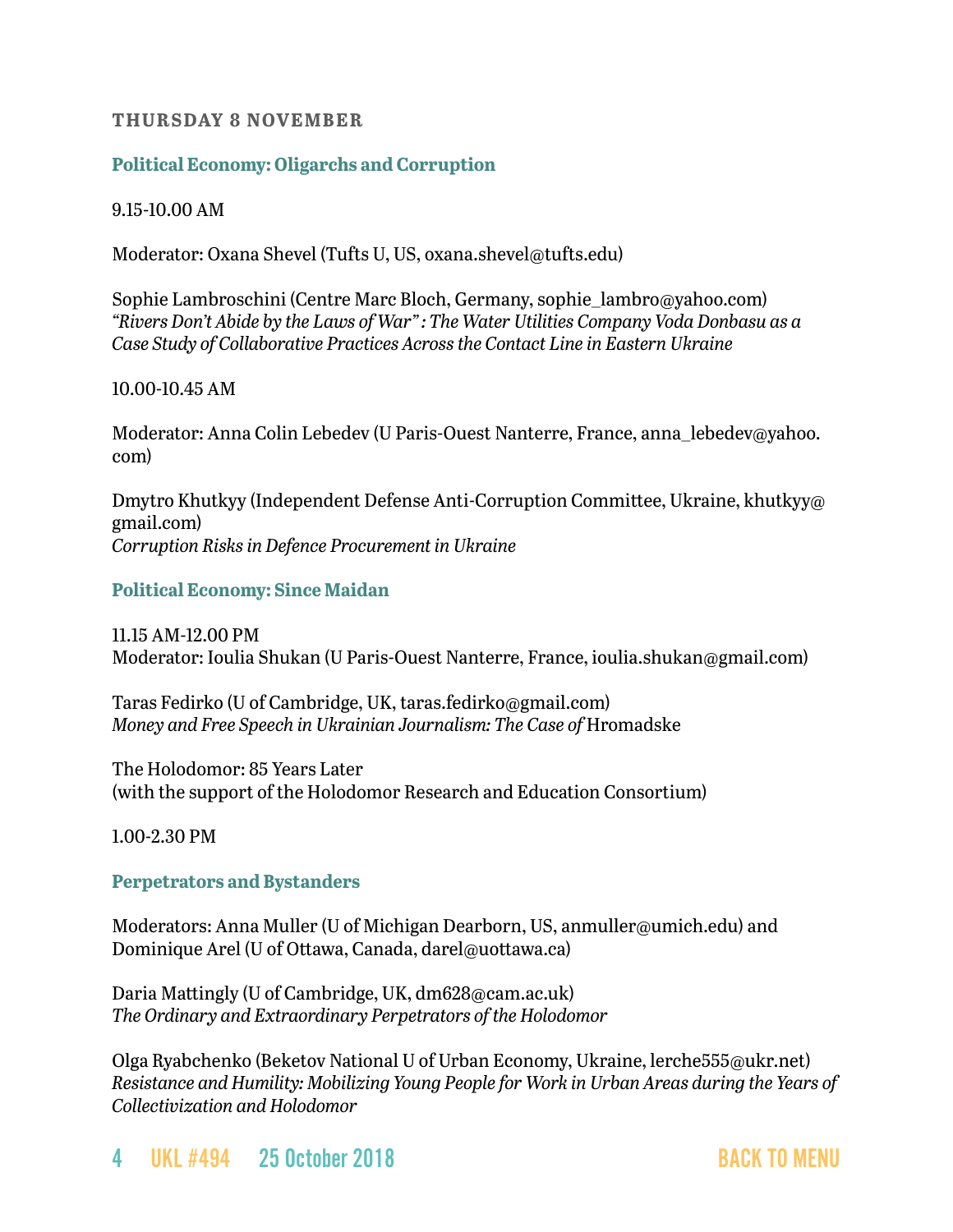Nick Kupensky (Bowdoin College, US, nkupensk@bowdoin.edu) *Blindness, Hypnosis, Addiction, Fetish: The Language of Holodomor Denial in Soviet Industrial Travel Narratives*

3.00-4.30 PM

#### **Asking the Big Questions**

Moderators: Bohdan Klid (CIUS, U of Alberta, Canada, bohdan.klid@ualberta.ca) and Daria Mattingly (U of Cambridge, UK, dm628@cam.ac.uk)

Stanislav Kulchytsky (Institute of Ukrainian History, Ukraine) *New Book: The Famine of 1932-1933 in Ukraine: An Anatomy of the Holodomor (CIUS Press, 2018)*

Oleh Wolowyna (U of North Carolina Chapel Hill, US, olehw@aol.com) *A General Framework for Holodomor Research*

4.30-7.00 PM

#### **Film Screening**

Home Games (Ukraine 2018), directed by Alisa Kovalenko

*A season in the life of Alina, a poor 20-year-old girl from Kyiv who has a chance to be saved by football, but must also rescue her young siblings. A hard look at the reality of broken homes and strong women.*

Followed by a Q&A with the film producer, Stéphane Siohan (East Roads, Ukraine, stephane@east-roads.com).

Moderated by Anna Colin Lebedev (U Paris-Ouest Nanterre, France, anna\_lebedev@yahoo. com) and Natalia Stepaniuk (U of Ottawa, Canada, natalia.stepaniuk@gmail.com).

**F R I DAY 9 N OV E M B E R**

#### 9.00-9.45 AM

Moderator: Dominique Arel (U of Ottawa, Canada, darel@uottawa.ca)

Natalia Levchuk (Institute of Demography, Ukraine, levchuk.nata@gmail.com) *The Role of Grain Procurement in Understanding Regional Variations of 1933 Holodomor Losses*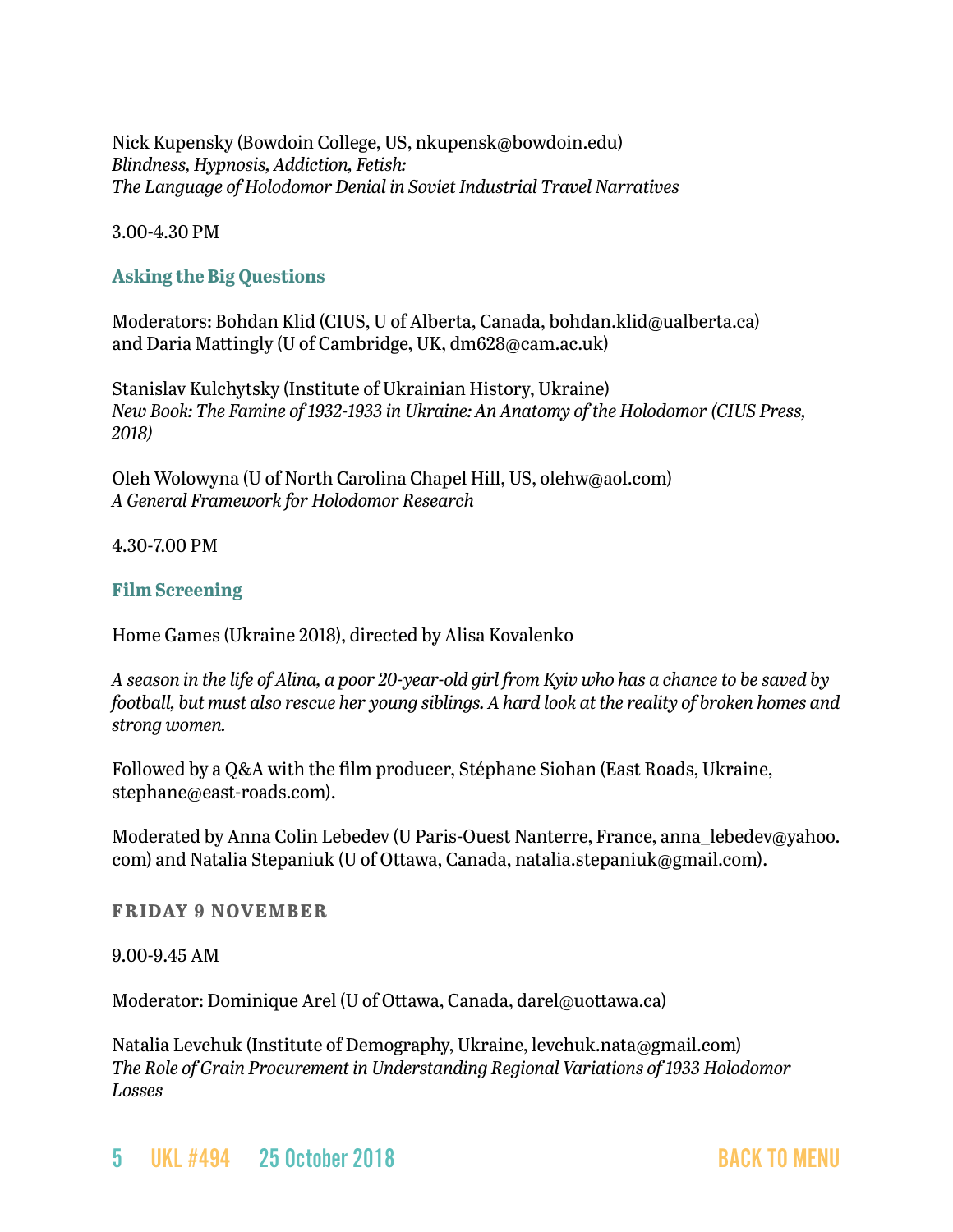### **The OUN and World War II Violence**

#### 9.45-10.30 AM

Moderator: Daria Mattingly (U of Cambridge, UK, dm628@cam.ac.uk)

Orysia Kulick (U of Toronto, Canada, omkulick@gmail.com) *OUN Prisoners in the Buchenwald Subcamp Mittelbau-Dora: A Microhistory*

#### 11.00 AM-1.00 PM

Moderators: Dominique Arel (U of Ottawa, Canada, darel@uottawa.ca) and Anna Muller (U of Michigan Dearborn, US, anmuller@umich.edu)

Jeffrey Kopstein (U of California Irvine, kopstein@uci.edu) Jason Wittenberg (U of California Berkeley, witty@berkeley.edu) *New Book—Intimate Violence: Anti-Jewish Pogroms on the Eve of the Holocaust (Cornell, 2018)*

Omer Bartov (Brown U, US, omer.bartov@gmail.com) *New Book—Anatomy of a Genocide: The Life and Death of a Town Called Buczacz (Simon and Schuster, 2018)*

John Paul Himka (U of Alberta, Canada, john-paul.himka@ualberta.ca) *OUN-UPA and the Holocaust: A Survey of the Historiography*

#### **The Humanitarian Costs of the Donbas War**

#### 2.00-3.00 PM

Moderators: Anna Colin Lebedev (U Paris-Ouest Nanterre, France, anna\_lebedev@yahoo. com)

Cynthia J. Buckley (U of Illinois Urbana-Champaign, US, buckleyc@illinois.edu) Ralph S. Clem (Florida International U, US, clemr@fiu.edu) Erik S. Herron (West Virginia U, US, esherron@mail.wvu.edu) *No Safe Place: Geopolitical and Humanitarian Implications of Medical Care Infrastructure Destruction in the Donbas Conflict*

#### 3.00-3.45 PM

Moderator: Oxana Shevel (Tufts U, US, oxana.shevel@tufts.edu)

Tania Bulakh (U of Indiana Bloomington, US, tbulakh@umail.iu.edu) *Daily Life Near the "Contact Line": How People Experience the State in Conflit-Affected Ukraine*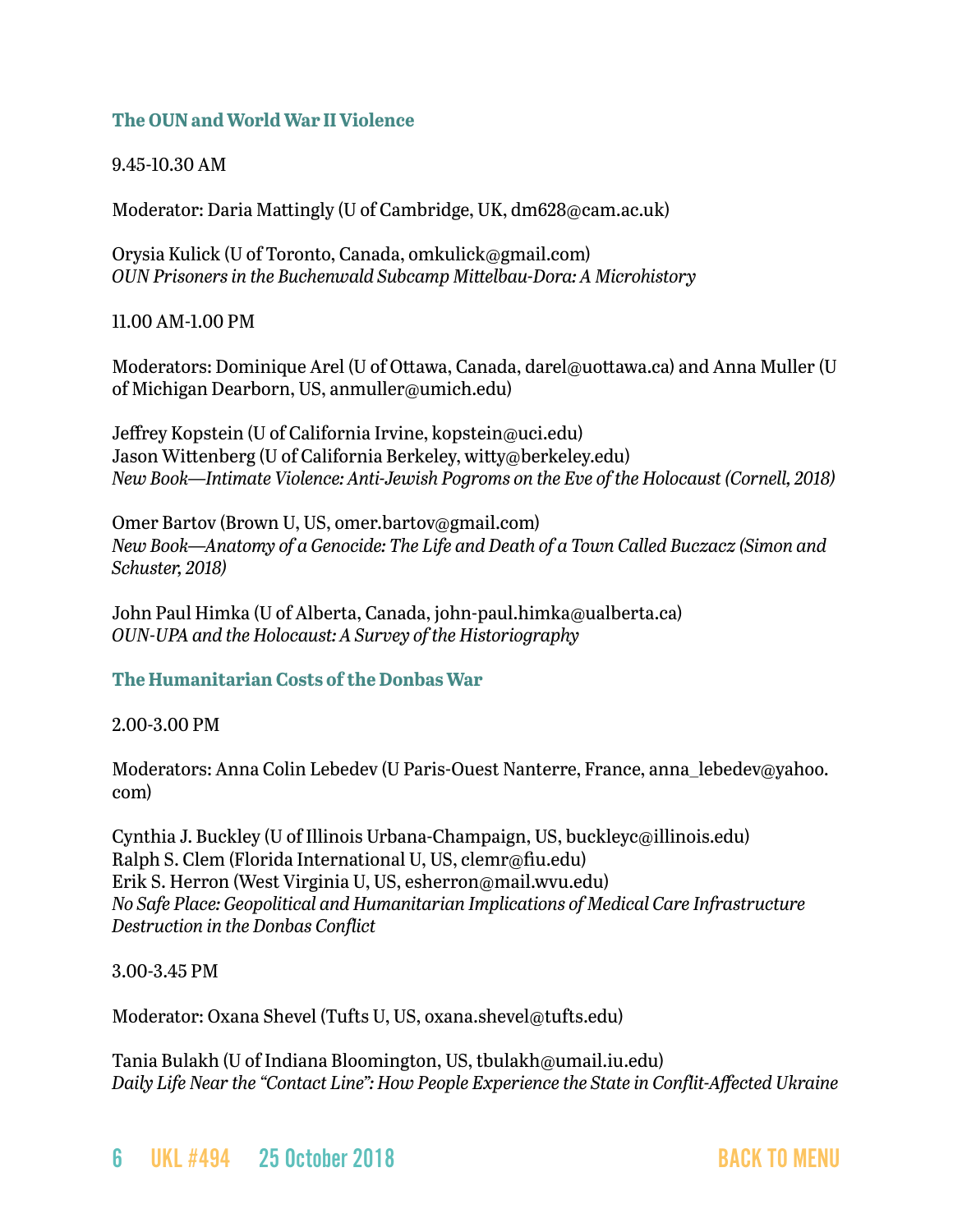#### 4.15-6.15 PM

#### **Film Screening**

*No Obvious Signs* (Ukraine 2018), directed by Alina Gorlova

*The story of a female soldier who returns from the Donbas war. Talking to psychologists, battling her PTSD and panic attacks, she tries hard to get back to normal life. The film shows her difficult path of recovery.*

Followed by a Q&A with the filmmaker Alina Gorlova (Tabor Productions, Ukraine, alinagorlova.e@gmail.com) Moderators: Anna Colin Lebedev (U Paris-Ouest Nanterre, France, anna lebedev@yahoo. com) and Natalia Stepaniuk (U of Ottawa, Canada, natalia.stepaniuk@gmail.com)

#### **SATURDAY 10 NOVEMBER**

#### **War and Gender**

9.00-10.30 AM

Moderator: Daria Mattingly (U of Cambridge, UK, dm628@cam.ac.uk) and Oxana Shevel (Tufts U, US, oxana.shevel@tufts.edu)

Anna Muller (U of Michigan Dearborn, US, anmuller@umich.edu) *Underground, Imprisonments, and the Polish-Ukrainian Relationships: The Life of Polish and Ukrainian Female Underground Members*

Oksana Kis (Institute of Ethnology, Lviv, Ukraine, oksanakis55@gmail.com) *Faith as a Shield: Ukrainian Women's Religious Practices as Resistance to Total Dehumanization in the Gulag*

#### **Religion after the War**

#### 11.00-11.45 AM

Moderator: Anna Muller (U of Michigan Dearborn, US, anmuller@umich.edu)

Kathryn David (NYU, US, ked376@nyu.edu) *Soviet Governance in postwar Western Ukraine: Church and State*

#### **Recasting Memories**

11.45 AM-12.30 PM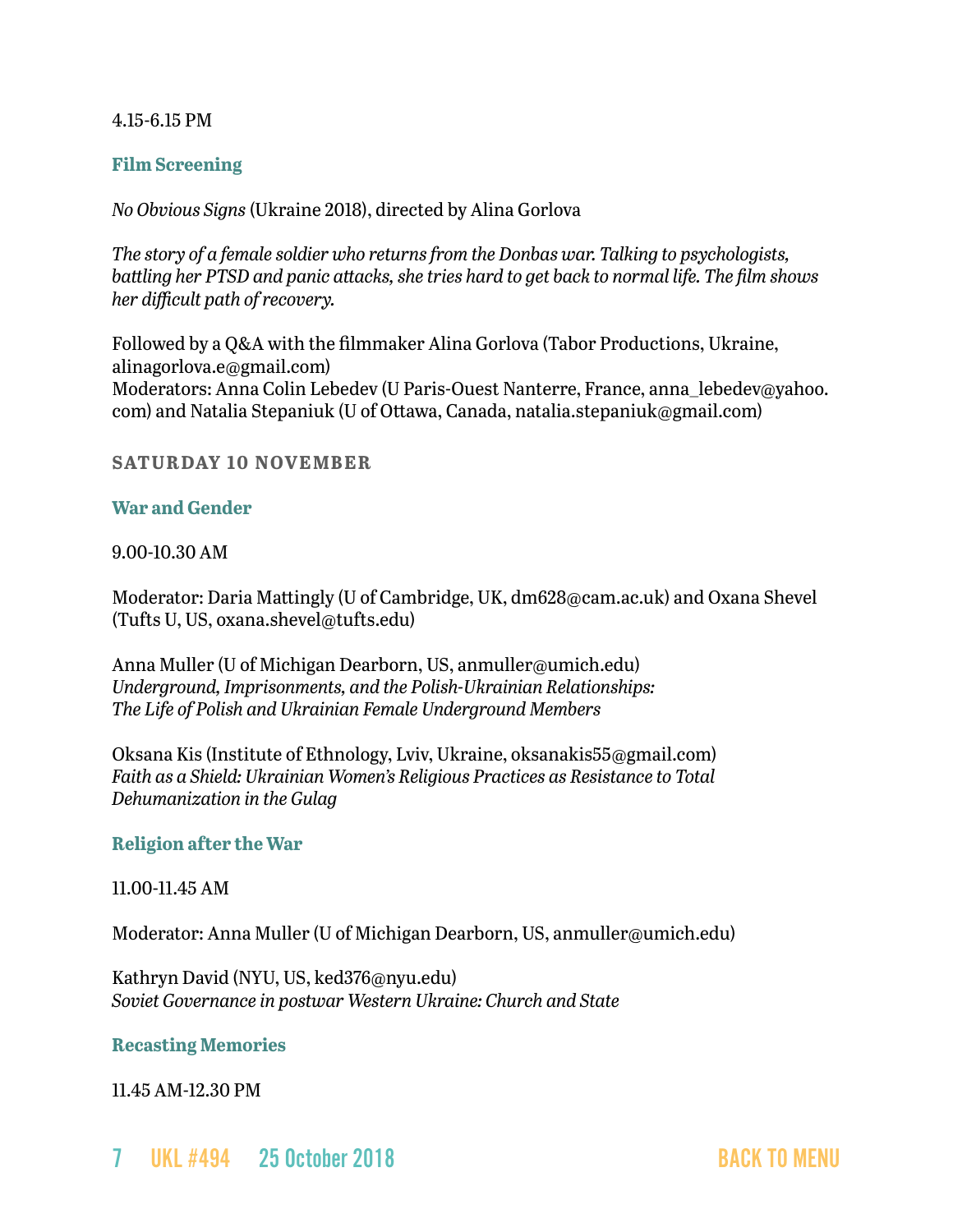Moderator: Ioulia Shukan (U Paris-Ouest Nanterre, France, ioulia.shukan@gmail.com)

Anna Balázs (U of Manchester, UK, anna.balazs@postgrad.manchester.ac.uk) *The Decommunization of Everyday Life: The Case of Mariupol*

#### **Political Behavior and Attitudes Since Maidan**

#### 1.30-3.00 PM

Moderator: Oxana Shevel (Tufts U, US, oxana.shevel@tufts.edu) and Ioulia Shukan (U Paris-Ouest Nanterre, France, ioulia.shukan@gmail.com)

Discussant: Oleh Havrylyshyn (Carleton U, Canada, olehhavrylyshyn@cunet.carleton.ca)

Olga Onuch (U of Manchester, UK, olga.onuch@manchester.ac.uk) *The Impact of War on Voting Behavior: The Case of Ukraine*

Oleksiy Haran (U Kyiv Mohyla Academy, Ukraine, haranov@gmail.com) *New Book—Constructing a Political Nation: Changes in the Attitudes of Ukrainians during the War in the Donbas (Stylos, 2017)*

#### **The Donbas War in Visuals and Sounds**

#### 3.00-3.45 PM

Moderator: Dominique Arel (U of Ottawa, Canada, darel@uottawa.ca)

Antony Butts (Filmmaker/Programmer, UK, antonybutts@me.com) *The Many Lives of "Lenin": A Simulation Game of the War in Donbas*

*A video game, based on ethnographic evidence, exploring how information warfare impacted the minds of individuals on the ground in what became the Donbas war.*

#### 3.45-4.30 PM

Moderator: Anna Colin Lebedev (U Paris-Ouest Nanterre, France, anna lebedev@yahoo. com)

Iryna Shuvalova (U of Cambridge, UK, is411@cam.ac.uk) *Songs of the Donbas War: Dismantling, Construction and Reconstruction of Identities through Text, Sound and Image*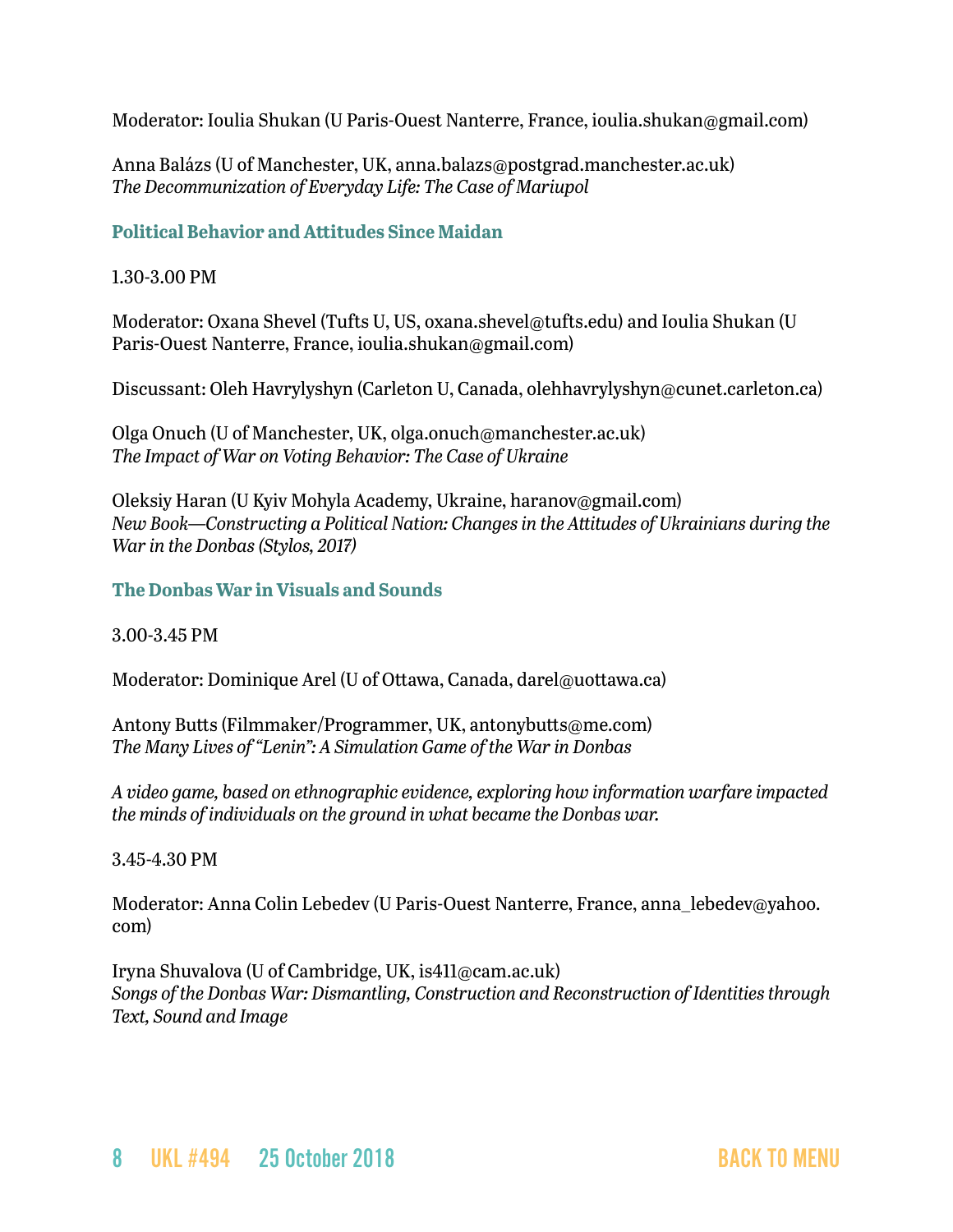# <span id="page-8-0"></span>#2 Call for Papers

- - - - - - - - - - - - - - - - - - - - - - - - - - - - - - - - - - - - - - - - - - - - - - - - - - - - - - - - - - - - - - - - - - - - - - - - - - - - - - - - - -

24th Annual World Convention of the Association for the Study of Nationalities (ASN)

International Affairs Building, Columbia University, NY Sponsored by the Harriman Institute 2-4 May 2019 <https://www.asnconvention.com/proposal-information> 

\*\*\*Proposal deadline: 7 November 2018\*\*\*

Proposals must be submitted to: [darel@uottawa.ca](mailto:darel@uottawa.ca) and [darelasn2019@gmail.com](mailto:darelasn19@gmail.com)

[Over 150 Panels/Events in 11 Sections](https://www.asnconvention.com/eleven-sections)

**\*\*The Ukraine section had 22 panels/events at the ASN 2018 Convention\*\***

Nationalism Studies Migration/Diasporas Balkans Central Europe Ukraine Russia Caucasus Eurasia (Central Asia and China) Turkey and Greece Book Panels World Documentary Films

#### **[Thematic Sections](https://www.asnconvention.com/thematic-sections)**

The Rise of the Far Right The Politics of Refugees Political Memory Political Violence The Russia/Ukraine Conflict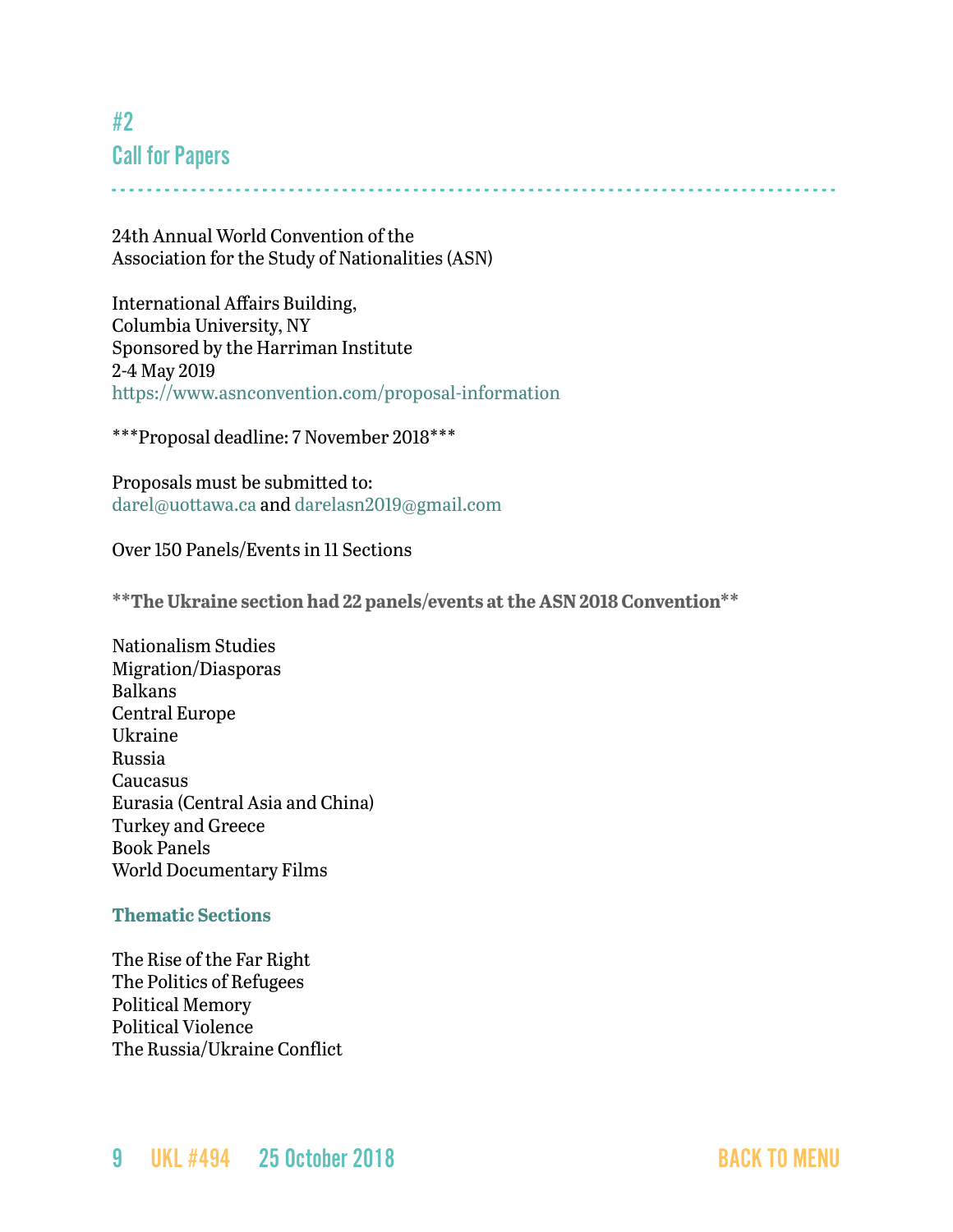#### **[ASN Awards](https://www.asnconvention.com/asn-awards)**

Best Doctoral Papers Best World Documentary Film Best Book on Nationalism Best Article in Nationalities Papers

The ASN World Convention, which annually brings 750+ scholars from 50+ countries to Columbia University, welcomes proposals on a wide range of topics related to nationalism, national identity, ethnicity, conflict and migration in regional sections of Central, Southern and Eastern Europe or cross-regional sections on nationalism and migration/ diasporas.

In addition to the thematic sections on the far right, refugees, memory, violence and the Russia/Ukraine conflict, popular themes over the years have included gender, youth, language politics, religion, arts and culture, EU integration/exit, foreign policy, nationbuilding, energy politics, parties and elections, and civil society.

Disciplines represented include political science, history, anthropology, sociology, international studies, security studies, area studies, economics, geography, literature, and other fields of humanities and social sciences.

Prospective applicants can get a sense of the large thematic scope of ASN Convention papers and presentations by looking at the [2018 Final Program.](https://docs.wixstatic.com/ugd/ff1dca_c4ef94c09ec9479da4af014e9b0db618.pdf)

The ASN scholarly journal Nationalities Papers will be published as of January 2019 by Cambridge University Press. The ASN 2019 Convention Opening Reception will celebrate this new partnership between ASN and Cambridge University Press.

#### **[Proposal Forms](https://www.asnconvention.com/proposals)**

Paper Proposal Panel Proposal Roundtable Proposal Documentary Film Proposal Book Panel Proposal Discussant Proposal

To send a proposal, download the relevant form above, send it to [darel@uottawa.](mailto:darel@uottawa.ca) [ca](mailto:darel@uottawa.ca) and [darelasn2019@gmail.com](mailto:darelasn2019@gmail.com), and fill out a [Fact Sheet o](https://www.surveymonkey.com/r/asn2019)nline.

Applicants can be considered for only one paper (included either in a paper proposal or a panel proposal) and appear in a maximum of two proposals (paper, panel or roundtable).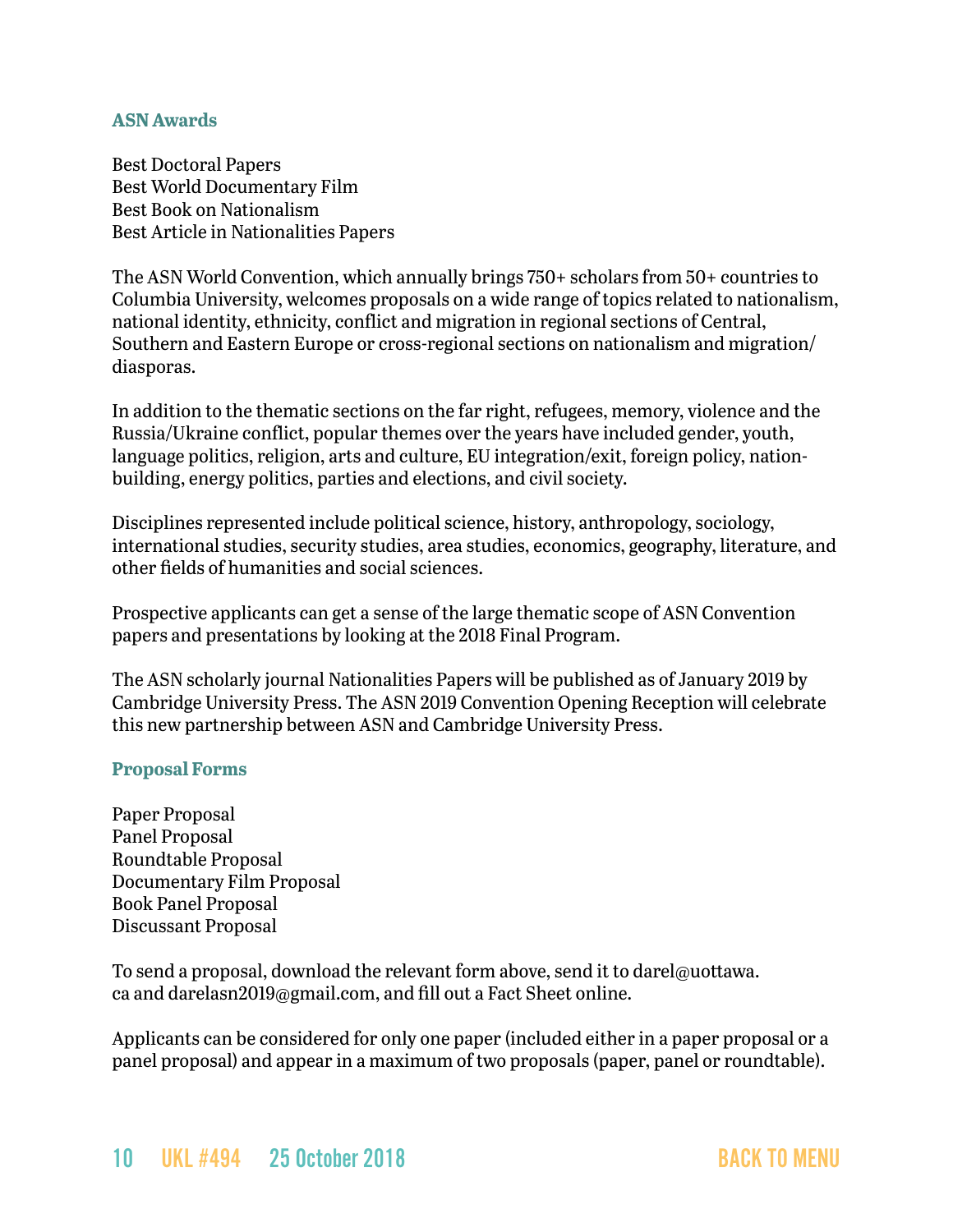An exception is made for book panels or films, although applicants can only be on one book panel proposal.

Applicants whose proposals is accepted are responsible for covering all travel and accommodation costs. *ASN has no funding available for panelists.*

The receipt of all proposals will be acknowledged electronically, with some delay during deadline week, due to the high volume of proposals.

An international Program Committee is entrusted with the selection of proposals. Most applicants will be notified between January and February 2019.

Practical information on the Convention, including registration costs, will be communicated in January 2019.

Publishers and companies wishing to exhibit at the Convention or advertise in the Convention printed program can contact ASN Executive Director Ryan Kreider a[trk2780@](mailto:rk2780@columbia.edu) [columbia.edu](mailto:rk2780@columbia.edu).

For practical questions on the Convention, please contact ASN Executive Director Ryan Kreider at [rk2780@columbia.edu.](mailto:rk2780@columbia.edu)

The ASN website is at [http://nationalities.org](http://nationalities.org/) The ASN Convention website is at [http://asnconvention.com](http://asnconvention.com/) To follow us on Facebook, go to<https://www.facebook.com/Nationalities> To follow us on Twitter, go to [@asn\\_org](https://twitter.com/ASN_Org?lang=en)

We very much look forward to receiving your proposal!

Dominique Arel, ASN Convention Director Agathe Dudzinski, ASN Convention Assistant Director Lisa Koriouchkina, ASN Communications Director Ceren Belge, Evgeny Finkel, Tamara Pavasović Trošt, Program Committee Associate **Directors** On behalf of the ASN Convention Program Committee

*Deadline for proposals: 7 November 2018 (to be sent to both [darel@uottawa.](mailto:darel@uottawa.ca)* [ca](mailto:darel@uottawa.ca)  AND [darelasn2019@gmail.com](mailto:darelasn2019@gmail.com) in a single attachment).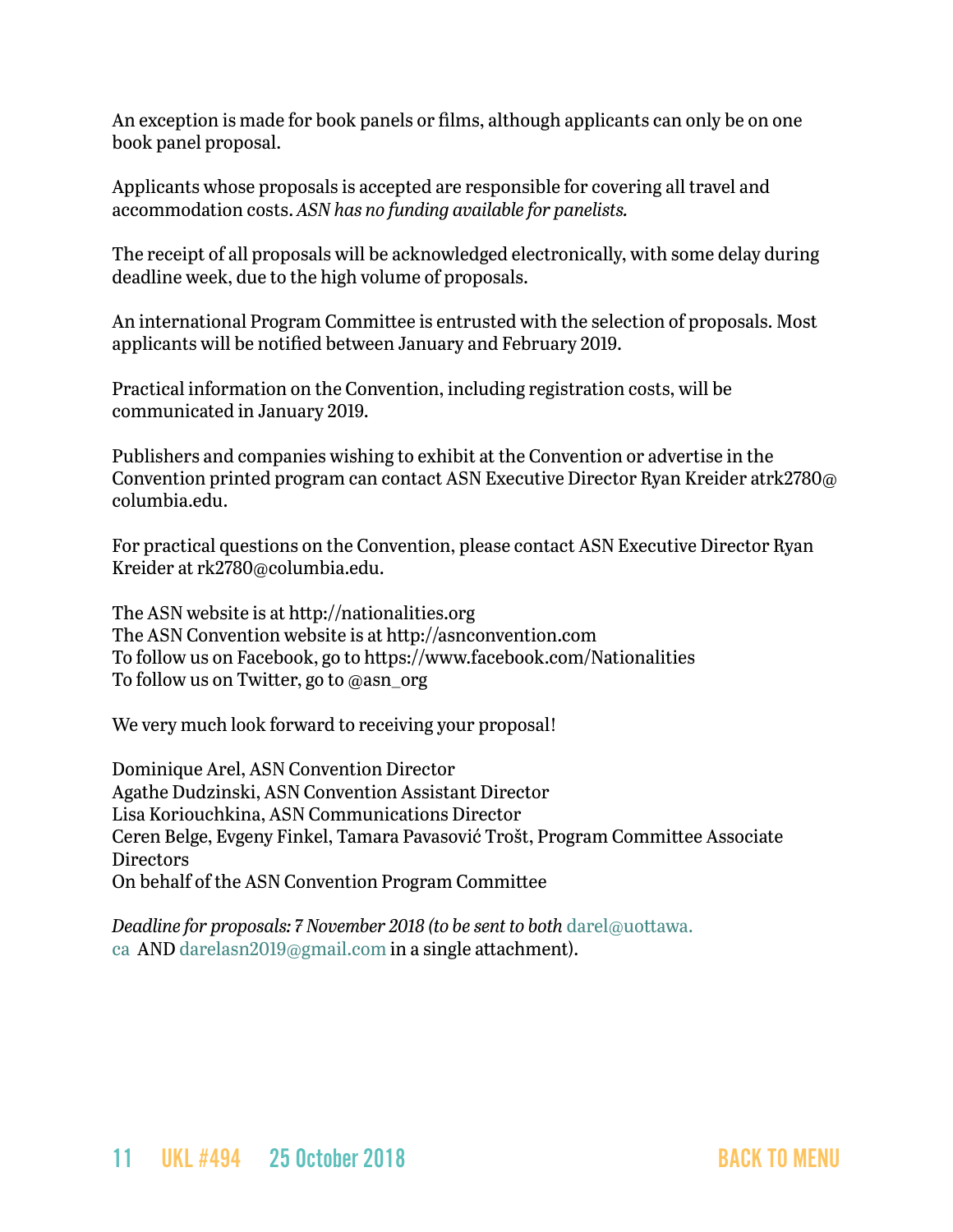# <span id="page-11-0"></span>#3 Kule Doctoral Scholarships on Ukraine

- - - - - - - - - - - - - - - - - - - - - - - - - - - - - - - - - - - - - - - - - - - - - - - - - - - - - - - - - - - - - - - - - - - - - - - - - - - - - - - - - - Chair of Ukrainian Studies, University of Ottawa Application Deadline: 1 February 2019 (International & Canadian Students) <https://www.chairukr.com/kule-doctoral-scholarships>

The Chair of Ukrainian Studies at the University of Ottawa, the only research unit outside of Ukraine predominantly devoted to the study of contemporary Ukraine, is announcing a new competition of the Drs. Peter and Doris Kule Doctoral Scholarships on Contemporary Ukraine. The Scholarships will consist of an annual award of \$22,000, with all tuition waived, for four years (with the possibility of adding a fifth year).

The Scholarships were made possible by a generous donation of \$500,000 by the Kule family, matched by the University of Ottawa. Drs. Peter and Doris Kule, from Edmonton, have endowed several chairs and research centres in Canada, and their exceptional contributions to education, predominantly in Ukrainian Studies, has recently been celebrated in the book Champions of Philanthrophy: Peter and Doris Kule and their Endowments.

Students with a primary interest in contemporary Ukraine applying to, or enrolled in, a doctoral program at the University of Ottawa in political science, sociology and anthropology, or in fields related with the research interests of the Chair of Ukrainian Studies, can apply for a Scholarship. The competition is open to international and Canadian students.

The application for the Kule Scholarship must include a 1000 word research proposal, two letters of recommendation (sent separately by the referees), and a CV and be mailed to Dominique Arel, School of Political Studies, Faculty of Social Sciences Building, Room, 7067, University of Ottawa, 120 University St., Ottawa ON K1N 6N5, Canada. Applications will be considered only after the applicant has completed an application to the relevant doctoral program at the University of Ottawa. Consideration of applications will begin on 1 February 2019 and will continue until the award is announced. The University of Ottawa is a bilingual university and applicants must have a certain oral and reading command of French. Specific requirements vary across departments.

Students interested in applying for the Scholarships beginning in the academic year 2017- 2018 are invited to contact Dominique Arel [\(darel@uottawa.ca](mailto:darel@uottawa.ca)), Chairholder, Chair of Ukrainian Studies, and visit our web site [www.chairukr.com](http://www.chairukr.com).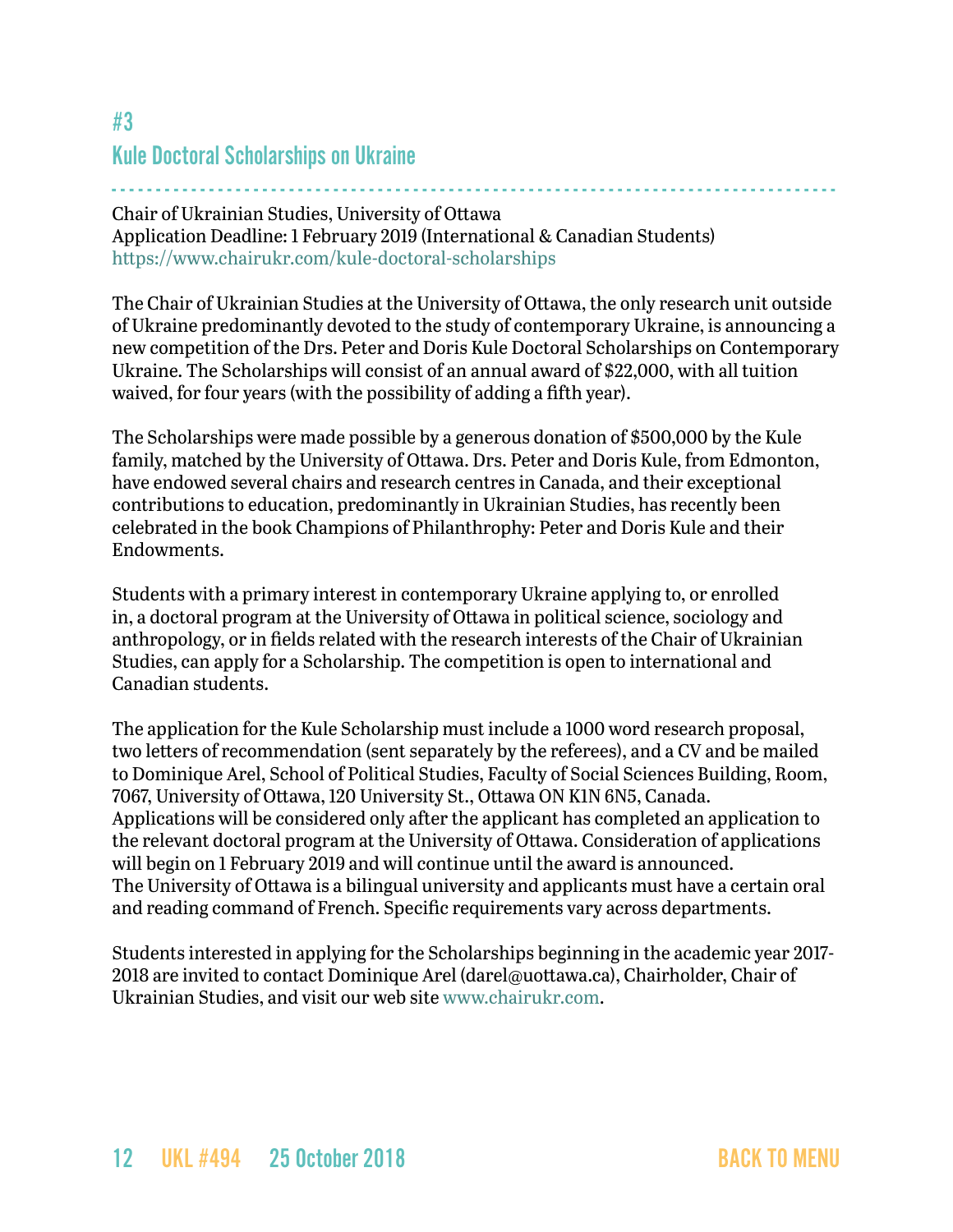# <span id="page-12-0"></span>Russia Stops Calling the Kerch Mass Killing Terrorism When It Can't Blame Ukraine or Crimean Tatars

- - - - - - - - - - - - - - - - - - - - - - - - - - - - - - - - - - - - - - - - - - - - - - - - - - - - - - - - - - - - - - - - - - - - - - - - - - - - - - - - - - By Halya Coynash Human Rights in Ukraine, 18 October 2018 <https://bit.ly/2OSZ5DN>

As of late on 17 October, 19 people are known to have died from a mass shooting in Kerch, Russian-occupied Crimea, including the 18-year-old believed killer, Vladislav Roslyakov, a fourth-year student at the Kerch Technical College where the tragedy took place. His motives have yet to be ascertained, however Russia's Investigative Committee has now changed its qualification of the crime from an act of terrorism to multiple homicide. This was after Russian media reported a top occupation regime official as claiming that Ukraine was behind the terrorism, and that the culprit allegedly "looked like a Tatar". The requalification is also in marked contrast to the ever-mounting number of Ukrainians arrested since Russia's invasion of Crimea on 'terrorism' charges despite the lack of any act of terror, or even evidence that one was planned.

It is understandable that in the confusion after the explosion and shooting that there should have been such conflicting reports about what was happening, and the number of victims. It is unfortunately no less predictable that very many people both within Crimea and outside should have responded with identical concern that this was to be an excuse for new repression in the occupied peninsula.

Photos are now available of Roslyakov holding a hunting rifle which he apparently turned on himself, after killing 18 teachers and students, and injuring up to 50 others. Krym.Realii has probed the rather conflicting ideas about Roslyakov's likely motivation, based mainly on his posts on social media. His VKontakte page contains anti-fascist slogans and indicates an interest in hard rock, possibly also support for left-wing ideas, The same page has a portrait of Russian President Vladimir Putin and a repost from a page entitled 'This country can't be beaten', with symbols of the so-called 'Novorossiya', linked now with the Kremlin-controlled pseudo 'Donetsk and Luhansk republics' The term Novorossiya was first used by Putin in April 2014 at a time when there was every indication that Russia was hoping to seize control of at least the Kharkiv and Odesa oblasts as well, both of which Putin placed in this alleged 'Novorossiya'. Viktoria Veselova, writing for Krym.Realii notes that Roslyakov also posted a sarcastic

photo of Putin together with the head of the Russian Orthodox Church, Patriarch Kirill. It may be that the young man had personal grounds for a grudge against the college, or particular students.

Nothing like this has ever happened in Crimea before, and after over four years of Russian attempts to push the idea that Ukraine and Ukrainians pose a threat and are planning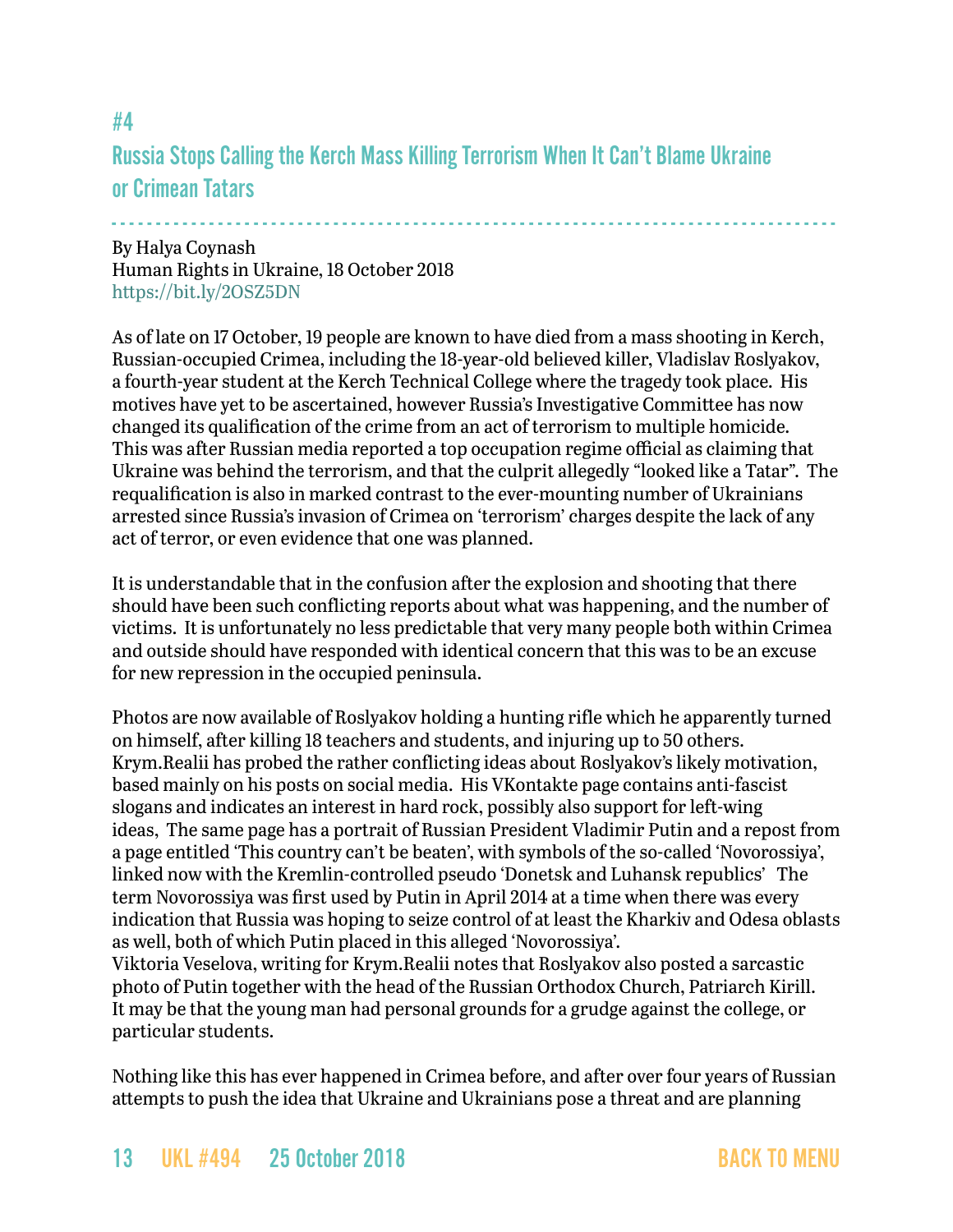acts of 'terrorism' and 'sabotage', it was understandable that the initial horror was combined with apprehension, as well as suspicion that a terrorist act could have been staged to justify further acts of aggression. The concerns were only exacerbated by the commentsmade to the Russian state-controlled Rossiya 24 by Vladimir Konstantinov, speaker of the de facto Crimean Parliament. While saying that they were awaiting official information, he clearly blamed the Ukrainian authorities, asserting that "all evil falling upon Crimean land comes from the Kyiv authorities. I'm convinced that the wind blows from there".

The Russian website Lenta.ru reported after it was already clear that one person had carried out the shooting that the suspect "looked like a [Crimean] Tatar". This was allegedly from "a source within the law enforcement agencies" and was later corrected, presumably after the absurdity of this allegation became evident from the photos of Roslyakov.

This immediate attempt to claim a 'Crimean Tatar' culprit is nothing new, especially under Russian occupation, and rightly elicited a strong statement from the Moscow Community of Crimean Tatars. They condemned those irresponsible media who had, in the face of human grief and the death of children, seen fit to use inadmissible methods which incite enmity.

Since the arrests of Ukrainian filmmaker Oleg Sentsov, civic activist Oleksandr Kolchenko and two other opponents of Russia's annexation of Crimea, Russia has been trying to justify its aggression and the fact that the promised prosperity has not eventuated by blaming Ukraine and individual Ukrainians of 'sabotage' and 'terrorism'. The Russian state media also regularly uses fake video footage and downright lies to present the occupying state's persecution of particular Crimean Tatars or of Muslims for their faith as about 'fighting terrorism'.

### <span id="page-13-0"></span>#5

### Nationalists Attack pro-Russian Politician Medvedchuk's Office in Kyiv

- - - - - - - - - - - - - - - - - - - - - - - - - - - - - - - - - - - - - - - - - - - - - - - - - - - - - - - - - - - - - - - - - - - - - - - - - - - - - - - - - by Veronika Melkozerova Kyiv Post, 15 October 2018 <https://bit.ly/2RfkK5R>

Several dozen members of the Sich C-14 and Tradition and Order far-right nationalist groups on Oct. 14 attacked one of the offices of an organization headed by pro-Russian politician Viktor Medvedchuk.

The attack on the offices of Ukrainian Choice-Right of the People, a non-governmental organization based in Kyiv, came after nationalists rallied in the center of the capital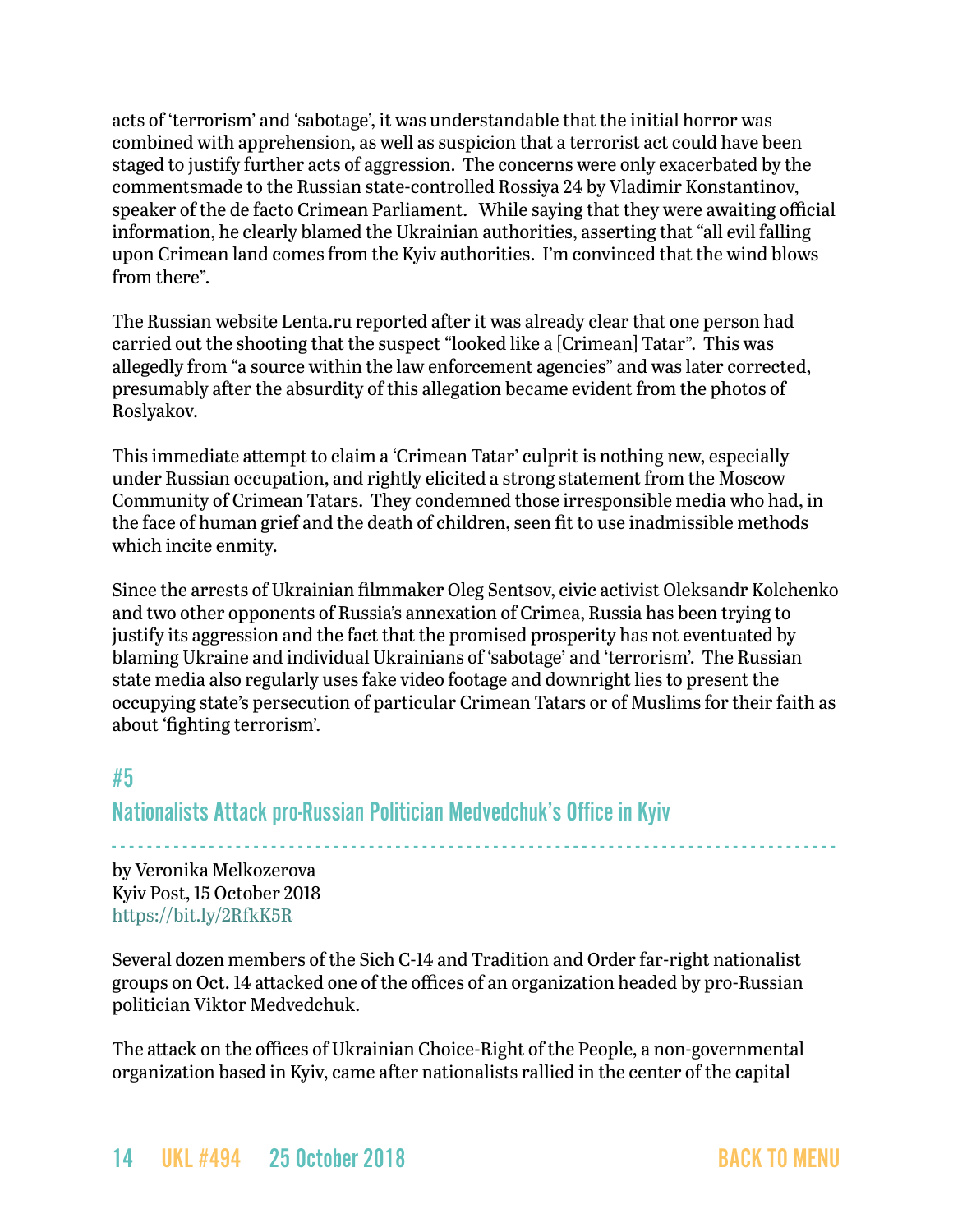to mark the 76th anniversary of the Ukrainian Insurgent Army, a Ukrainian nationalist paramilitary and partisan force.

The nationalists demanded that Medvedchuk, who oversees the prisoner exchange process with Russia and who has close ties to Russian President Vladimir Putin, secure the release of all 70 political prisoners jailed by the Kremlin since the start of its military intervention in Ukraine in 2014.

"Return the prisoners, you, Putin's bitch!" the activists chanted, while throwing stones, drawing graffiti and vandalizing the building on Ivana Franka Street in central Kyiv, where Ukrainian Choice shares an office with businessman and politician Vadym Rabinovich's For Life political party.

Yevhen Karas, leader of C14, filmed the attack and posted the video on Facebook in the evening on Oct. 14.

Medvedchuk, who earlier joined For Life party and announced his plans to run in next year's parliamentary elections, said the attack was prompted by his political positions.

"Medvedchuk, Ukrainian Choice and the For Life party share the position that for peace in the Donbas and for the restoration of its territorial integrity, Ukraine needs to normalize relations with Russia," reads an official statement Medvedchuk's press service published on the Ukrainian Choice website on Oct. 14.

"The party of war has been using anti-Russian hysteria and violent methods of political struggle in order not to let the idea of peace triumph," the statement went on.

Medvedchuk's press service claimed this was not the first time nationalists had attacked his office. They had previously set fire to the offices of Ukrainian Choice and sent physical threats to Medvedchuk, the press service said.

Nationalists on Aug. 16 hung a portrait of Ukrainian poet Vasyl Stus, a Soviet dissident and political prisoner, who died in a Soviet labor camp in 1985, near the Ukrainian Choice office.

Medvedchuk was Stus's defense lawyer at the poet's sham trial in 1980 for anti-Soviet activities. In his final statement, Medvedchuk took the side of the state, agreeing with the charges made against Stus. After being found guilty, the poet received a ten-year prison term and five years in exile.

Earlier, on July 31, activists burned a giant ball of cotton wool near one of Medvedchuk's offices, demanding he speed up the release of Ukrainian filmmaker Oleg Sentsov, sentenced for 20 years in prison on false charges in 2016.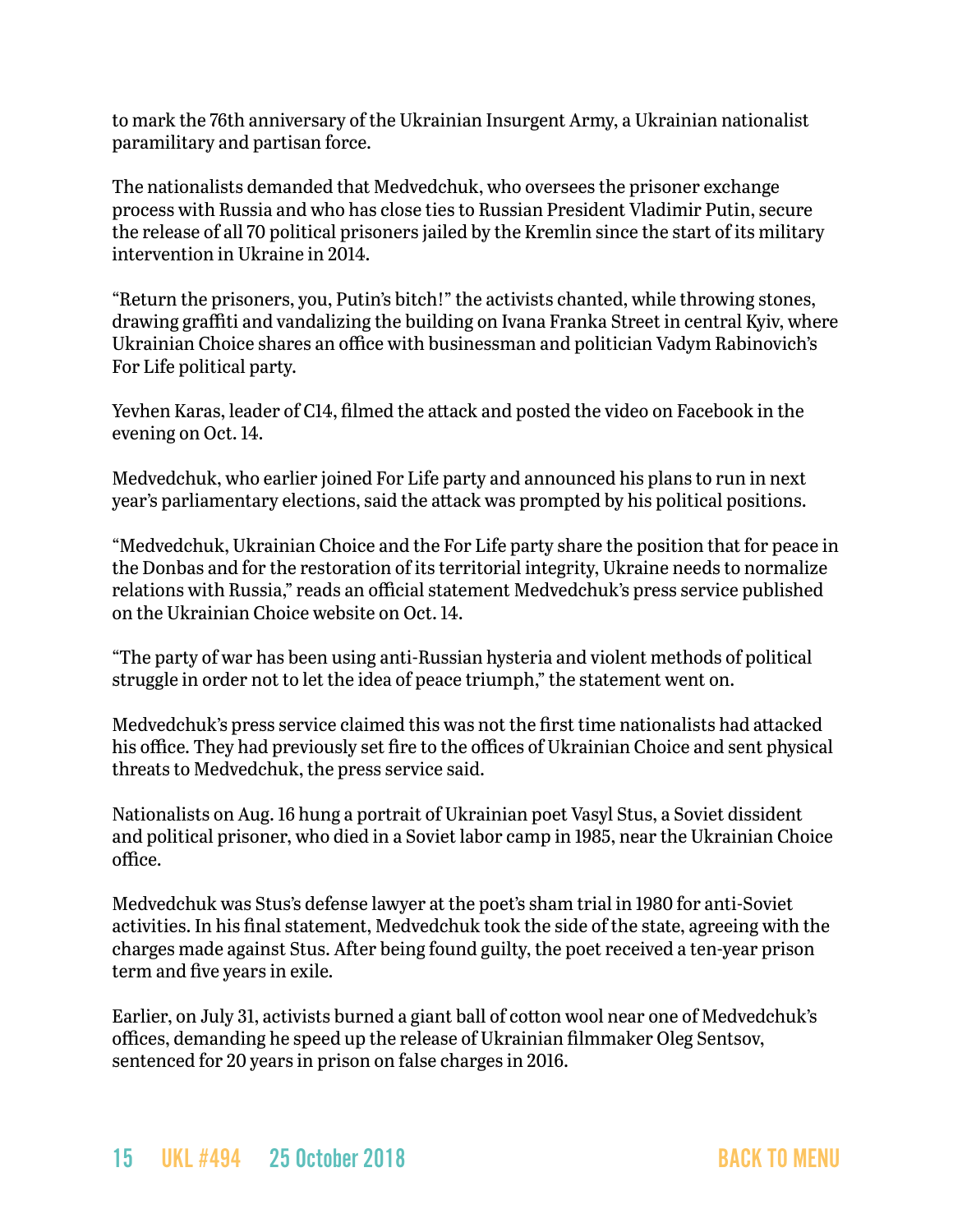Cotton wool, or "vata" in Ukrainian has come to symbolize pro-Russian activists and politicians in Ukraine. The name is connected with the coats made with a cotton wool lining, called vatniks, which were used by the Soviet military and are still a popular item of clothing in Russian villages. A "vatnik" is a Russian who supports Putin's regime and Russian nationalism.

"None of the attackers was arrested by police afterward. Not this time, not ever," Medvedchuk's press service said.

The National Police of Kyiv claimed in a statement published on the police website on Oct. 14 that by the time its officers arrived at the scene, all the attackers had left.

"Police are investigating at the crime scene, and examining the video of the attack published online," the police press service said.

# <span id="page-15-0"></span>#6 #MinskMonitor: New Details on Zakharchenko Assassination

- - - - - - - - - - - - - - - - - - - - - - - - - - - - - - - - - - - - - - - - - - - - - - - - - - - - - - - - - - - - - - - - - - - - - - - - - - - - - - - - - - Digital Forensic Research Lab, 10 September 2018 <https://bit.ly/2ygohJZ>

A week after the shocking assassination of the leader of the so-called Donetsk People's Republic (DNR) Aleksandr Zakharchenko, new information has surfaced regarding the circumstances of his death and possible motivations for carrying out the attack.

Aleksandr "Tashkent" Timofeyev, Zakharchenko's right-hand man, was also wounded in the assassination, fled to Moscow after attending Zakharchenko's funeral. Two days after this exit, "separatist" news outlets reported multiple allegations of Timofeyev's rampant corruption while serving as a "minister" in the so-called DNR, providing a strong motive for the assassination. However, there have also been false leads to explain the method and reasoning behind the assassination, as we will detail in this report.

How did the assassination take place?

In the week following the assassination, contradicting claims arose regarding where and when the explosive device that killed Zakharchenko was placed. We will summarize each of the most high-profile claims below, and assess which is most likely to correspond with reality.

Cheburashka or Chandelier Charge?

Currently, the most probable claim regarding the placement of the bomb is either an overhead light (chandelier) or a floor lamp at the entrance of the cafe. This claim was first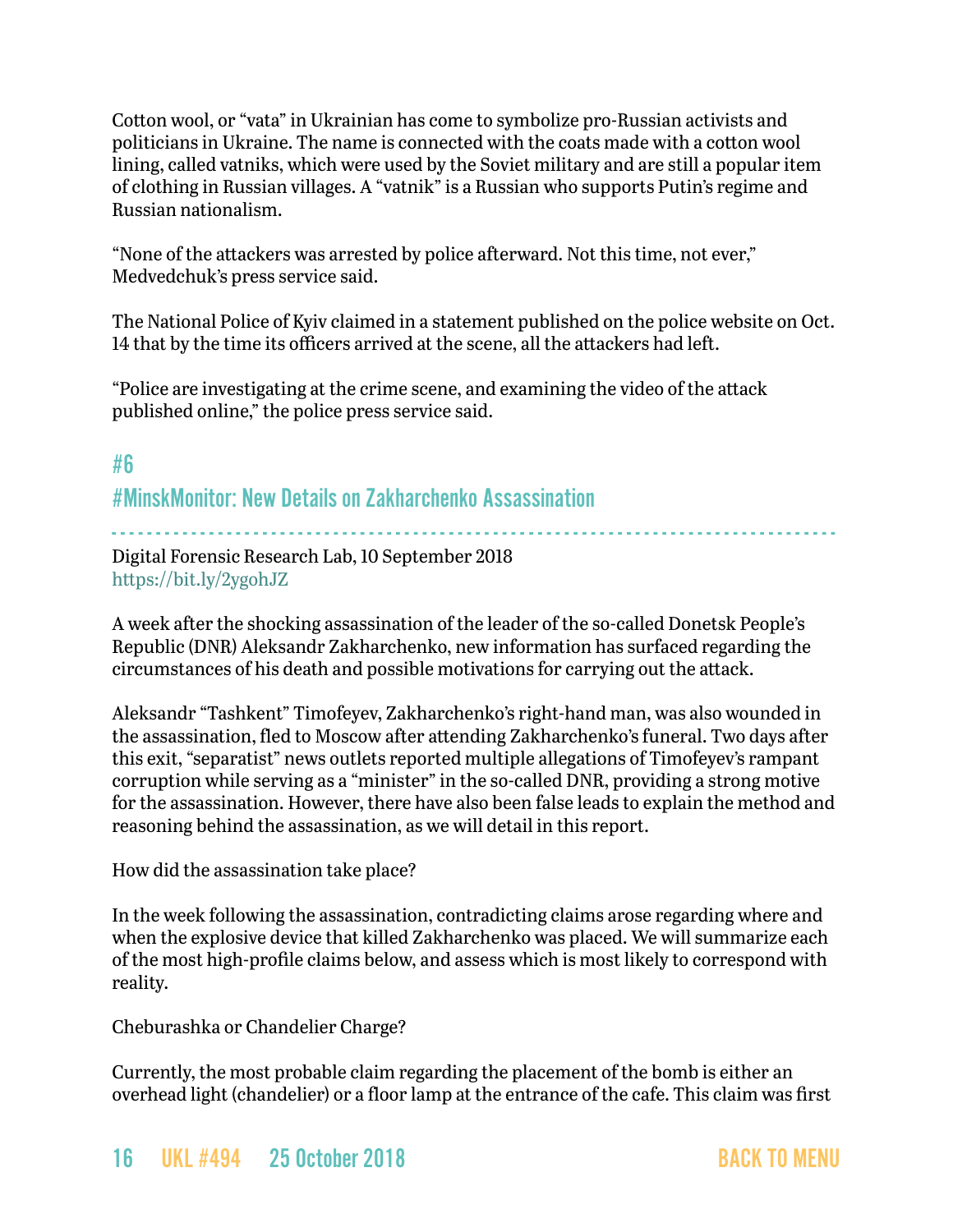published by Kommersant on September 1, who also reported that the bomb was triggered from a cell phone. According to Kommersant, the actor(s) who carried out the attack triggered the bomb after observing Zakharchenko enter the cafe. Aleksandr Kazakov, a former advisor to Zakharchenko, said that the explosion took place "at the exact moment when they entered inside of the cafe", reinforcing the theory that the explosive was placed at the cafe's entrance.

However, this is not the only theory regarding the bomb's placement.

On September 5, the popular publication Moskovsky Komsomolets (MK) published information that the bomb was placed not in a chandelier, but instead behind a Cheburashka (a popular animated Soviet children's character) logo on the overhanging sign near the cafe's entrance. This claim does not stand up to much scrutiny, judging just by a quick glance at the entrance of the cafe before and after the explosion. The Cheburashka is visible on the right part of the sign, next to the on the overhang.

After the explosion, there is clear damage to the overhang, but it was obviously not the source of the explosion.

Additionally, footage taken by Russia's state-run Vesti news program shows extensive damage inside of the cafe, right at the entrance.

Lastly, "separatist" politician Oleg Tsarev claimed that the bomb was placed in an overhead light, but rather than at the direct entrance, it was near the table where Zakharchenko normally sat. It is unclear where this table was located, therefore this information does not necessarily contradict the other claims regarding the explosive being placed in a light fixture near the entrance.

When was it placed?

Most serious theories agree that the bomb was placed at the entrance in some light fixture—but when? This question has not been answered, but the competing theories reveal competing claims regarding the motivation and planning of Zakharchenko's assassination.

Zakharchenko adviser Kazakov claimed that the bomb may have been placed the night before the explosion—the night of August 30 or early morning of August 31—and the planners "got lucky" when Zakharchenko made an unplanned visit to the cafe.

Ukrainian analyst and former SBU officer Oleg Starikov differed in his analysis, claiming that the bomb would have been placed "about a half-year, year" ahead of time. However, this estimate was made in a very generalized way based off of how a more professional operation from a state security service would likely operate, considering Starikov's experience.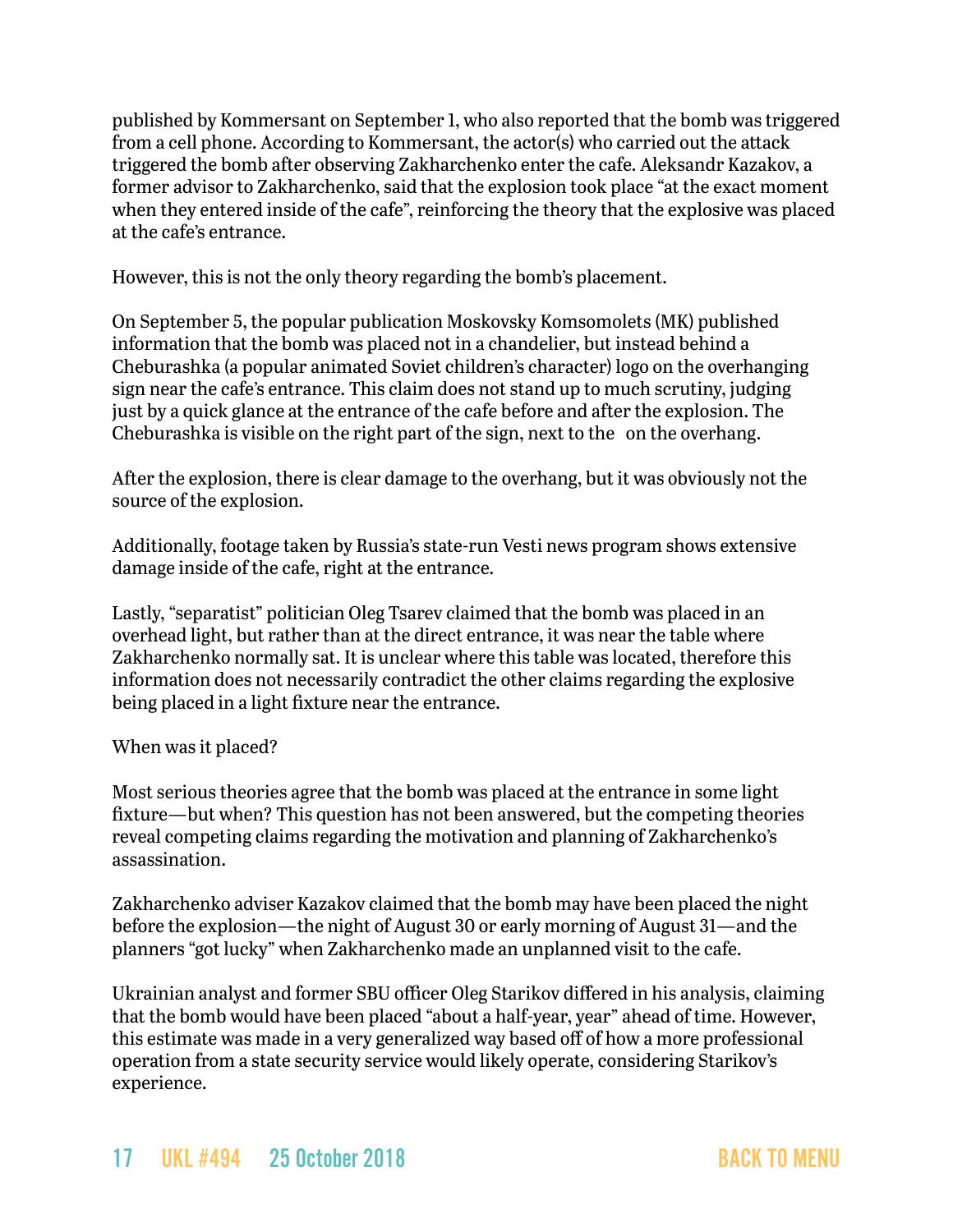#### Who did it?

Perhaps the most important question to resolve is who placed and triggered the bomb that killed Zakharchenko; however, there have been few realistic, credible claims that can resolve this question.

Immediately after the assassination, so-called DNR security forces arrested "a few" suspects along Bohdan Khmelnytsky Prospect in central Donetsk who "confirmed the involvement of Ukrainian authorities in the crime." However, much like other Ukrainian "saboteurs" who are arrested soon after crimes in the so-called republics of eastern Ukraine, there has been little to no information about them afterwards, indicating that the "arrests" either did not take place or were hastily made to inflate the competence of DNR security forces.

A week later, the so-called DNR's Interior Affairs Ministry, responsible for the police, shared the photographs of two men who were patrons at the Separatist Cafe shortly before the explosion.

However, these two men were cleared of any involvement soon after their photographs were published. The so-called DNR Interior Affairs Ministry deleted the video showing the two men from their YouTube channel.

On September 9, Russia's FSB claimed to have interrogated a member of ISIS in Russia's Smolensk Oblast. This Dagestani ISIS member, according to the FSB, was ordered by the SBU and the Ukrainian far-right "Right Sector" group to carry out an assassination of an unnamed leader of the DNR. The FSB did not explicitly tie this man to the Zakharchenko assassination, but it was clearly insinuated from the timing and method of the announcement. There is no reason to take this "discovery" seriously, as there have been numerouspropaganda attempts from Russian and separatist-run media outlets to tie ISIS together with the Ukrainian government and far-right groups, including Azov.

Motivations Emerge: Corruption and Hubris

Russia's Federal Security Service (FSB) has already sent in a team of investigators to Donetsk to determine a culprit for the assassination, despite the fact that Russia has no international jurisdiction on Ukrainian territory. The FSB's spokesperson did not take long to name their eventual suspect—the Ukrainian Security Service (SBU), accusing them just days after the attack.

While it is possible (though, unlikely) that the SBU pulled off this attack, it is far more probable that the assassination was carried out by either an "insider" from Donetsk or a Moscow-ordered assassin. On September 2, Novaya Gazeta's Pavel Kanygin provided one of the more credible reports for a potential motive: the rampant corruption of Zakharchenko and his right-hand man, Aleksandr "Tashkent" Timofeyev, who was also wounded in the August 31 explosion.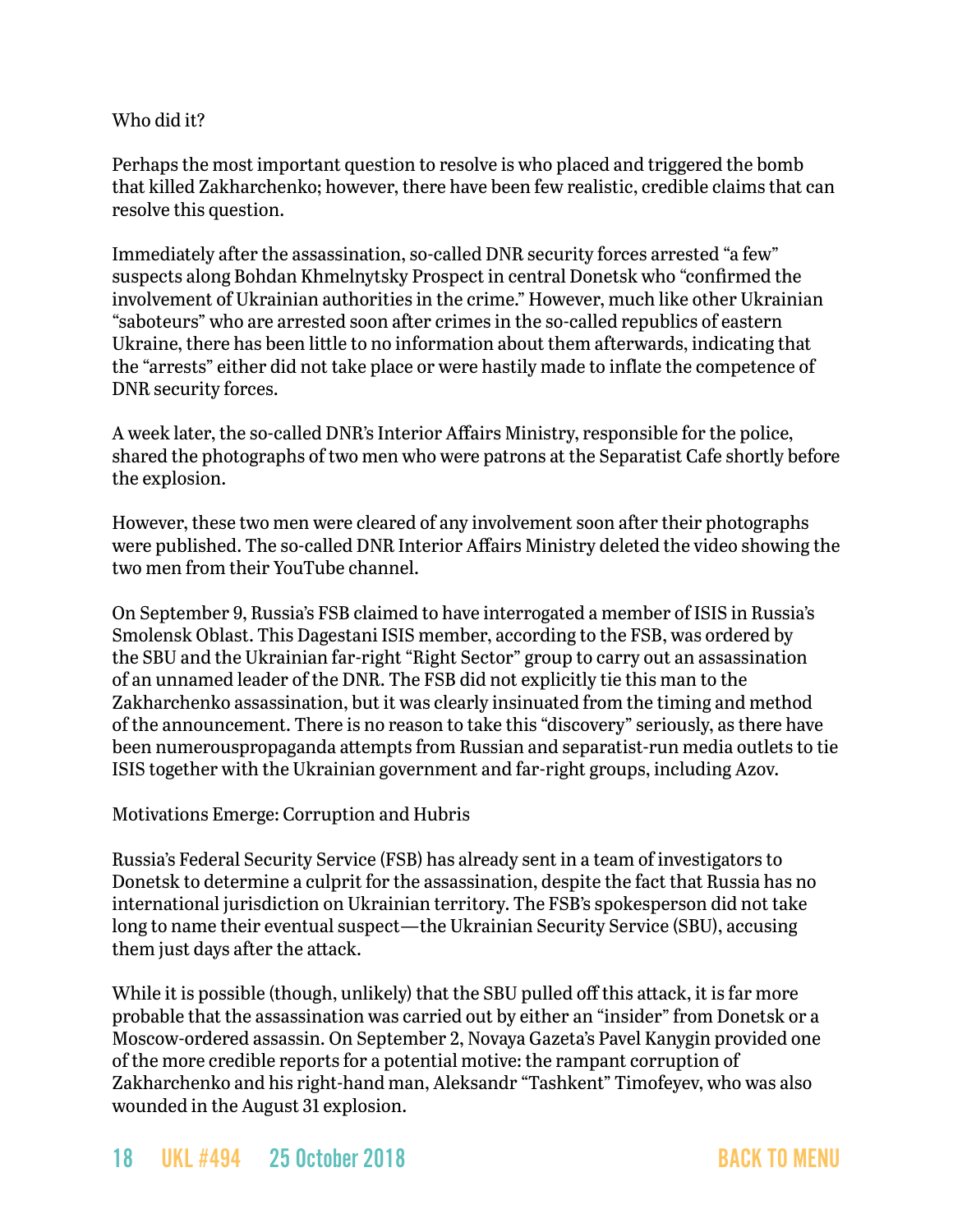Along with the sort of corruption you would expect from the leaders of a pseudostate—taking control of or skimming the profits from profitable local businesses, playing fast and loose with the tax code, and so on—Zakharchenko and Timofeyev personally profited in a coal export scheme. As Kanygin described in an interview with Meduza, this scheme involved mining coal in the Donbas, then it was "exported to Russia and then shipped back to Ukraine as a Russian import," as there is a trade blockade between the unrecognized separatist republics and Ukraine. Despite the ongoing war and dismal relations between Ukraine and Russia, they are still trade partners.

There have been numerous investigations published by both national and international media on Russia's re-export scheme with Donbas coal, including from Bloomberg.

Zakharchenko and Timofeyev, according to Kanygin and other journalists, were too greedy with this re-export scheme and other business deals, a potential reason for their exit from the stage. As a source told Kanygin, "The pie had gotten much bigger, and everyone wanted a big slice of it themselves, and not to dole it out civilly. Batya [Zakharchenko] and Tashkent [Timofeyev] were in over their heads when dealing with those more powerful than them."

Timofeyev has not stuck around Donetsk following the assassination, fleeing to Moscow after Zakharchenko's funeral. Both he and Kazakov appeared in Moscow a week after the assassination.

Attributing the reason for this exit to Moscow, along with a motivation for the assassination, to Timofeyev and Zakharchenko's rampant corruption was strengthened on September 7, when the Donetsk News Agency (DAN) published an explosive report that accused Timofeyev of over 850 million rubles (~12.2 million USD) of graft. This report opened up the floodgates, with another article published shortly later in DAN detailing how Timofeyev stole from a transport company as well by abusing his ministerial position.

### Whither Donetsk?

With the high-profile assassination, the future course of the "republics" of eastern Ukraine remain in question. The relatively unknown Dmitry Trapeznikov served as the head of the DNR for only about a week after Zakharchenko's assassination, followed by the ascension of Denis Pushilin, a longtime politician and notorious pyramid scam artist.

Pushilin has publicly feuded with Zakharchenko, but not to the same level as the assassinated leader's other rival, Aleksandr Khodakovsky, who, like Zakharchenko, presented himself as a "strongman." Pushilin, in contrast, never fought in the war in the Donbas and has continuously served as a politician in a suit, in contrast to Zakharchenko's public image as a former military commander walking around in fatigues.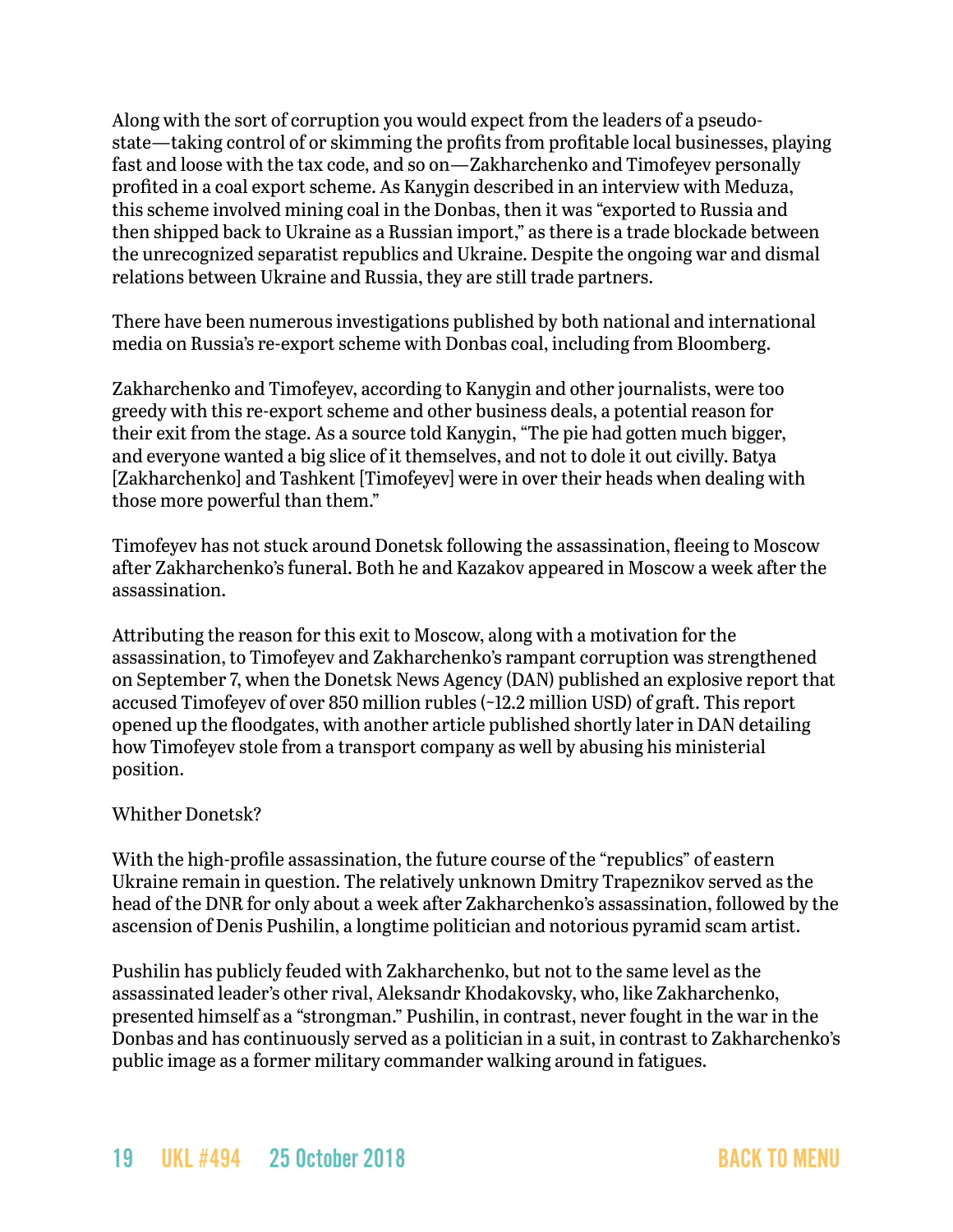Elections are scheduled to take place in the illegally-occupied Donbas on November 11, as confirmed on September 7 following questions if they would be rescheduled or cancelled. It is unclear if Pushilin will run for the position of so-called head of DNR during these elections, but it should be expected.

## <span id="page-19-0"></span>#7

Forensic Search Volunteer: "Our Duty is to Bring Our Soldiers Back Home!"

- - - - - - - - - - - - - - - - - - - - - - - - - - - - - - - - - - - - - - - - - - - - - - - - - - - - - - - - - - - - - - - - - - - - - - - - - - - - - - - - - by Bohdana Kostiuk EuroMaidan Press, 27 September 2018 <https://bit.ly/2OUP1cS>

"The other side" – this is what the volunteers of the forensic search group Evacuation-200 call the Donbas territories that are controlled by hybrid Russian forces.

Vadym Mashtabey, a war veteran who served in the special-purpose regiment "Myrotvorets" (Peacemaker) travels to "the other side" to search for missing Ukrainian soldiers and return them to their families. On October 13, 2015, Mashtabey and his colleagues worked non-stop amidst the ruins of Donetsk Airport. They were able to find the remains of several Cyborgs. Vadym Mashtabey tells us about his work.

Vadym Mashtabey: - Members of two forensic search groups – Evacuation 20 and Black Tulip – arrived at Donetsk Airport. There were also two vehicles from the OSCE Monitoring Mission and about twenty television crews from Russia. We were accompanied by a group of enemy insurgents led by Motorola. I saw him talking regularly to the Russian journalists. The airport was completely destroyed; there was nothing left. The grounds were covered with shell fragments and metal. There wasn't a centimeter of floor or ground area visible.

– Why did your forensic search crew decide to go to the airport?

– We were allowed inside the airport because they suspected that the body of a soldier had remained in a destroyed tank on the runway. Either the mechanic was still inside the tank or somewhere nearby. In the last days of battle for Donetsk Airport, two crew members of that tank managed to crawl all the way back to our side… four kilometers along the runway. They said that the tank hatch was open, but they hadn't seen anyone anywhere.

We immediately went up to the tank, looked inside, but found no one. We also searched the surrounding area, but with no success. The runway was overgrown with grass and weeds, some places the grass was up to one metre high. We couldn't go there as many places were mined. But, we saw a burnt-out armoured personnel carrier where we found the remains of our boy. We took him out carefully and delivered him to his family.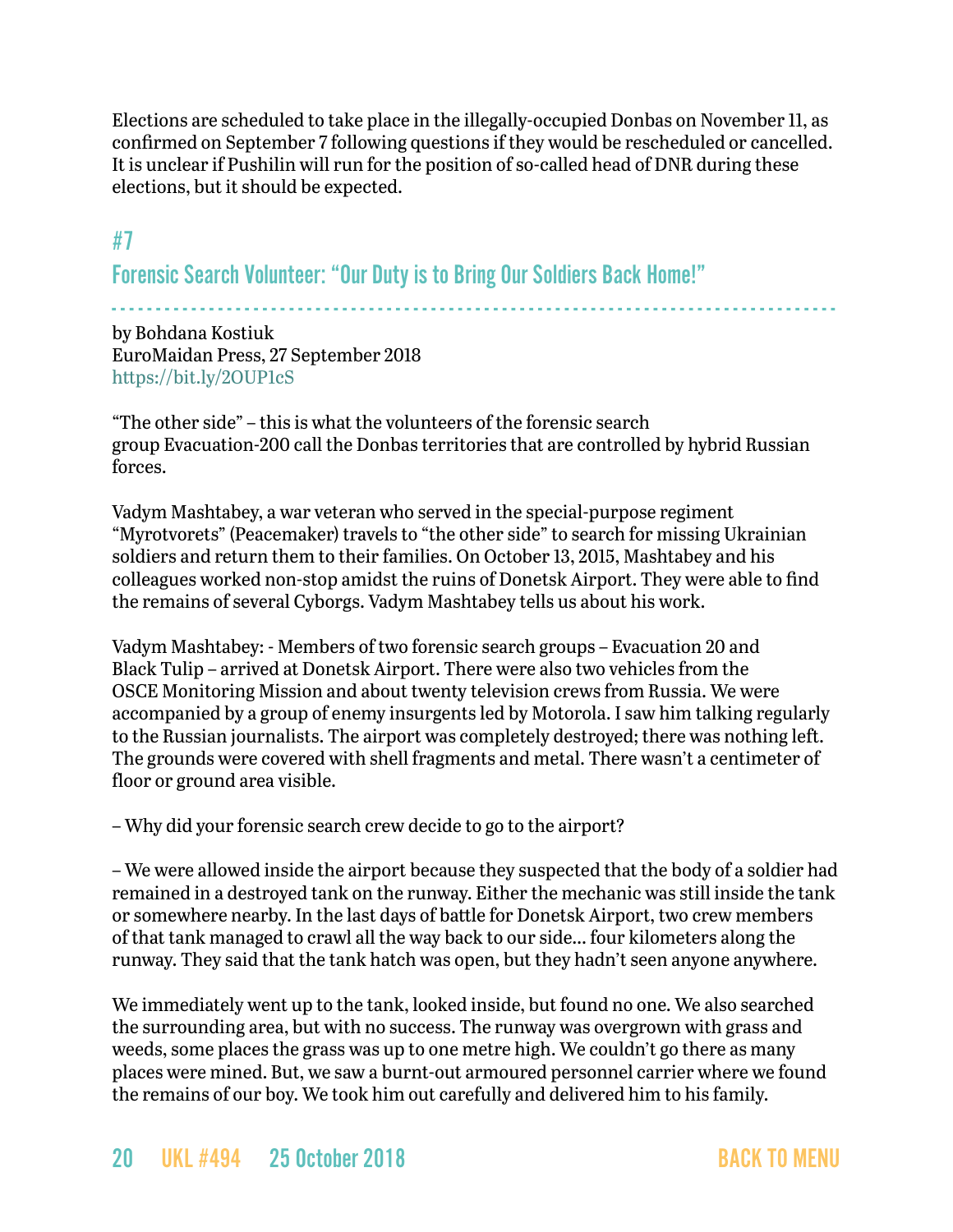As we were leaving, one of Motorola's men approached and handed me a cellophane bag: "Take your Cyborg with you! We don't need him here… although we did think of using him in our next football game."

I opened the bag… and there lay a charred skull. The Motorola guy stared at me silently for about two minutes, and then handed over another bag that contained part of a human foot wearing a combat boot…

– Did you manage to identify the Cyborgs?

– We identified the soldier whose leg I delivered to our headquarters. First, his sister recognized the boot she'd bought for her brother. Later, he was officially identified through DNA testing.

– When did you start working with the Evacuation-200 team?

– I joined the team in March 2015, after I was discharged from the "Myrotvorets" Battalion.

It so happened that we had to leave immediately and travel to "the other side" to pick up the remains of our soldiers. There was an agreement between both sides. They would allow us on "their territory", but we had to follow a certain route and procedure.

Our guys accompanied us to the demarcation line, and on "the other side" we were met by a local group of insurgents. They stayed with us all the time. That's how it works every time that search groups are allowed to travel to the occupied territories of the Donbas. We had to drive along a specific route… and God knows what would've happened or what their special services would've done to us if we had suddenly decided to change our itinerary or stop along the way!

– What is the procedure for returning our fallen soldiers?

– Here's what a typical procedure looks like:

First, our search group, accompanied by their special services, arrives at the "DPR" military base, or at another place authorized to deliver the remains of our men. Then, we draw up the required documents, retrieve the bodies, and return to the demarcation line accompanied by their special services or military officers. We cross over to our side and deliver the bodies to competent persons, who transfer them to Zaporizhzhya or Dnipro where DNA tests can be conducted.

At times, we were allowed to return on our own, but we were ordered not to delay, stop or take another road.

– Have you counted how many soldiers your organization has brought home?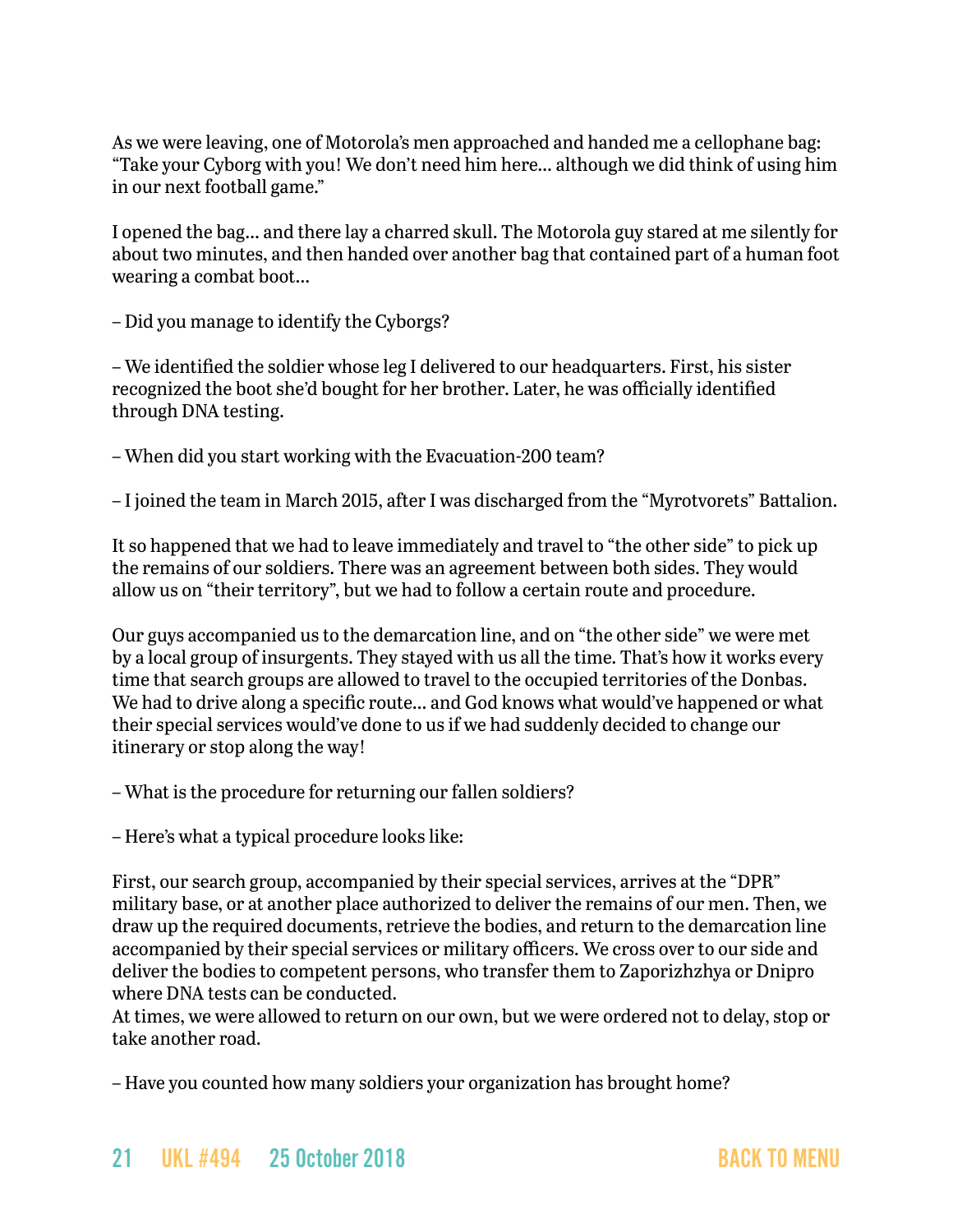– It's hard to say. My search crew has taken part in several operations and I'd say we've transported about fifteen bodies. I'm talking about our soldiers, of course, plus the bodies of men that we handed over to "the other side".

We don't distinguish between ours and theirs… someone somewhere is waiting for each soldier. Moreover, we don't work according to the "one-for-one" scheme. We hand over the bodies that we have, and "the other side" gives us what they find.

– Our mission, our duty is to return the soldier to his home so that his family can say goodbye, mourn him, and accompany him to his final resting place.

### #8

Ukraine's Top Court to Review Constitutional Amendments on EU, NATO Membership Goal

- - - - - - - - - - - - - - - - - - - - - - - - - - - - - - - - - - - - - - - - - - - - - - - - - - - - - - - - - - - - - - - - - - - - - - - - - - - - - - - - - - RFE/RL, 20 September 2018 <https://bit.ly/2yC0OTe>

Ukrainian lawmakers have **voted to submit draft bills** to the country's top court that would enshrine Ukraine's course toward Euro-Atlantic integration in the constitution.

A total of 321 lawmakers voted on September 20 to appeal to the Constitutional Court to review the proposed amendments.

After the court issues its judgment, the draft bills will return to the Verkhovna Rada where they will need at least 300 votes to pass.

Earlier in the day, President Petro Poroshenko told lawmakers that Ukraine needs the constitutional amendments to make EU and NATO membership its long-term goal.

In his annual address to parliament on Ukraine's domestic and foreign policy, Poroshenko said the Ukrainian armed forces will meet the criteria for NATO membership by 2020.

The move comes amid continued fighting between Ukrainian government forces and Russia-backed separatists in a conflict that has killed more than 10,300 in eastern Ukraine since April 2014.

Peace accords signed in Belarus's capital, Minsk, in September 2014 and February 2015, have failed to put an end to the fighting.

Moscow's support for the separatists and its seizure of Ukraine's Crimean Peninsula in March 2014 prompted the United States, the European Union, and others to impose sanctions on Russia.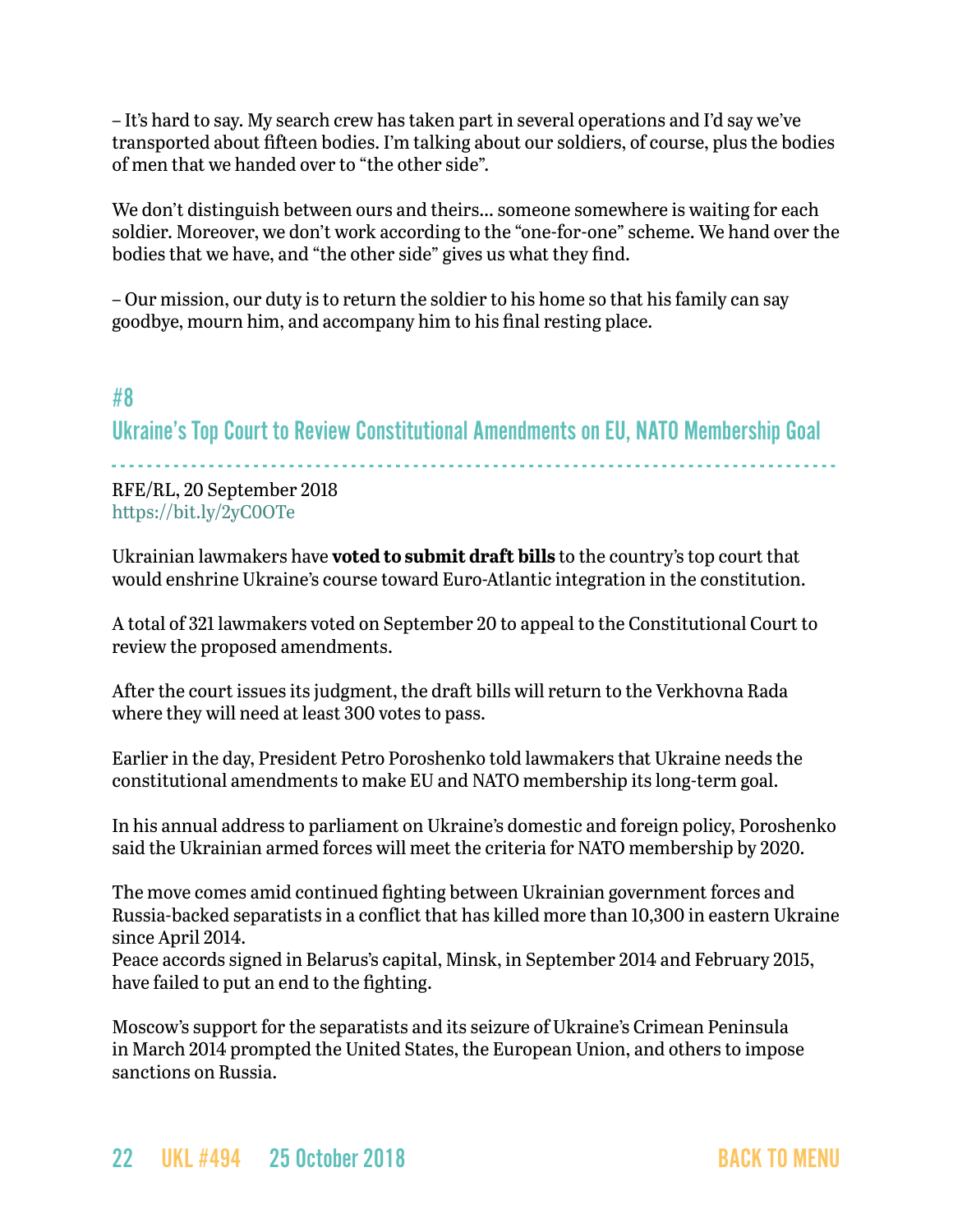In his speech, Poroshenko warned that there was a risk of the international sanctions imposed on Russia for its actions in Ukraine being eased.

"We will consistently oppose attempts to ease the sanctions pressure on Russia," he said. "But know that there is a risk of softening [sanctions]."

Making concessions to Russia before it had handed the Crimean Peninsula back to Ukraine would be a defeat for international law, the president added.

As Poroshenko delivered his address, four people were reported injured in clashes between police officers and demonstrators outside the parliament building. At least one police officer was taken to hospital.

The demonstrators were calling for a relaxation of the rules on gaining Ukrainian citizenship for foreigners who have fought for Ukraine against the separatists in the country's east.

### <span id="page-22-0"></span>#9

# Ways to End the Conflict in Ukraine's Donbas: an Interview with Serhiy Kudelia

- - - - - - - - - - - - - - - - - - - - - - - - - - - - - - - - - - - - - - - - - - - - - - - - - - - - - - - - - - - - - - - - - - - - - - - - - - - - - - - - - by Maria Lipman and Serhiy Kudelia Open Democracy, 3 October 2018 <https://bit.ly/2pSaZPm>

Political scientist Serhiy Kudelia has studied the conflict in Donbas since its very early stages. In a recently published academic article, "Institutional Paths to Ending the Donbas Conflict", he discussed the possible approaches to ending the war. Maria Lipman talks to Kudelia about the current state of the conflict, as well as the prospects for, and impediments to, its resolution.

This interview originally appeared on Point & Counterpoint, PONARS Eurasia.

**Maria Lipman:** In your article, you describe various elements of conflict resolution that can be applied to Donbas. You point out, however, that what you describe is not a policy nor policy recommendations, but rather guidelines for a possible policy drawn from empirical studies of other conflicts. So my first question is: on which empirical studies did you base these guidelines – on which countries and conflicts – and how applicable might those experiences be to the Donbas case?

**Serhiy Kudelia:** Most of the studies that I examined were quantitative studies based on the large sample of armed conflicts since World War II. They look at a broad range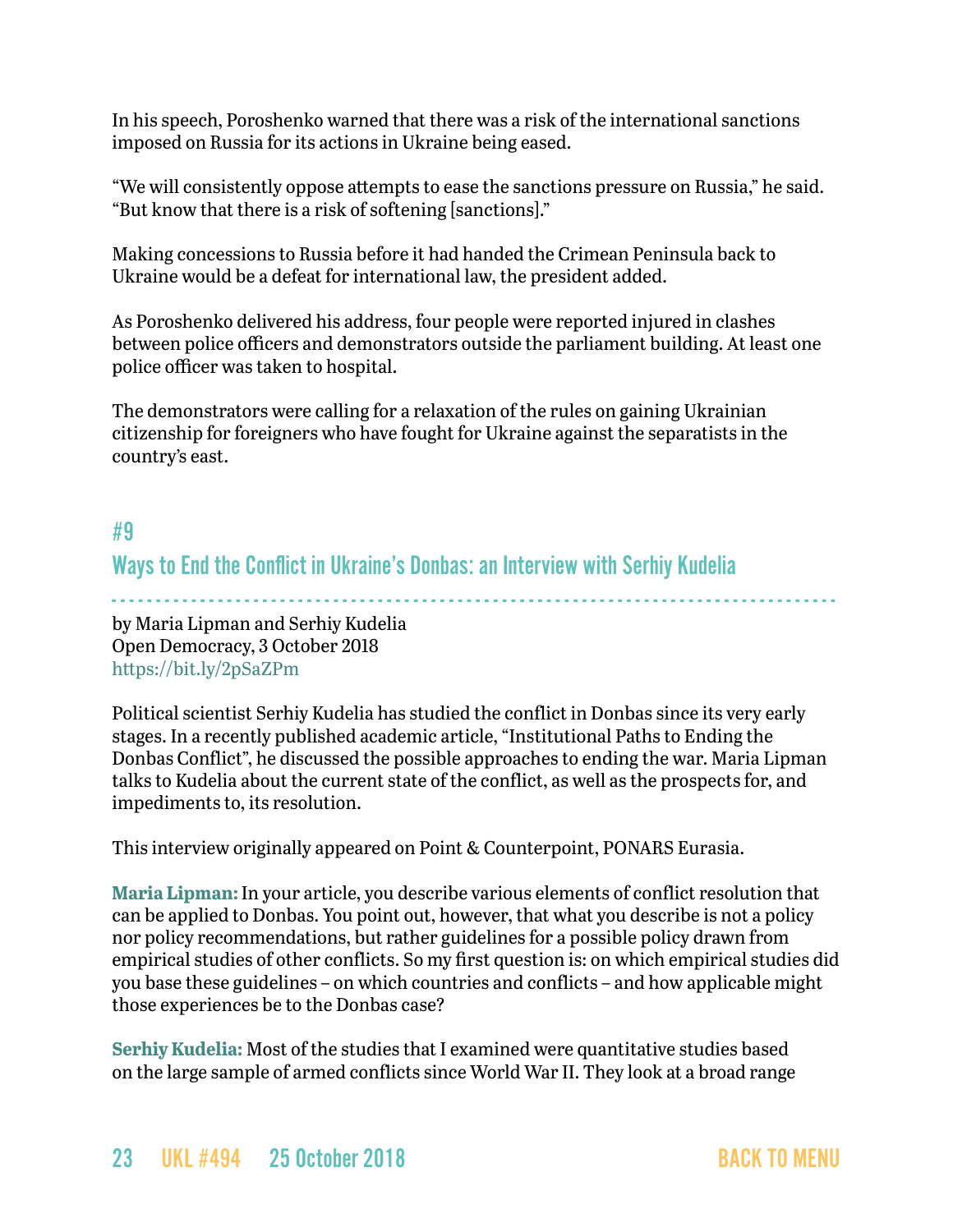of variables that may affect post-conflict stability, from the terms of the negotiated agreements to the strategies for ex-combatant reintegration and civilian reconciliation.

When we think about conflict resolution, we have to conceptualize it as a multi-stage process. The first stage is about finding a suitable compromise to which both parties would agree and taking steps to increase the probability of reaching such a compromise. A number of studies looked at the role of the balance of powers between the different parties that are involved in the conflict and how that balance of power affects the type of compromise that can be reached.

The second phase is about ensuring post-conflict stability and improving the parties' capacity to prevent conflict from recurring. The relevant variables for thinking about this phase are the type of autonomy guarantees a region receives or the types of powersharing mechanisms designed for a particular group, the roles of ex-rebel parties and their position in the post-conflict setting, and the extent to which individual insurgents are reintegrated into civilian life and receive guarantees that they will not be prosecuted after the settlement.

Finally, the third phase is about reaching a longer-term reconciliation on the societal and individual levels. It requires finding a way to allow remembrance and ensure some accountability for the crimes committed by both sides during the conflict without triggering renewed hostility and confrontation within the society.

### **Lipman: One of your premises is that the conflict in Donbas has reached a stalemate. What do you mean by that?**

**Kudelia:** There exists in the conflict resolution literature the concept of a "mutually hurting stalemate," which means that the costs of continued conflict – either in terms of lost lives or material losses – continue to rise for all parties involved, while the prospects of winning, and hence the gains associated with victory, are increasingly dim in the perceptions of all sides.

This is one of the conditions for jumpstarting talks to end the conflict. We are clearly seeing a stalemate in Donbas, since the contact line has not moved significantly since February 2015. For some time now, there has also been a realization on all sides – in Kyiv, Donetsk, and Moscow – that the conflict is not going to go their preferred way.

Ukrainian troops will not be able to retake separatist-controlled areas with a military push; Western sanctions will not be sufficient to crush Russia or change its policy; the rebels will not take back Sloviansk and Severodonetsk; and the rest of southeastern Ukraine will not rise up in solidarity with the Donbas separatists. None of these outcomes, which many envisioned as likely at the start of the conflict, now seem remotely realistic.

It is less clear whether this stalemate is equally and sufficiently costly for all sides. It certainly imposes tremendous costs on the civilians in the region. However, Ukrainian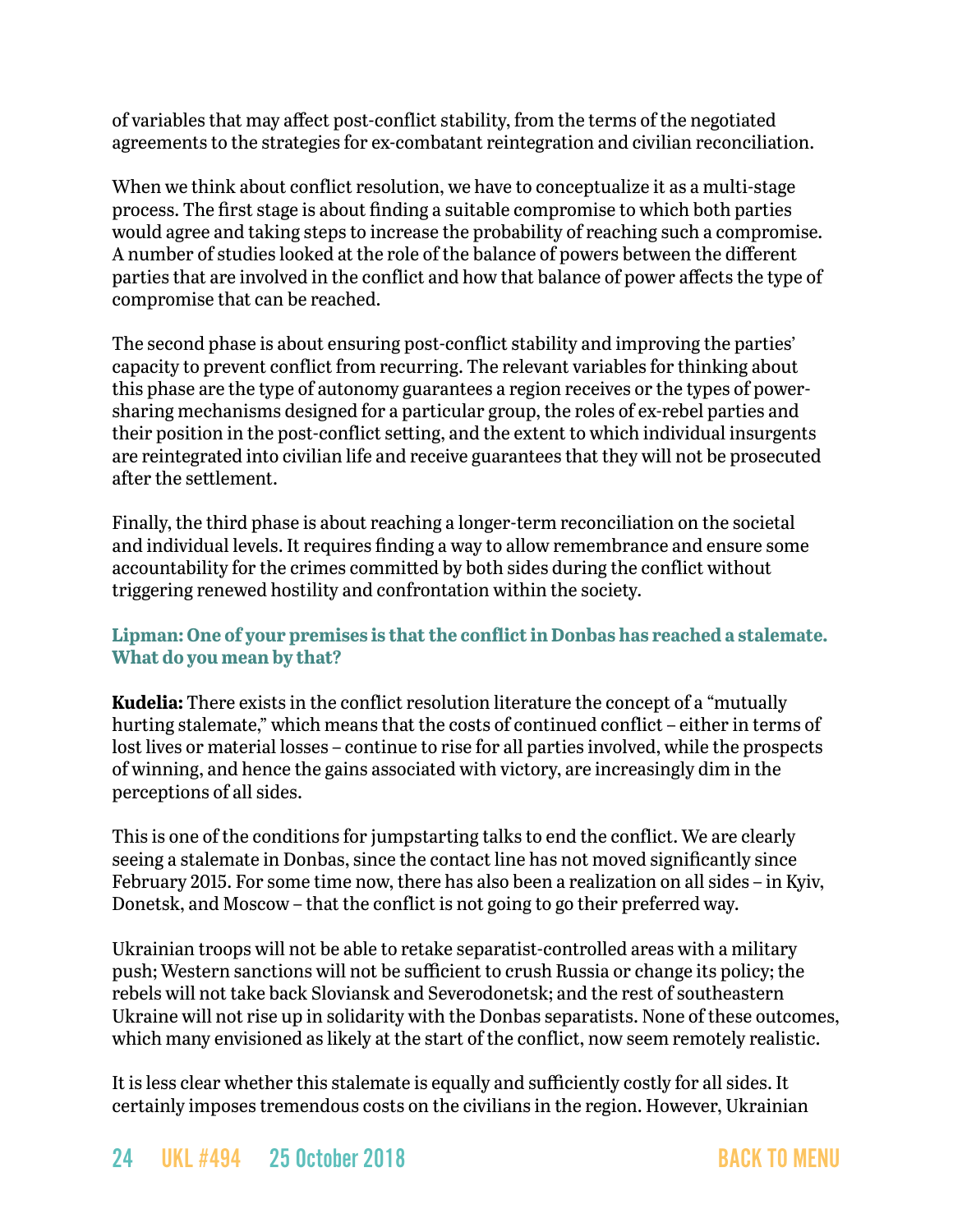ruling elites seem to have found ways to benefit personally from increased military spending and restrictions on trade with separatists, so the costs for them are primarily political. Poroshenko's failure to achieve progress in finding a resolution to the conflict is a major liability in the presidential campaign set to begin later this year (the election is scheduled for March 2019). Similarly, the costs of conflict for the leaderships of the two separatist republics, which are completely isolated from public opinion, are minimal. Finally, continued economic sanctions against Russia are certainly taking their toll, but they are no longer linked only to Donbas. Thus, Moscow's concessions on Donbas would not guarantee the immediate lifting of sanctions.

In my view, this lack of a sense of urgency on all sides is one of the main obstacles to starting serious talks right now. This may change if, let's say, the new Ukrainian leadership realizes that without ending the Donbas conflict they may lose power very quickly. Similarly, if separatist leaders realize that an ongoing conflict increases the risk to their lives, it may change their calculations. (At least a dozen leaders have been killed or died unexpectedly since the beginning of the conflict.) Finally, in the case of Russia, if Putin realizes that, without credible progress in Donbas, the sanctions will only increase and there will be no possibility of a breakthrough in Russia's relationship with the West, he may be more open to intermediate solutions. But we are not there yet, as I certainly realized when writing this paper.

However, the availability of an alternative to stalemate is also critically important for policy-makers in starting serious negotiations – and academics should be the ones generating new ideas about such alternatives.

**Lipman: As you are looking at possible approaches to conflict resolution in Donbas from a political science standpoint, you offer four key insights that apply to the Donbas crisis. Would you talk about those four insights and the challenges to each of them in the Donbas case specifically?**

**Kudelia:** In the case of a secessionist conflict, conflict resolution requires answering a number of central questions. One question is what the distribution of power and areas of responsibility between the central and regional governments will be once the conflict is over: how will government structures be organized locally?

The second question is what the future of those who participated in the conflict on the rebel side will be – not only the insurgents who were fighting the Ukrainian army, but also the people who participated in separatist governance, people who handled local administration or provided public services (doctors, schoolteachers, etc.) How can they be reassured that their livelihoods will remain intact?

And the third question has to do with a long-term guarantee that the negotiated agreement will remain in place and that the Ukrainian authorities will not unilaterally revise the terms of this agreement by reneging on the promises that they made to the people of the region. So these are three very important questions that I think need to be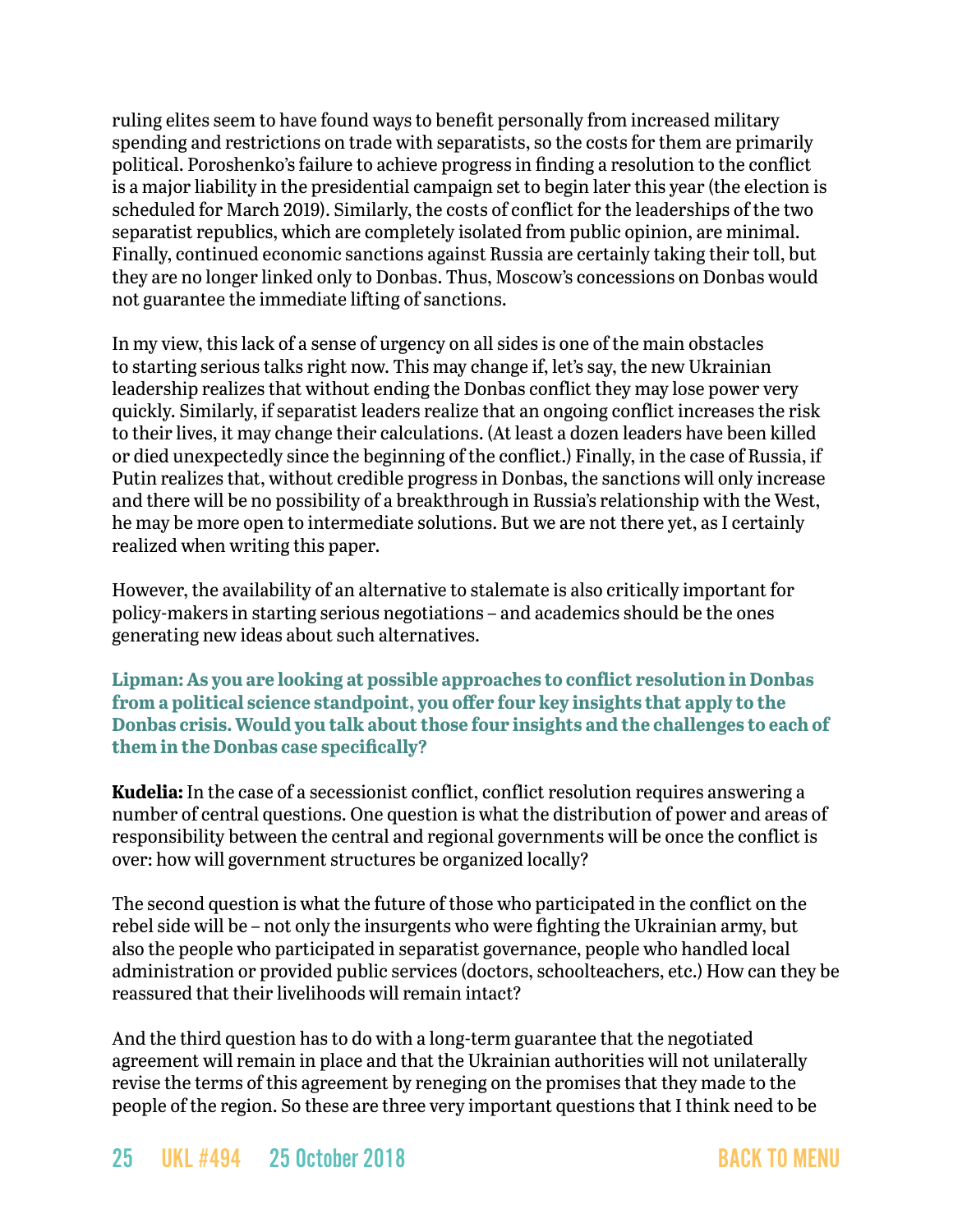addressed when we discuss the specific terms of the compromise.

As far as the first question is concerned, there are two types of power-sharing agreements. The first, on the national level, provides a region with certain guarantees of representation in the executive and legislative branches. The second offers expanded powers on the local level, giving regional government additional areas of responsibility. In my view, the first type of power-sharing would be very destructive for the future of the Ukrainian state. There is no question that if Donbas receives certain representation quotas on the national level, then this will be used to subvert state policies, sow discord, and paralyze decision-making. An alternative compromise arrangement offering the region de facto or de jure autonomy would not be as destabilizing. It would not mean turning Ukraine into a federal state – remember that Crimea has autonomous status according to the Ukrainian constitution, yet Ukraine has always been a unitary state. And broader regional powers would certainly address some of the key concerns of people in Donbas regarding their cultural rights: the right to receive education in Russian, the right to maintain their own historical memory policies, or even the right to maintain regional cross-border ties with Russia.

One of the key problems with the creation of this kind of autonomy, again drawing on the political science literature, is that these autonomous entities tend to create what some scholars call "segment states." Reliance on their own exclusive institutions solidifies a sense of regional identity, and these institutions may later be used by local elites as instruments for separatist mobilization.

Another problem with this autonomy arrangement is that it may perpetuate the master cleavages that produced the conflict in the first place. I therefore suggest that we need to create a larger autonomy for each of the two Donbas provinces, rather than only for the separatist-controlled territories, as the Ukrainian authorities currently advocate. In so doing, we would dilute separatist sentiment in Donbas as a whole, since such an arrangement would include a significant share of people who, according to many recent polls, already identify themselves primarily with Ukraine.

The second thing that I propose is to encourage the emergence in the region of what political scientists call "cross-cutting majorities." That is, instead of creating a centralized regional structure with vast powers given to the executive leaders of the two provinces, we should envisage empowering local mayors or the heads of local village councils, for example, and allowing them to elevate the issues of people in each of these smaller regional units. These problems would certainly differ between different parts of Donbas, such that the master cleavage of Kyiv vs. Donetsk or Luhansk would no longer be relevant. This would produce fragmentation of Donbas along multiple issue dimensions and might help prevent regional collective mobilization in the future.

**Lipman: If I remember correctly, other key factors include converting rebels into legitimate actors, transitional justice, and also the issue of elections – you suggest in your article that elections should not be held straight away.**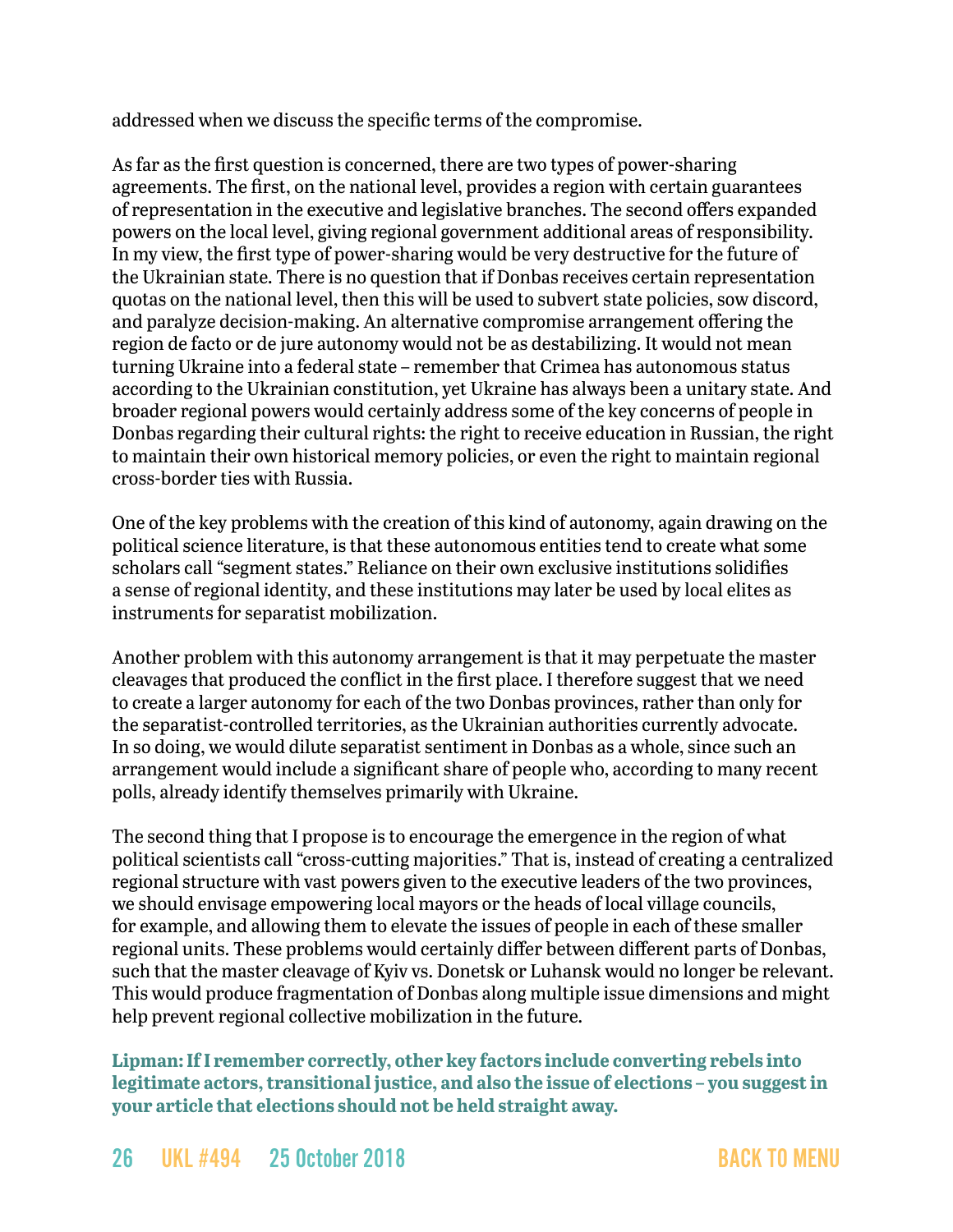**Kudelia:** The issue of guarantees to former rebels is the second most important question that we have to answer. Why? Because if separatist leaders and their subordinates feel that their livelihoods will be threatened by reaching an agreement, they will certainly act as spoilers – they will try to subvert the agreement by any means possible.

One of the most common reassurance mechanisms is to allow these rebel groups to convert themselves into political parties, which would then be integrated in the political process on the local level. This means that they will be allowed to participate in local elections. Of course, they need to denounce violence, they need to give up arms, they need to completely demilitarize themselves, but if they feel that they have a future through the political process and will be guaranteed representation if they manage to win local elections, they will develop a stake in the agreement. It will give them a reason to both accept the agreement and participate in its enforcement.

This is certainly a very difficult proposition for many Ukrainians today, because it means that separatist organizations that have long been characterized as terrorist groups in the national media and by Ukrainian officials would basically be recognized as legitimate actors. But since the start of the conflict, these organizations have developed genuine relationships with local residents through the provision of various social services, humanitarian assistance, and protection. As such, if they are banned or excluded, it will be very hard for Ukraine to create a stable and legitimate local government.

Another proposal that I make in this paper is delayed elections. Only after a transitional authority has been in place for two or three years, has provided access to information for the residents of the region, and has ensured a reasonably level playing field for various political parties on the ground can we actually hold elections that will be meaningful and produce results that will genuinely reflect local preferences.

The fourth and final issue is that of transitional justice. Over the course of the conflict, many members of the separatist government and of rebel groups may have committed various crimes, from embezzlement and extortion to war crimes. But in the majority of similar conflicts in the past, rebels received both comprehensive and unconditional amnesty. Again, this is a very difficult bargain for the rest of the society to accept. But the primary reason that most conflicts have ended with this type of bargain is because any attempts to investigate and prosecute individuals have inevitably led to selective justice (especially if only the rebel side is targeted), thereby undermining the peace process.

Thus, the solution that many countries, including Guatemala and El Salvador, chose was to investigate and publicize the human rights violations committed by both sides during the conflict, but to hold their perpetrators responsible in the court of public opinion rather than in the court of law.

### **Lipman: Such as truth commissions?**

**Kudelia:** Yes, truth commissions collect evidence and expose individual participation in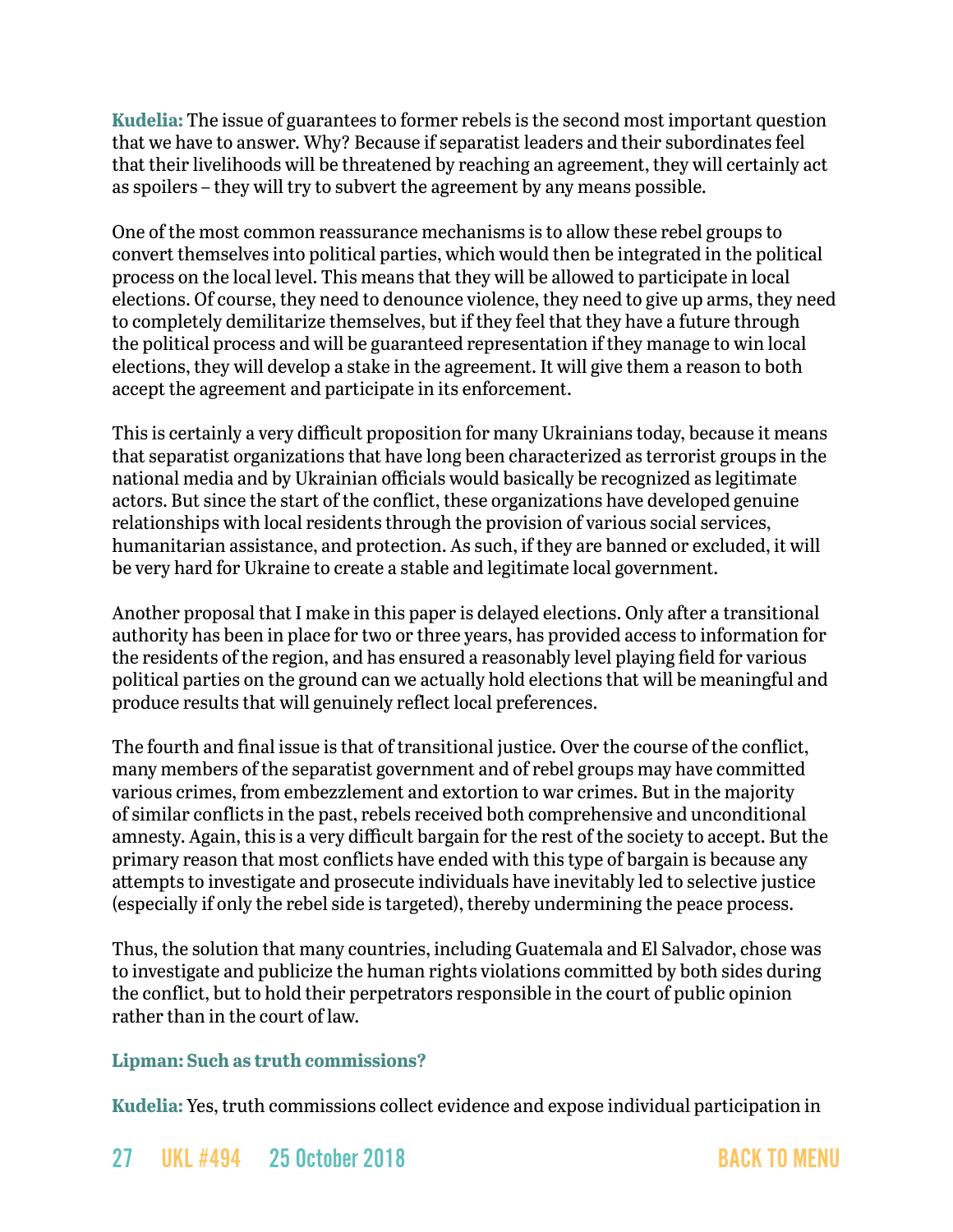crimes, but are not empowered to put these individuals in jail. It is a sub-optimal solution for many victims of these crimes or their families. But as far as achieving sustainable peace is concerned, this has been shown to be the most effective method.

The recent peace agreement in Colombia created a novel accountability instrument – a special tribunal charged with investigating the gravest crimes, such as the kidnapping, killing, or torturing of civilians or prisoners of war. However, depending on the willingness of the accused to admit guilt and show contrition, this tribunal can issue sentences other than jail time, such as community service. This allows restorative justice to be achieved without threatening the stability of the peace. The effectiveness of this instrument has yet to be tested, since it has only recently begun to operate. Importantly, the Colombian tribunal can indict and investigate members of both pro-government and anti-government forces. Ukrainian society should be ready to accept the principle of blind justice in the event that a similar tribunal is created as part of the Donbas peace process.

**Lipman: My final question has to do with today: what do you think about the recent assassination of the head of the so-called Donetsk republic, Alexander Zakharchenko? How important a factor is it and, especially since you are looking at an indefinite future, do you think this assassination will affect the course of the conflict?**

**Kudelia:** This assassination matters for a number of reasons. First of all, we have seen that in the four years since the beginning of this conflict, most of the insurgent leaders in Luhansk and Donetsk have been either assassinated or exiled to Russia, where they later died under suspicious circumstances. Valeriy Bolotov was exiled to Russia in August 2014 and died there under suspicious circumstances in January 2017. His successor, Igor Plotnitsky, was similarly exiled to Russia last year and we have not heard from him since. Many of the local commanders – Alexei Mozgovoy, Pavel Dremov, Batman, Givi, Motorola, and others – have been assassinated over the past three years. Their killings were never investigated. In Donetsk we have seen greater continuity in the case of Zakharchenko, and the fact that a figure of Zakharchenko's standing has been assassinated shows that his successor will also become a potential target for assassination.

This strategy, which may be characterized as a decapitation strategy, serves a number of purposes. First, it is used to send a signal to the leaders of these separatist organizations that they will never be safe as long as the conflict continues. The second goal of this strategy is to produce chaos in the rebel ranks, because the killing of a longstanding leader such as Zakharchenko triggers in-fighting over his replacement. Since there are no formal, open mechanisms through which for that succession to take place, it leads to fractionalization of the rebels themselves. And the more fractionalized they are, the weaker they are. So of course it is in the interests of the other party – in this case the Ukrainian government – to stick to decapitation; it actually works in the interests of Ukraine.

But there is also a more strategic consideration. In the paper, I mentioned that one of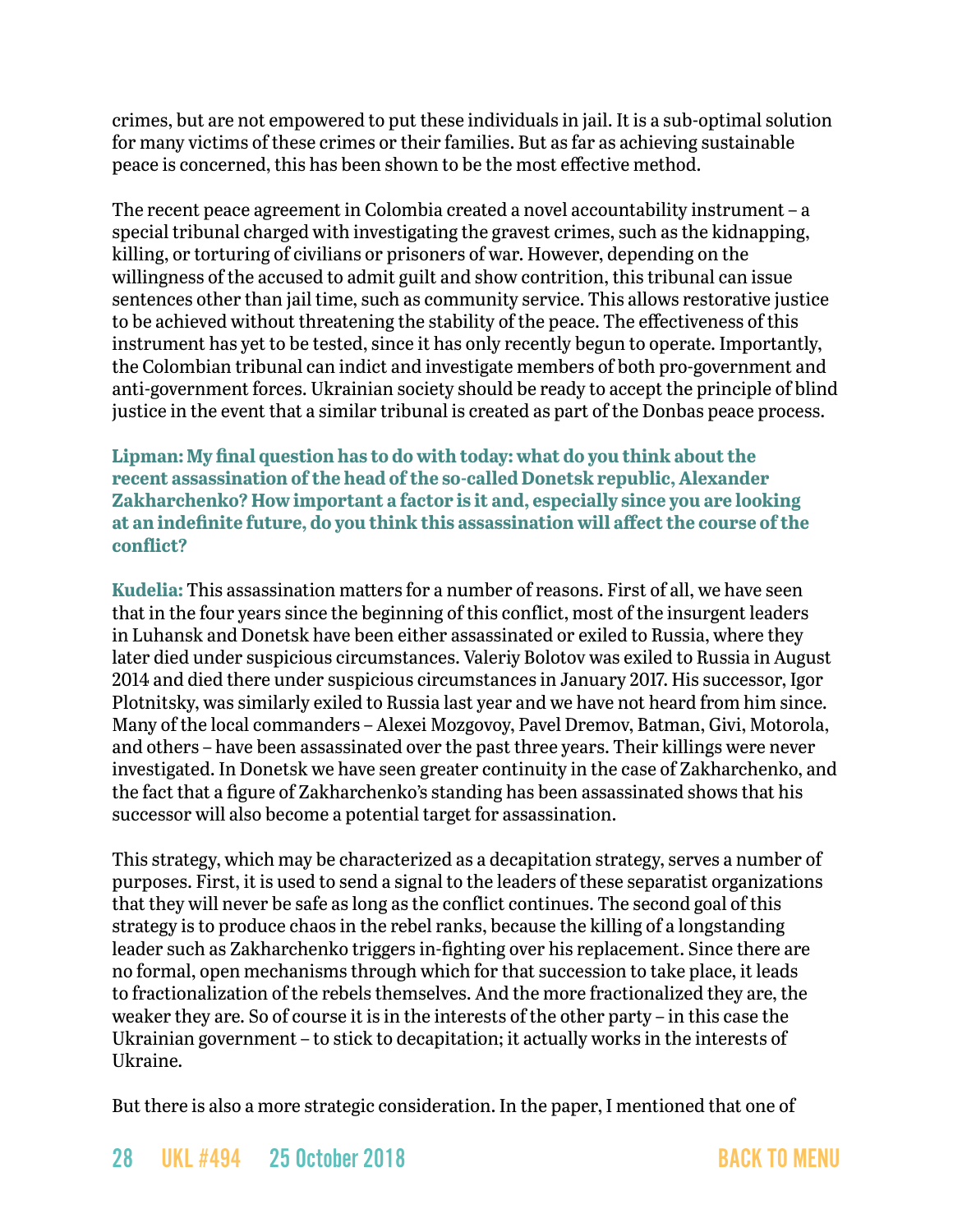the key difficulties with converting the rebels into political parties is the fact that some separatist leaders (like Zakharchenko) participated in the armed struggle, and this makes it very difficult for the Ukrainian side to accept them as negotiating partners or as future regional leaders. If you think about the Irish peace process, for example, it was Sinn Féin – the political wing of the Irish Republican Army, which was never involved in direct armed struggle – that represented the interests of Irish separatists in the talks with the British government. The fact that Zakharchenko was a soldier and military commander who fought the Ukrainian military on the battlefield of course made him completely illegitimate from the Ukrainian standpoint. His elimination therefore re-opens the path for civilian leaders to emerge, leaders who can be drivers of rebel conversion and therefore more acceptable to the Ukrainian side as counterparts in talks.

### <span id="page-28-0"></span>#10

# U.S. Senate Says Stalin 'Committed Genocide' in Famine-Hit Ukraine

- - - - - - - - - - - - - - - - - - - - - - - - - - - - - - - - - - - - - - - - - - - - - - - - - - - - - - - - - - - - - - - - - - - - - - - - - - - - - - - - - by Mark Najarian RFE/RL, 5 October 2018 <https://bit.ly/2yDsLtJ>

The U.S. Senate has adopted a resolution recognizing that Soviet dictator Josef Stalin committed genocide against the Ukrainian people in the early 1930s, when millions died in a horrific famine known as the Holodomor.

The "simple resolution" passed on October 3 commemorates the 85th anniversary of the famine of 1932-33, saying the event "should serve as a reminder of repressive Soviet policies against the people of Ukraine."

The Senate "recognizes the findings of the Commission on the Ukraine Famine as submitted to Congress on April 22, 1988, including that...'Stalin and those around him committed genocide against the Ukrainians in 1932–1933,'" it said.

Millions of people died in the famine, which many Ukrainians consider to have been caused by Soviet central planners as an act of genocide, aimed at wiping out Ukrainian farmers.

In the U.S. Congress, simple resolutions are nonbinding, passed by only one chamber of Congress, and don't become law. Typically, they are used by lawmakers to usually back a pet project or endeavor, or a potentially political controversial issue without forcing a more public vote.

The Ukrainian Embassy in Washington described the resolution as the "first-ever legal act" of Congress recognizing the tragedy as a genocide, a highly charged term that is likely to anger Moscow.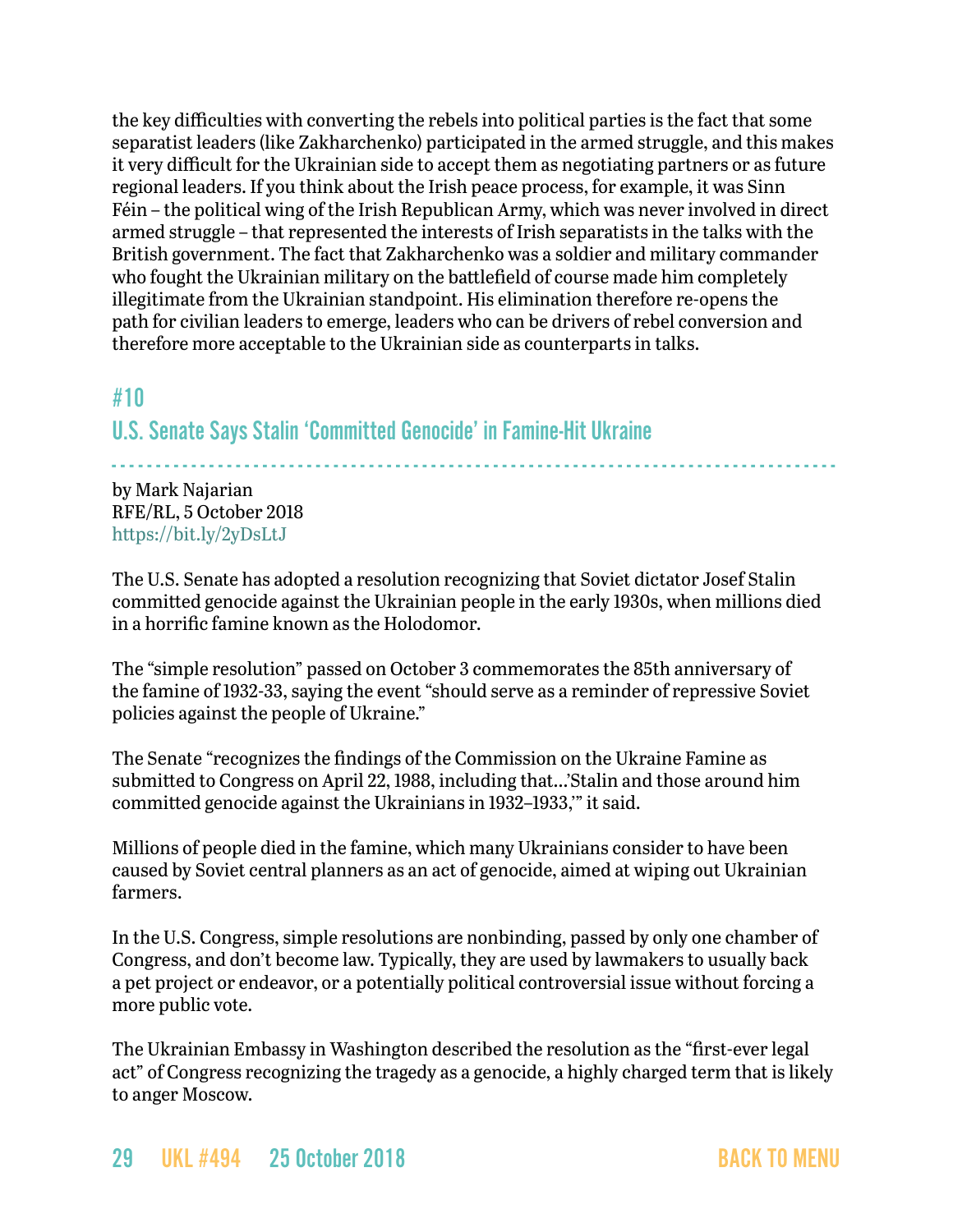Russian historians, and others, have stopped short of saying the famine was engineered to kill Ukrainians, noting that many other ethnic groups also suffered.

# <span id="page-29-0"></span>#11 At War with Russia in East, Ukraine Has Worries in the West, Too

- - - - - - - - - - - - - - - - - - - - - - - - - - - - - - - - - - - - - - - - - - - - - - - - - - - - - - - - - - - - - - - - - - - - - - - - - - - - - - - - - -

by Andrew Higgins New York Times, 5 October 2018 <https://nyti.ms/2RyehnB>

When the Hungarian State Opera visited a town just over the border in western Ukraine last month to perform a patriotic opera, 3,000 people in the audience rose to their feet for the playing of the Ukrainian and then Hungarian national anthems.

What followed, however, was a striking display of discordant allegiances. The audience, gathered in the Ukrainian town of Berehove in an outdoor amphitheater, stood mute during the Ukrainian hymn and then burst into boisterous song for the anthem of Hungary, a foreign country.

The spectacle explains why, whether along Ukraine's border with Russia in the east or on its western frontier with the European Union, border-straddling bonds of language and culture make it so difficult for Ukraine to hang together as a single, unified state. It is a clue as well of the skillful exploitation of nationalist impulses by Hungary's leader, Viktor Orban, to cement his increasingly autocratic rule.

Mr. Orban has avoided threats of force to right what he calls historic wrongs that put millions of Hungarians outside their country's border. But the fear is that having positioned himself as the leader of a populist surge across much of Europe with his strident attacks on immigration and the European Union, Mr. Orban now risks reopening Europe's most dangerous Pandora's box: the grievances of ethnic groups caught outside their homelands.

The town of Berehove, like the audience at the opera, is made up largely of ethnic Hungarians who mostly speak Hungarian, not Ukrainian, which many do not speak at all, and set their watches according to the time in Hungary, not Ukraine, which is an hour ahead.

"In their heads these people are living in Hungary," said Vasyl Vovkunovich, a former teacher and furniture seller who in November led a group of fellow Ukrainian nationalists in tearing down a Hungarian flag flying outside the town's city hall. The group left intact three other flags also on display, those of Ukraine, the European Union and the municipality.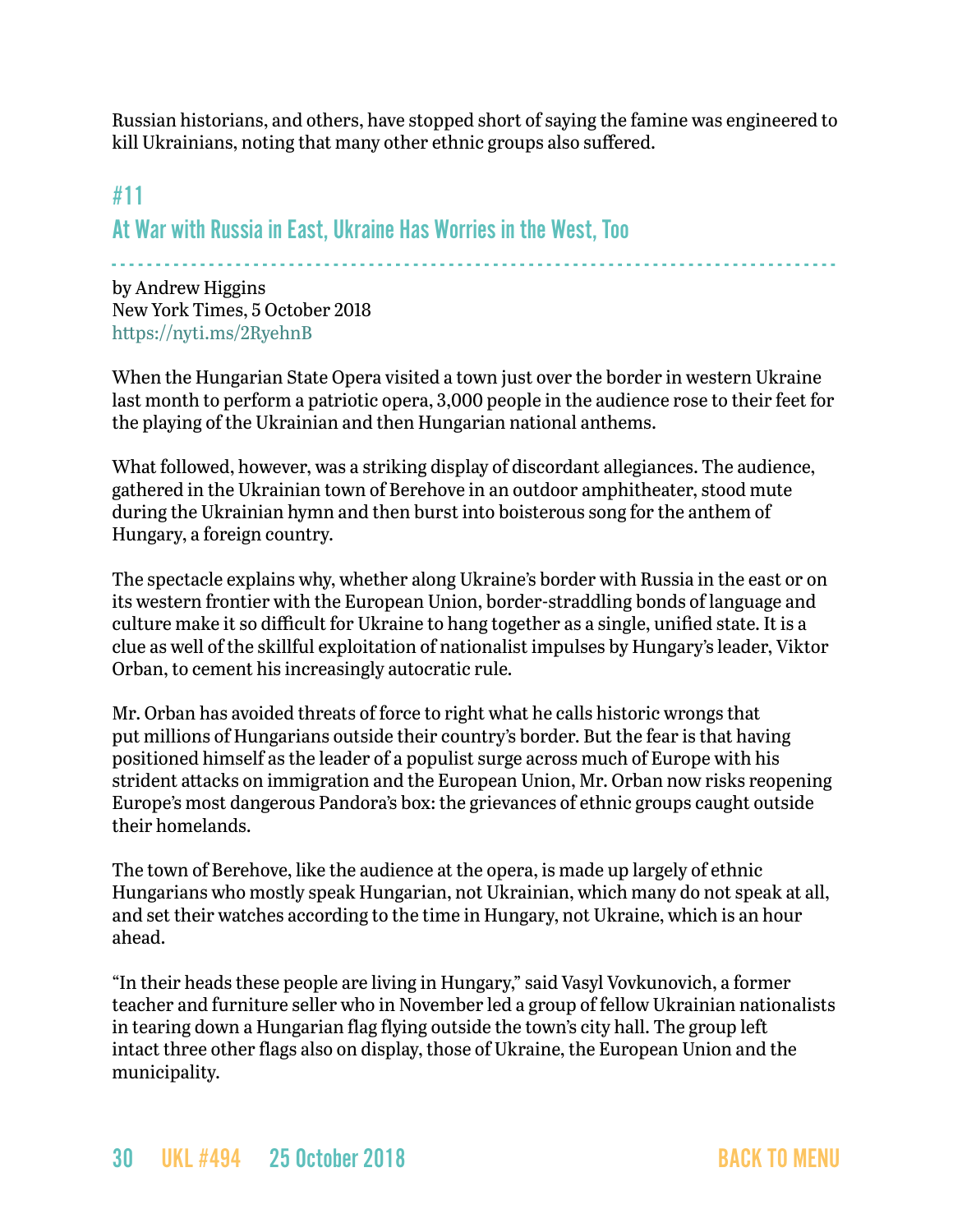Few nations in the world have had their borders chopped up and lands redistributed as frequently as those in Central and Eastern Europe, and particularly former components of the Austro-Hungarian Empire, which disintegrated after World War I. Berehove, for one, has found itself in five different countries over the past century.

Under the Trianon Treaty in 1920, Hungary — which was allied with the losing side in both world wars — suffered what it still considers the great historical injustice of losing twothirds of its land.

Fury at the dismemberment of the country has been a constant theme in Hungarian politics ever since, but it has taken on new force in recent years under Mr. Orban's leadership.

His immediate political calculus is simple: His government has given 1 million Hungarians living outside Hungary passports and the right to vote, creating a large bloc of voters who mostly cheer the robust nationalism championed by Mr. Orban and his party, Fidesz. Hungary itself has only 9.7 million people.

Berehove's ethnic Hungarian mayor, Zoltan Babek, who said he had not received a passport from Budapest but whose wife has, said nobody is agitating for his town to rejoin Hungary. He insisted he joined in the singing of the Hungarian anthem simply out of courtesy for the visiting opera troupe and the Hungarian consul general, who was in the audience.

But asked whether he considered himself a Ukrainian patriot, he hesitated and then said: "I am a patriot of this town."

Worried that Hungary is gnawing away at the stability of Ukraine's western border zone, prosecutors in Transcarpathia, the region bordering Hungary, recently announced the start of a criminal investigation for high treason over the issuing of Hungarian passports to Ukrainian citizens. On Thursday, the Foreign Ministry in Kiev, the Ukrainian capital, ordered the expulsion of Hungary's consul in Berehove.

The expulsion followed the posting online of a video that showed a group of Berehove residents singing the Hungarian anthem and pledging loyalty to Hungary at a passportissuing ceremony at the Ukrainian town's Hungarian consulate. A Hungarian diplomat can be heard warning them not to tell the Ukrainian authorities about their new citizenship. Ukrainian law bars dual nationality.

Mr. Orban's government insists that it recognizes Hungary's current borders and has no intention of trying to seize lost lands and rebuild "Greater Hungary," which includes territory now in Romania, Serbia, Slovakia and Ukraine.

But it has lavished money as well as passports on Hungarians living outside Hungary. His government, while fiercely opposed to multiculturalism at home, has complained loudly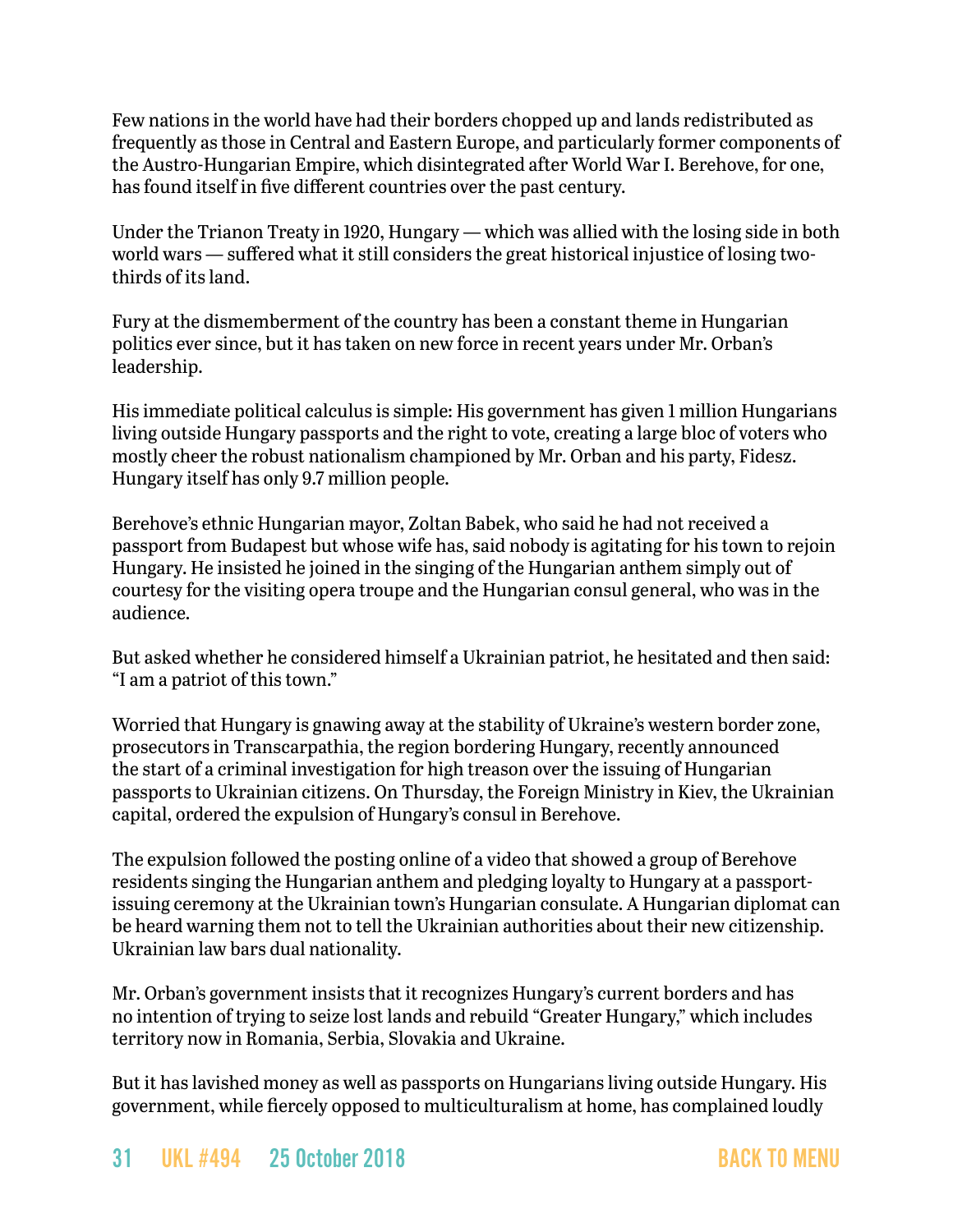about any attempt by countries like Ukraine to force their Hungarian minorities to learn the language and follow the customs of their host nation.

The largest Hungarian diaspora population, more than half of a total of around 2.4 million people, lives in Romania. But the relatively small population of about 150,000 Hungarianspeakers in western Ukraine has become a much bigger source of friction, not least because Mr. Orban keeps picking fights with his weak eastern neighbor.

His government caused outrage in Kiev, the Ukrainian capital, in July when it announced the appointment of a ministerial commissioner for the development of Transcarpathia. At first glance, the announcement suggested just another reshuffling of Hungary's bureaucratic chairs but for one detail: Transcarpathia is not in Hungary but in Ukraine, so not a place for which Budapest should be appointing officials.

"This is a small, but important detail," said Dmytro Tuzhanskyi, a political scientist and expert on Hungary's relations with Ukraine in Uzhgorod, the capital of Ukraine's Transcarpathia region. "It was a mistake, a Freudian mistake. It showed what they are really thinking."

Hungary, Mr. Tuzhanskyi added, is not about to send "little green men" into Transcarpathia to foment secession, as Russia did in Crimea and eastern Ukraine. But Hungary's assertive and often prickly nationalism under Mr. Orban has left Ukraine feeling besieged not only in the east by Russia but in the west by Hungary, a member of what is supposed to be its biggest backer, the European Union.

After a heated diplomatic flap, Mr. Orban's government agreed to change the title of its new ministerial commissioner to avoid any suggestion that it was claiming Ukrainian territory.

The gulf has been widened by hard-line nationalists on both sides, including the Hungarian far-right group Jobbik, which has called for the annexation of Transcarpathia, and it has created a fog of uncertainty in which hotheads — and also Russia — can easily spread unease.

In February, the office in Uzhgorod of the region's main Hungarian political party, known as KMKS, was hit twice by arson attacks. The second firebombing, far more serious than the first, incinerated the building's interior and was quickly denounced by Budapest and also Moscow as a provocation by Ukrainian extremists. The Ukrainian authorities, however, insist the attack was the work of a Polish far-right group working for Russia. Poland has arrested two people accused of involvement in the attacks.

At around the same time, Ukraine announced that it would reopen a long-abandoned army base in Berehove. Budapest swiftly denounced the move as "disgusting," because, Hungary said, it suggested Ukraine viewed Hungarian residents in the town as a threat.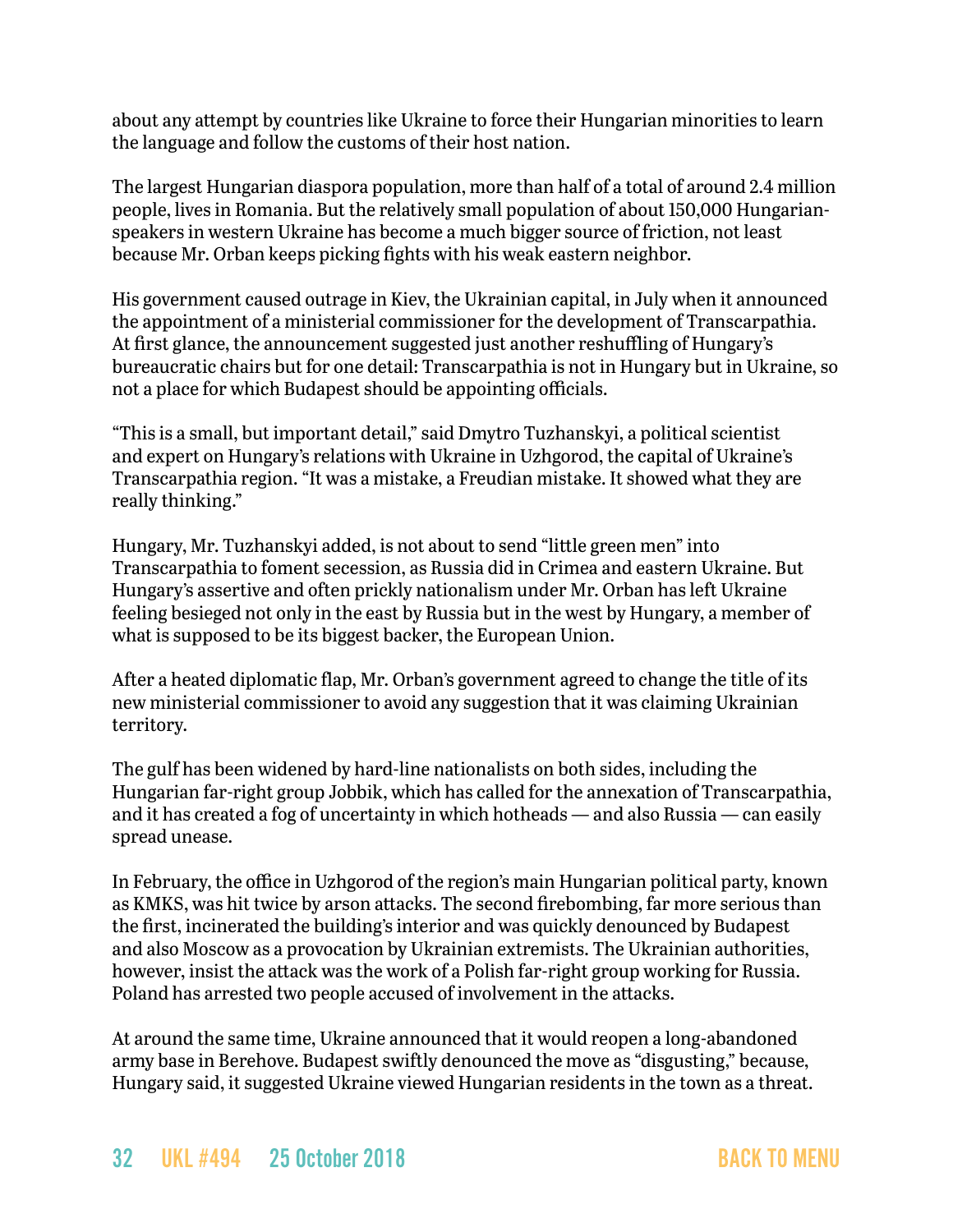Some believe that in addition to his domestic political calculations, Mr. Orban wants to prove himself a reliable partner to the Kremlin by unsettling Ukraine. This is the view of liberals in Budapest, who see Mr. Orban as a menace not only to his own country's democracy but to Europe's wider security because of his eagerness for close ties with Russia.

"Bashing Ukraine is the best thing you can do if you want to win points with Vladimir Putin," said Peter Kreko, the director of the Political Capital Institute, a research group in Budapest that is often critical of Mr. Orban.

Despite being a member of the European bloc, which has put moving Ukraine toward the West at the heart of its joint foreign policy, Mr. Orban has repeatedly pushed in the other direction, tilting toward Russia whose authoritarian leader, Mr. Putin, he seems to view as a kindred spirit.

When Kiev announced a new language law late last year, designed to promote the use of Ukrainian and reduce Russia's influence, Hungary retaliated by vowing to block Ukraine's aspirations to forge closer ties with the European Union and NATO, undermining the goals of two organizations to which Hungary itself belongs.

As part of its outreach to the Hungarian diaspora, Budapest has set up a host of charities and foundations to provide financial and other support. The most visible of these, the Egan Ede Foundation, has provided thousands of ethnic Hungarians living in western Ukraine with cash grants to support their businesses.

In response, Ukraine's internal security agency, known as the S.B.U., recently opened a criminal case against the foundation for promoting separatism.

Mr. Babek, Berehove's mayor, said the real problem is not that Hungary offers so much financial and other help, but that Ukraine offers so little. When the town wanted to erect a statue to a revered Ukrainian writer, Taras Shevechenko, it spent years trying to raise money in Ukraine; it eventually got the bronze tribute finished after Hungary agreed to cover half the cost.

The biggest beneficiary of Hungarian money in Berehove is the Ferenc Rakoczi II Transcarpathian Hungarian Institute, which occupies the town's largest building, a grand former courthouse built during the Austro-Hungarian Empire. The institute's rector, Idiko Orosz, had nothing but praise for Mr. Orban, who visited the institute in 2013 and pledged financial support, and for his Fidesz party. "It supports us so we support it," she said.

She is particularly grateful to Fidesz for its help in protesting restrictions on the use of languages other than Ukrainian. Hungarian-speakers living in Ukraine, she said, are not like the foreign immigrants whom Mr. Orban rails against constantly in Hungary, but are more like Native Americans who suddenly found their homeland taken over by strangers.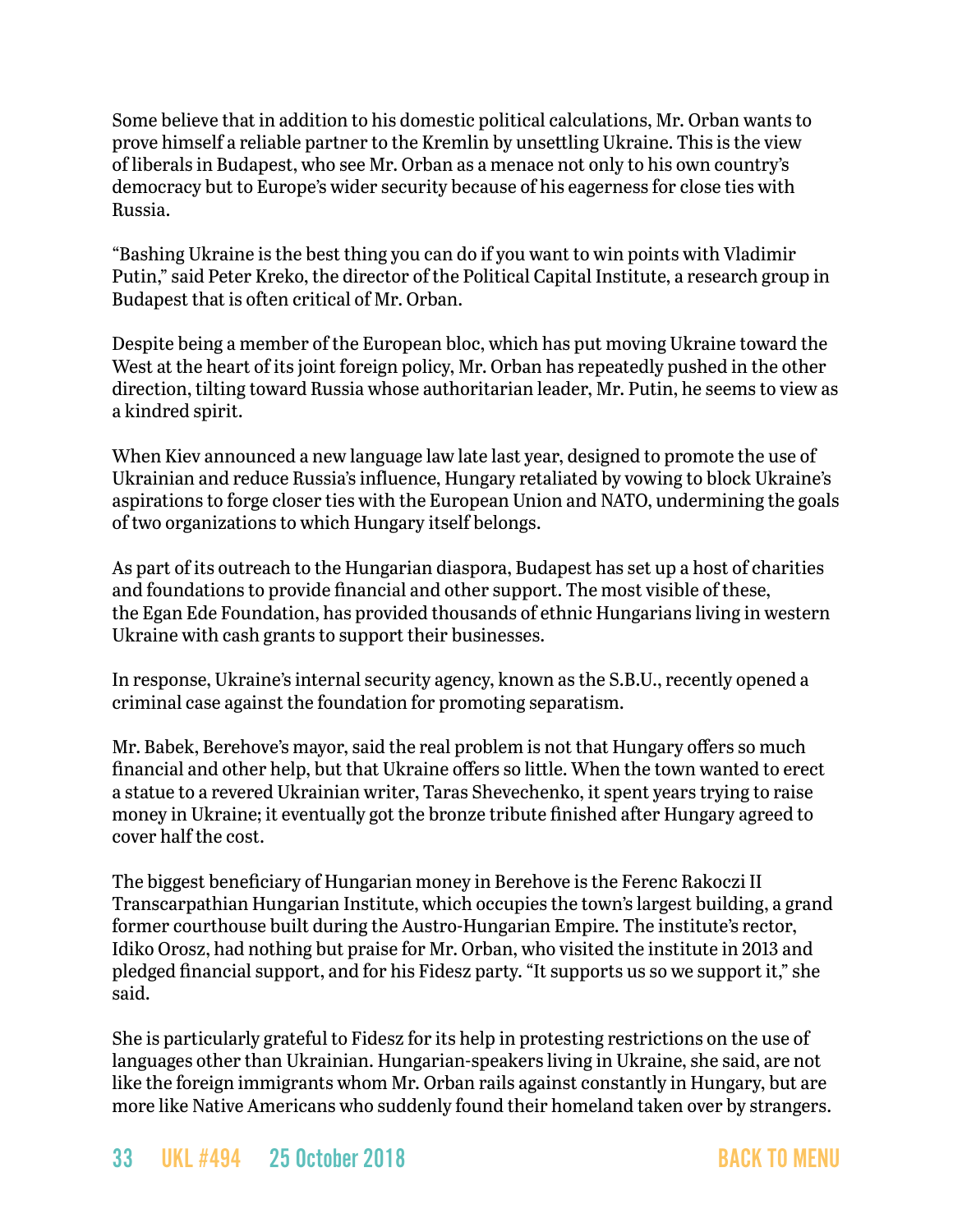"We stayed at home; they came to us, not us to them," she said, noting that her grandmother was born in Czechoslovakia, and her mother in Hungary and she in the Soviet Union. "None of us moved anywhere."

# <span id="page-33-0"></span>#12

Paul Manafort in an Email to Pro-Russia Client: Non-Partisan Think Tank Wonk

Did My Bidding by Betsy Woodruff Daily Beast, 15 September 2018 <https://thebea.st/2Ei5cMX>

An influential American think tank chief helped Paul Manafort advocate for his Russiafriendly Ukrainian client, according to an email Manafort sent that surfaced in federal court filings Friday.

The scholar, Matthew Rojansky, heads the non-partisan Wilson Center's Kennan Institute, which focuses on American relations with Russia and Ukraine. The Wilson Center, which Congress established 50 years ago, is considered one of Washington's most influential think tanks.

In an email, Manafort claimed one of its scholars coordinated with him on an op-ed about his client Viktor Yanukovych, the pro-Russia Ukrainian strongman who had imprisoned his top political opponent, Yulia Tymoshenko.

A Wilson Center spokesperson provided the following statement to The Daily Beast: "The Wilson Center's Matthew Rojansky is one of the country's top experts on Russia, Ukraine and the region and heads the Center's Kennan Institute, which is dedicated to improving American understanding of the former Soviet Union through research and exchange. The article in question, and all of the Center's work, is the product of independent thought and analysis."

The email in question was sent by Manafort on April 21, 2013, and was part of the new charging document released by Special Counsel Robert Mueller's team on Friday. Manafort, whose middle name is John, is identified as "PJM." The recipient is only identified as "SL." In the email, Manafort detailed work he and his team had been doing for Yanukovych, focused on the European Union's preparation to sign an association agreement with Ukraine. Manafort noted that the American consultants working with him had been highlighting the release of Yuriy Lutsenko, a Tymoshenko ally who had been imprisoned along with her.

"This week we directed the efforts of a number of positive news articles that appeared in several prominent publications and in the digital media space," he wrote. "These articles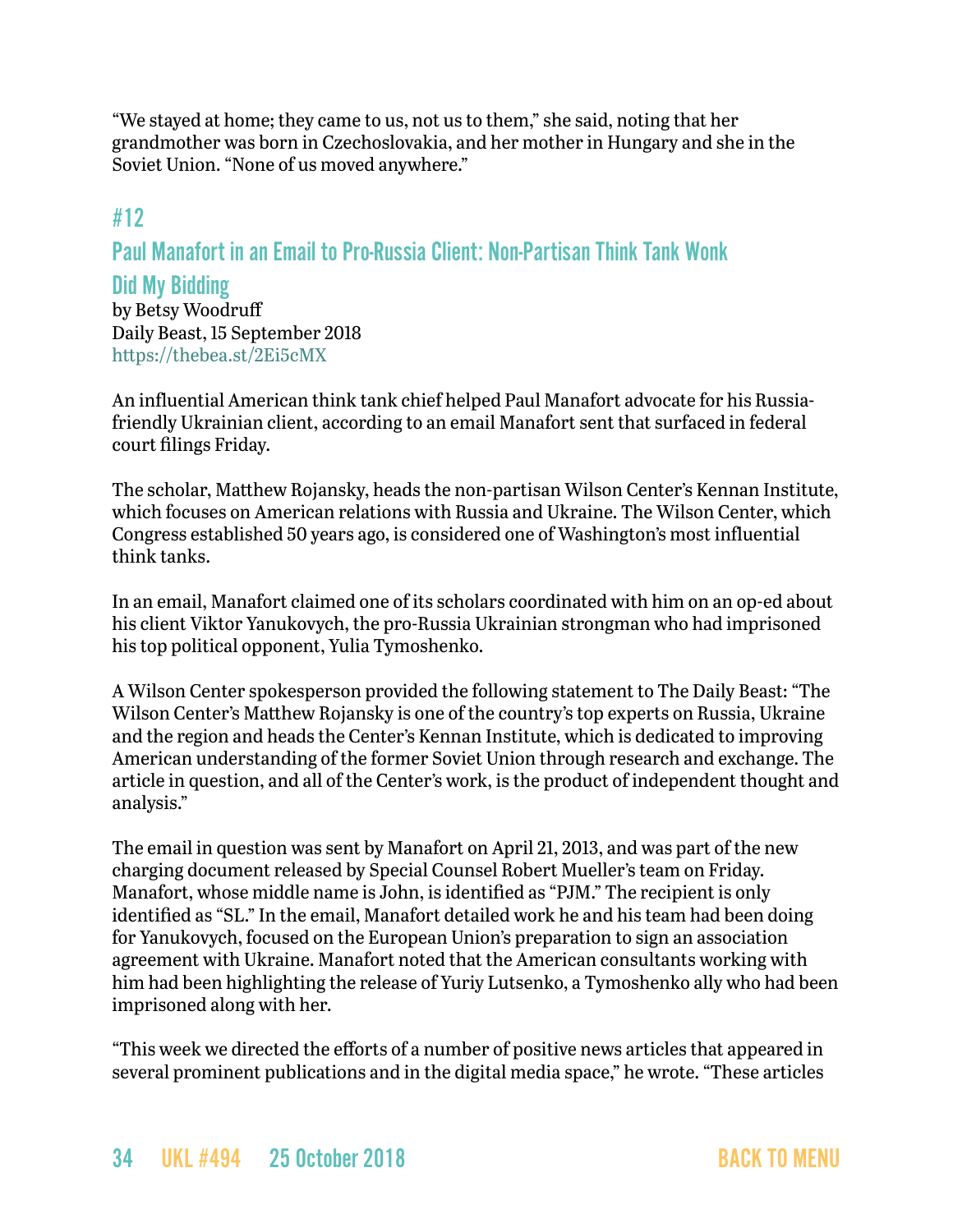were done in tandem with key efforts we have been focusing on to emphasize the positive progress Ukraine has made on several key issues."

Manafort then listed four articles: two press releases, a piece published by the nowdefunct organization Center for the Study of Former Soviet Socialist Republics, and an op-ed by Rojansky titled "Will Ukraine Seize Its EU Chance?" The op-ed was published on CNN's Global Public Square blog.

The article discussed Yanukovych's pardon of Lutsenko, and noted that the continued incarceration of Tymoshenko would hinder Ukraine's efforts to integrate with Europe. It also called on Yanukovych to release her, while praising his government for "a wide range of reforms."

"Freeing Tymoshenko would not only underscore Kiev's political commitment to fulfilling the conditions set by Brussels, but would also endow with much greater credibility a wide range of reforms already undertaken by the Yanukovich government, including a new criminal procedure code, prison reforms, and new protections for NGOs," Rojansky wrote.

Under Rojansky's leadership, the Kennan Institute has faced turmoil. A host of former Ukrainian alumni of the Center's programs wrote an open letter in February of this year lambasting Rojansky and calling his organization "an unwitting tool of Russia's political interference."

"We are deeply concerned by the Kennan Institute's growing pro-Kremlin policies, lack of democratic procedures and unprofessional communication with Kennan Institute alumni in Ukraine," they wrote.

It noted that the Institute hosted a concert featuring musicians who praised Russia's annexation of Crimea and gave an award to billionaire Alfa Bank head Petr Aven. The Institute later shuttered its Kyiv office.

In a statement released in March of this year on the closure of the Institute's Ukraine office, Wilson Center CEO Jane Harman praised Rojansky's work.

"Our programming on Ukraine has been balanced, professional, and of lasting value," she wrote. "Moreover, our activities in Washington have promoted a broader understanding of Ukraine in the United States. We are proud to be voted #1 in the world in regional expertise by our peers. The Kennan Institute, under the able leadership of Matt Rojansky, is a huge reason for this accolade."

Ukrainian President Petro Poroshenko hailed the resolution, **writing on Facebook** on October 4 that it was «another significant result of strengthening Ukraine-U.S. strategic partnership."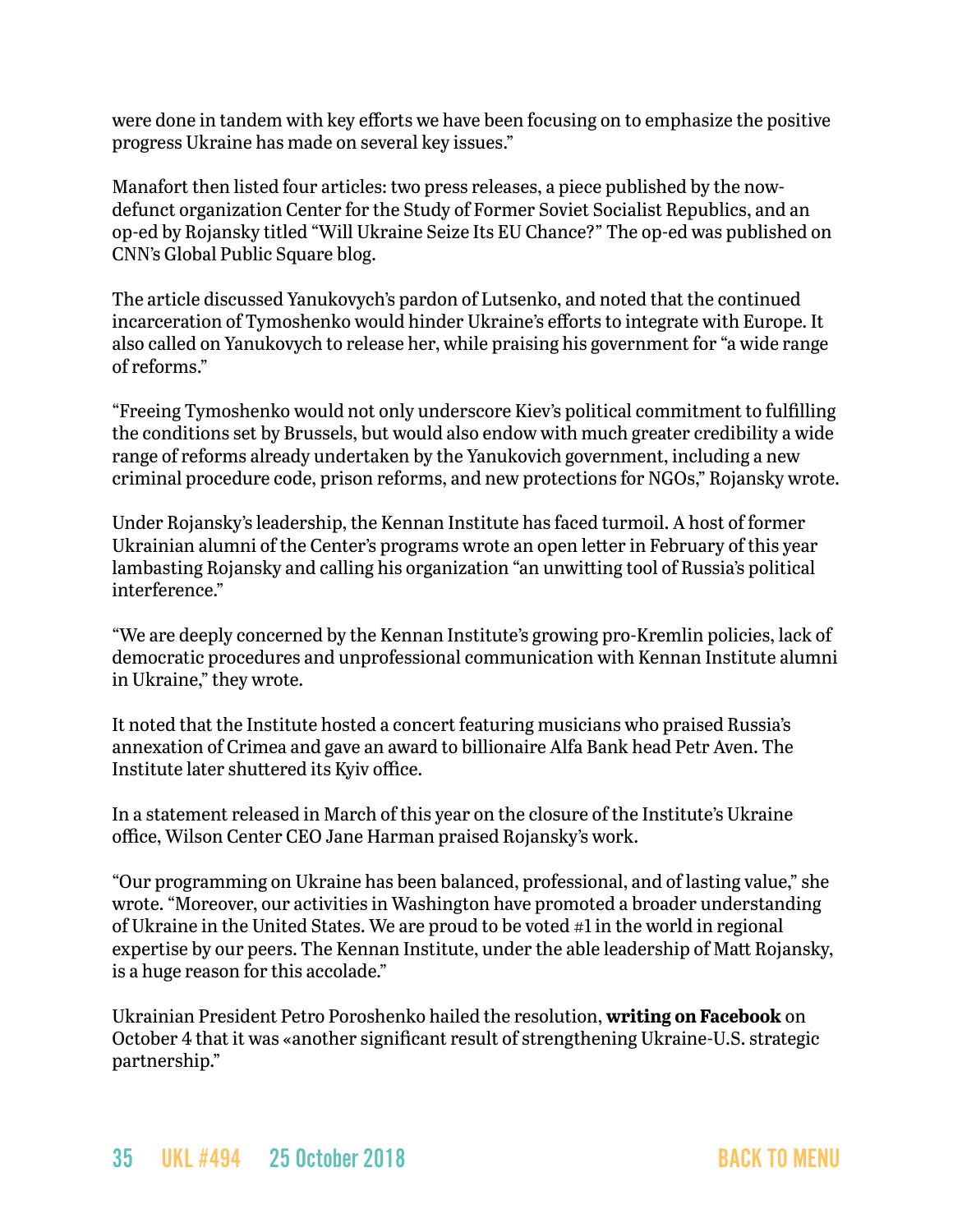"We hope that the rest of the world, including the EU, and international organizations, including the United Nations, will do the same," he added.

The office of Republican Senator Rob Portman, who sponsored the bill, did not immediately get back to RFE/RL for comment. Asked for comment, the State Department referred to a 2017 statement that described the Holodomor as **"one of the most atrocious acts of the 20th century."**

Congress and individual states often pass resolutions that do not necessarily reflect overall U.S. policy.

The U.S. government has not recognized the Ukrainian famine as a "genocide," instead labeling it as a "criminal act of the Stalinist regime" against the people of Ukraine. The EU terms it an "appalling crime."

The Holodomor famine took place in 1932 and 1933 as Soviet authorities forced peasants in Ukraine to join collective farms by requisitioning their grain and other agricultural production.

Historians say the seizure of the 1932 crop by Soviet authorities was the main cause of the famine.

Along with Ukraine, at least 15 other countries have officially recognized Holodomor as "genocide."

Ukraine commemorates the event every November 28.

U.S. lawmakers have **introduced similar resolutions** in the past on politically charged historical events, like the **massacre of Armenians** in Turkey during World War I. Most historians and a growing number of countries consider the killings to constitute genocide.

But the measures have never passed a full vote in either the Senate or the House.

The White House, under pressure from Turkey, has stopped short of using the word "genocide" to describe the Ottoman-era massacre.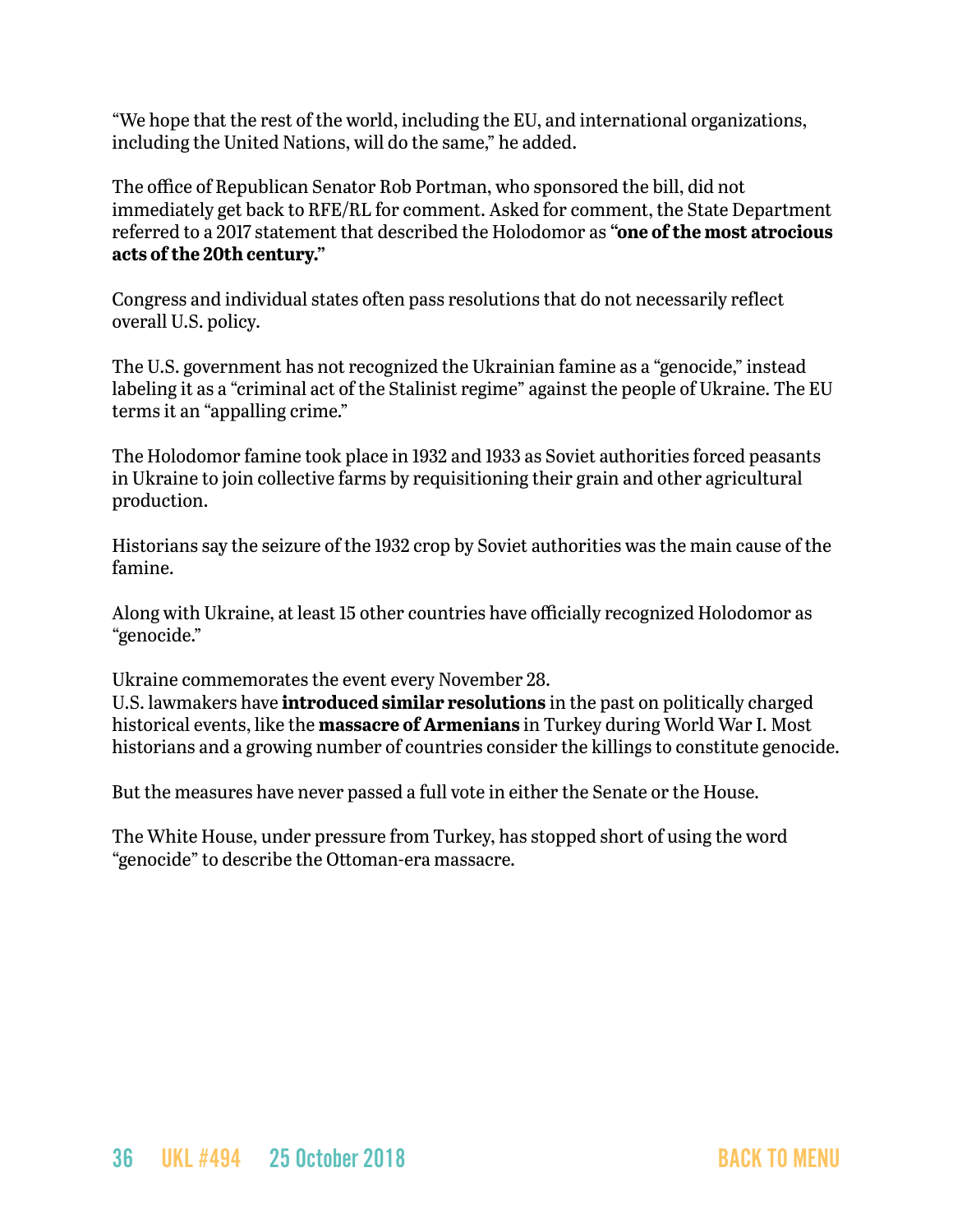# #13 Ukraine's Painful Reforms Start To Bear Fruit

- - - - - - - - - - - - - - - - - - - - - - - - - - - - - - - - - - - - - - - - - - - - - - - - - - - - - - - - - - - - - - - - - - - - - - - - - - - - - - - - - by Neil Buckley Financial Times, 11 September 2018 <https://on.ft.com/2MkwaT7>

The government in Kiev can justifiably claim to have made more progress with structural reform in just four years than any administration since the country gained its independence in 1991.

In spite of the conflict with Russian-backed separatists that still smoulders in the southeastern Donbas region, growth is slowly picking up, and investment — though still below the level Ukraine needs — is just starting to flow. "[We faced] the challenge of transforming a country which is really crucial to the stability and prosperity of Europe," says Daniel Bilak, chairman of UkraineInvest, the government's investment promotion agency. "The biggest challenge is trying to get our message out [about how the country has changed]."

One problem is that ordinary Ukrainians do not yet feel many of the changes in their daily lives. They have been hit hard by the slump in the economy and the national currency after the pro-democracy revolution and subsequent conflict in 2014.

Anti-corruption campaigners say the government has not yet broken the grip of billionaire oligarchs on governance and economy. "What are the challenges? First of all, vested interests," says Oleksandr Danyliuk, who served as finance minister until June this year. "The more you squeeze them out, the more they push back."

The Kiev government has been accused of dragging its feet on some key reforms including creating an independent, anti-corruption court — demanded by the IMF as a condition of its \$17.5bn bailout programme. While an IMF-approved law to create the court was finally passed in July, the next \$2bn disbursement of IMF funding is running more than a year behind.

"This [anti-corruption] court is needed to bring to justice senior officials who are still embezzling millions and billions from state funds," says Daria Kaleniuk, head of the Kievbased Anti-Corruption Action Centre. The country can list many reform successes. It has managed to regain macroeconomic stabilisation after the post-revolution financial crisis. The economy shrank almost 17 per cent over 2014-15, before returning to growth in 2016. It is forecast by the World Bank to grow about 3.5 per cent this year.

The hryvnia has stabilised, while inflation — which hit 43 per cent in 2015, in part because of IMF-mandated increases in domestic fuel prices — was down to 13.7 per cent last year.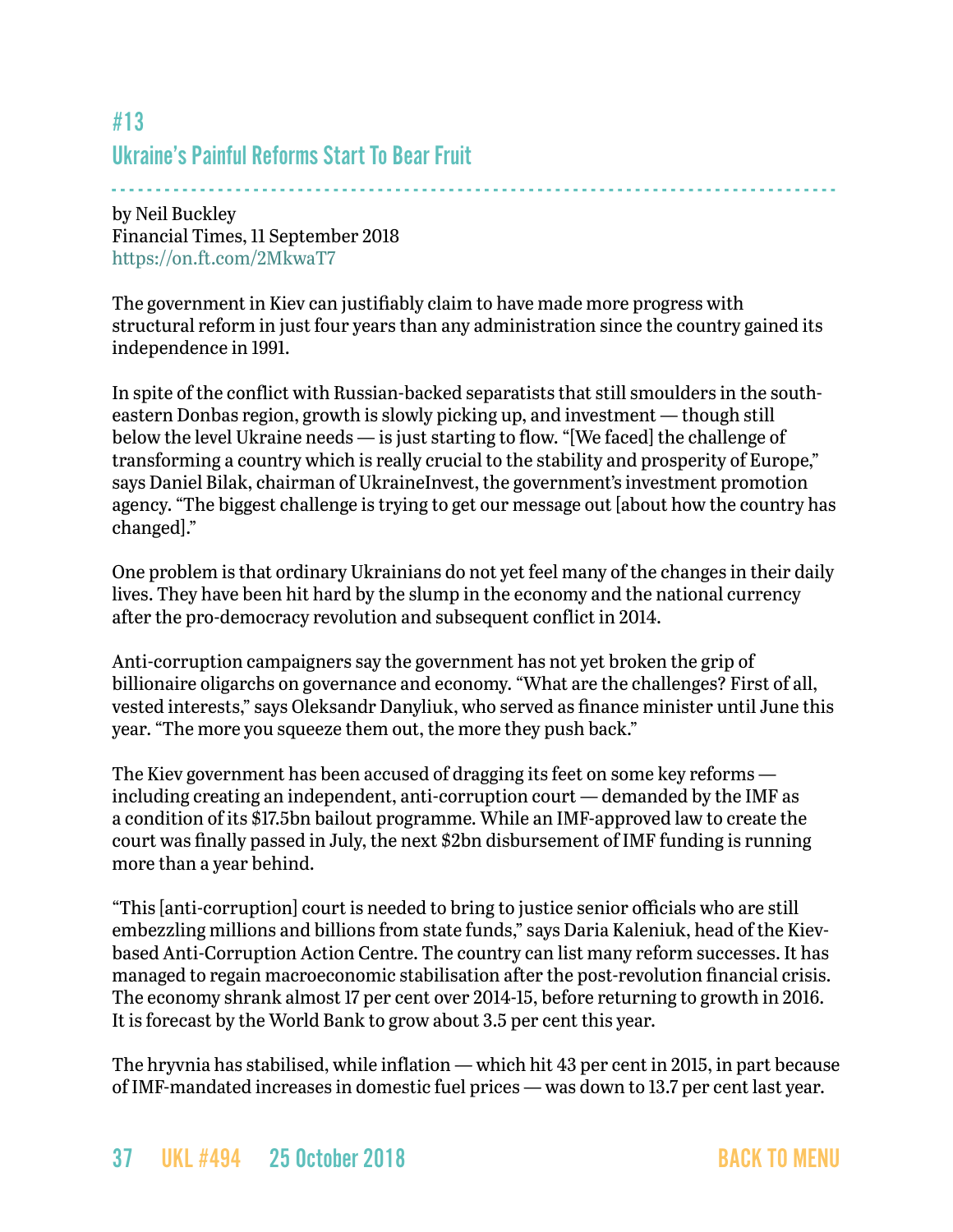Before stepping down in March, central bank governor Valeria Gontareva led a clean-up of the banking sector that cut provider numbers almost by half. In the energy sector, increasing what were previously state-subsidised gas prices towards market levels was unpopular with domestic consumers — though targeted welfare payments partially offset its effects. But it removed the basis for huge corruption schemes.

The price increases, along with a strategy revamp, also transformed the fortunes of Naftogaz, Ukraine's natural gas utility. Its losses used to form part of a budget deficit that peaked at 10.1 per cent of gross domestic product in 2014 but has shrunk to 2.3 per cent.

"We were the biggest black hole in Ukraine. Now we're the biggest taxpayer," says chief commercial officer Yuriy Vitrenko. In a sign of the changed relationship with Moscow, Naftogaz has not bought gas directly from Russia since November 2015. Consumption was reduced, while Naftogaz reached agreements to buy gas from neighbouring European countries.

The government has also reformed its tax and pension systems, reducing "underthe-table" wage payments. The introduction of transparent online bidding for public procurement contracts closed off another source of corruption.

Ukraine's Institute for Economic Research and Policy Consulting, a think-tank, calculated that the gas sector, procurement, banking and tax reforms together restored up to \$6bn in annual revenues formerly stolen from the state.

The government is now moving to reforms that will be felt by ordinary Ukrainians. One is a reorganisation of healthcare into a National Health Service of Ukraine. Some Kiev insiders suggest the international community has not given Ukraine's authorities deserved credit for such difficult reforms, but focused disproportionately on IMF stipulations such as the anti-corruption court. Campaigners say the court was vital to ensure that a newly created National Anti-Corruption Bureau could bring cases before genuinely independent judges. Ukraine's government has yet to implement IMF demands for a final increase in gas prices.

"People will finally get the free healthcare they already paid for in their taxes," says Ulana Suprun, health minister.

Officials say privately that agreement is close, despite the political sensitivity ahead of presidential and parliamentary elections next year. Ms Gontareva says uncertainty over the elections and the longer-term outlook for reforms should not obscure Kiev's achievements: "I don't believe that we can even compare the new Ukraine with the old Ukraine. Things are many times better than they were a few years ago."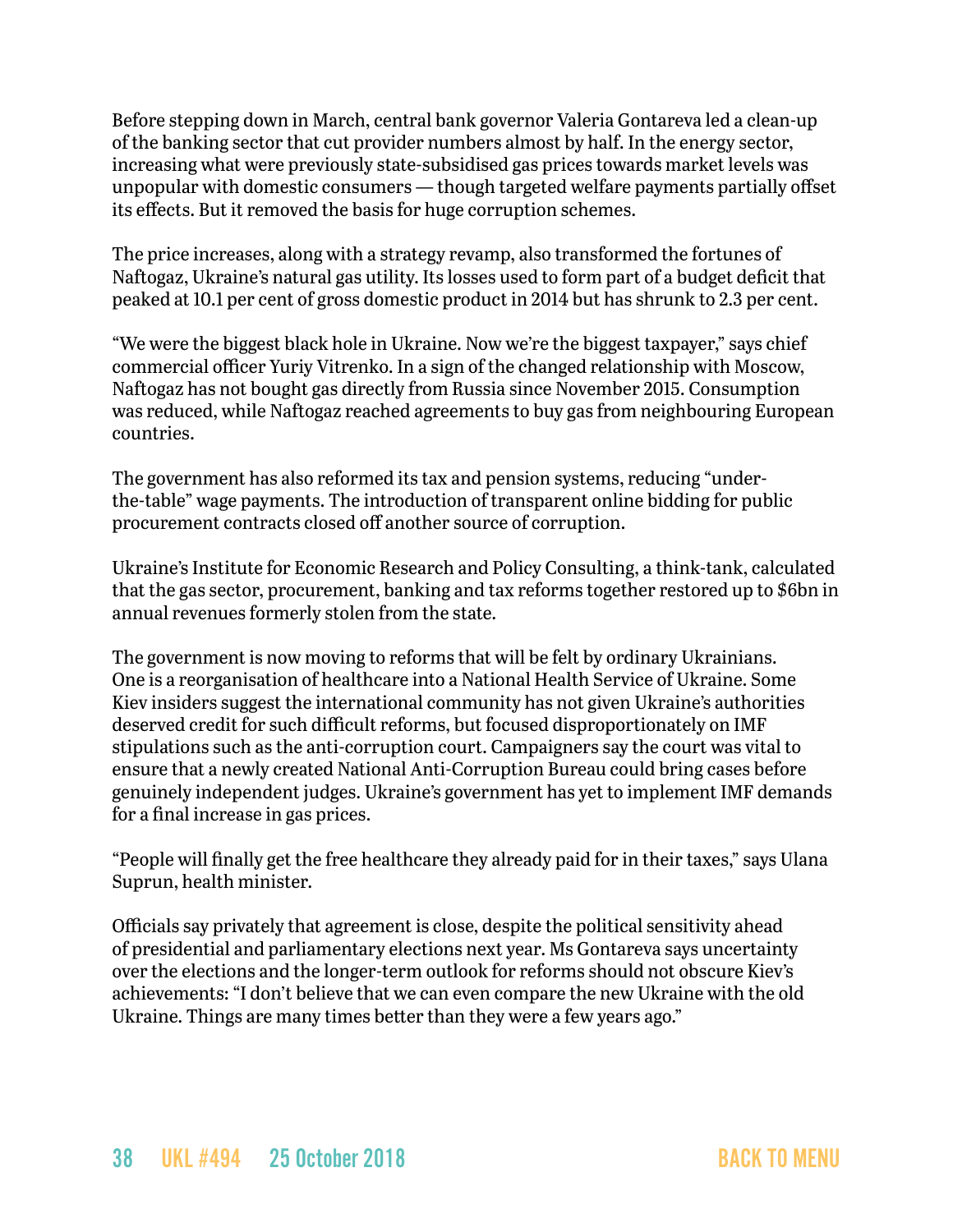# <span id="page-38-0"></span>#14 Good News: Ukraine Finally Gets New IMF Agreement

- - - - - - - - - - - - - - - - - - - - - - - - - - - - - - - - - - - - - - - - - - - - - - - - - - - - - - - - - - - - - - - - - - - - - - - - - - - - - - - - - by Anders Aslund Atlantic Council, 22 October 2018 <https://bit.ly/2CZW7XO>

On October 19, the International Monetary Fund (IMF) announced that it had finally reached a staff-level agreement with Ukraine on renewed lending. Ukraine hasn't received any IMF funds since April 2017. Experts had warned that without an IMF tranche, Ukraine's economy might face a serious financial crisis this fall.

Now the two parties have agreed on economic policies for a new 14-month stand-by agreement of \$3.9 billion that will replace the previous agreement, a four-year Extended Fund Facility of \$17.5 billion, which would have lapsed in March 2019.

This agreement is of vital importance and very much needed now. First, it will grant Ukraine sufficient international financing until the end of 2019. Second, it will help the Ukrainian government to pursue sound economic policies. Third, it will keep the Ukrainian economy stable during the 2019 election year with the presidential election slated for March 31 and parliamentary elections in October.

Ukraine has substantial debt service coming due in 2019-20 and it would need some \$7 billion in external financing during this period. The IMF agreement should solve it all. The IMF itself will probably disburse \$2 billion at the end of this year. With IMF approval, the European Union and the World Bank are likely to provide \$2 billion, and the government can sell Eurobonds for an additional \$2 billion at an admittedly high yield of some 9 percent. In addition, several state corporations are likely to sell Eurobonds or borrow by other means. Thus, \$8 billion or so of additional government borrowing is probable. Given that Ukraine's public debt has shrunk to 62 percent of GDP, the additional public debt raises no concerns, while the central bank reserves of only \$16.6 billion at the end of September corresponded to only 2.9 months of imports and were worrisome. Now the reserves should arouse no concern until the end of 2019.

Under the old IMF agreement, the country was supposed to receive an IMF tranche each quarter, but the funds have been held up for two issues. First, Ukraine was supposed to raise gas prices for households in July 2017, but it did not. Therefore, it has to hike prices by 23.5 percent as of November 1. Second, as the international community has identified corruption as the main problem in the Ukrainian economy, the IMF has untypically conditioned its assistance on the law establishing an independent anticorruption court that Ukraine adopted last June. Finally, the IMF always asks for a sound budget. On October 18, the Ukrainian parliament adopted it in a first reading with a deficit of 2.3 percent of GDP, which is even less than what the IMF demands.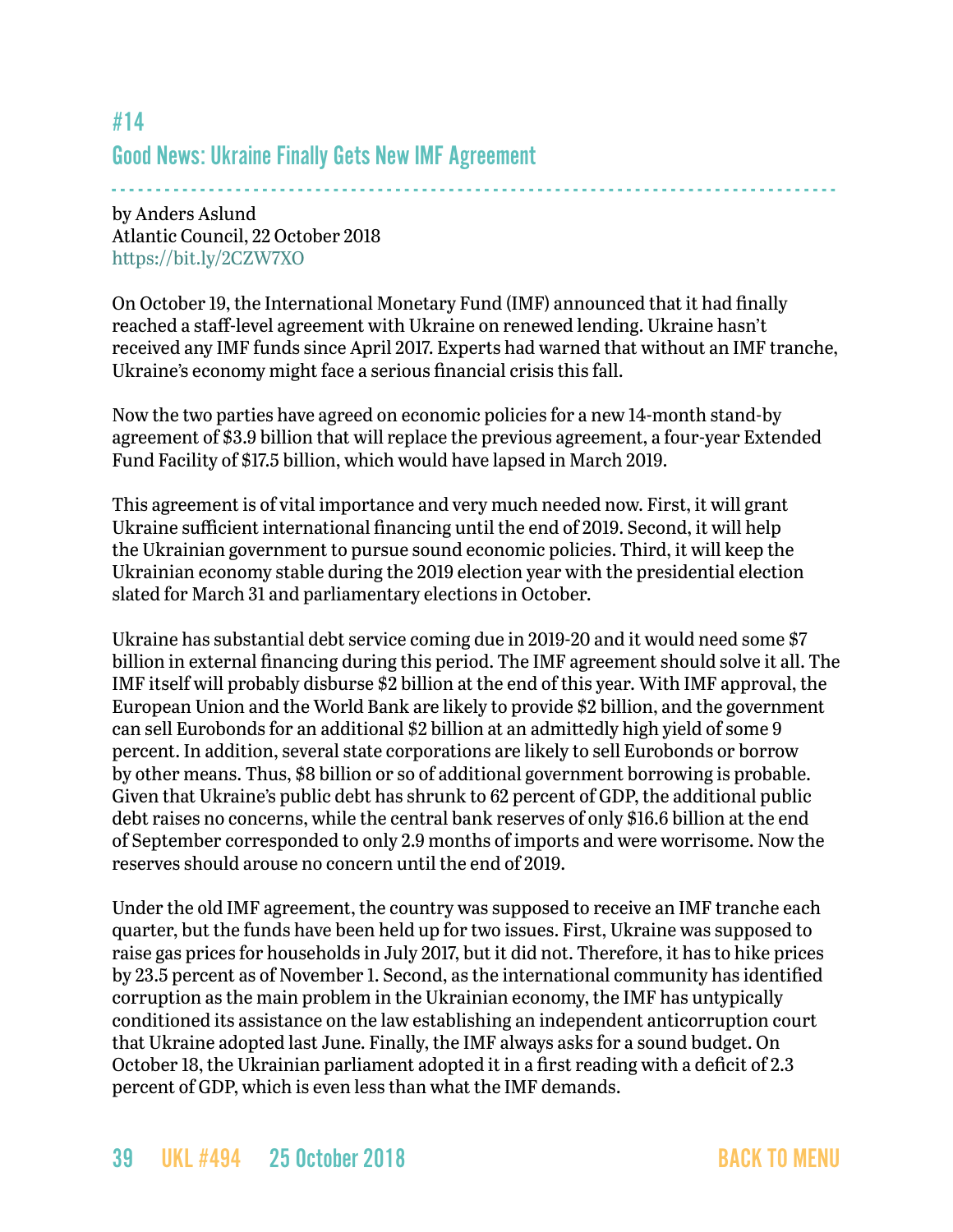Prime Minister Volodymyr Groisman, who has led the negotiations, has been caught between two fronts. On the one hand, President Petro Poroshenko opposed an independent anticorruption court and proposed a lower corporate profit tax that would have undermined the budget. On the other side, opposition leader Yulia Tymoshenko has objected strongly to higher gas prices and threatened a no-confidence vote in Groisman, even if Poroshenko, her main competitor in the presidential election in March, is her main target. Given these uncertainties, the IMF wisely insists on final adoption of the new budget before it disburses any new funds.

In spite of the political turmoil, the IMF appears to have confidence in Ukraine's economic decision makers, Groisman, acting Finance Minister Oksana Markarova, and Chairman of the National Bank of Ukraine Yakiv Smoliy. The NBU has pursued a very conservative monetary policy with an interest rate of 18 percent, while annual inflation is just below 9 percent. The high interest rate has kept the exchange rate surprisingly strong at 28 hryvnia to \$1, in spite of rising emerging market instability.

Ukraine's prior IMF agreement would have lapsed in March 2019, concurrently with the presidential election, which would have been unnecessarily destabilizing. With this new agreement, the IMF offers Ukraine the option of financial stability through both elections.

This is an important step forward for Ukraine that will hopefully reassure investors that Ukraine can maintain macroeconomic stability and thus promote economic growth.

### <span id="page-39-0"></span>#15

### War and Water in the Donbas

- - - - - - - - - - - - - - - - - - - - - - - - - - - - - - - - - - - - - - - - - - - - - - - - - - - - - - - - - - - - - - - - - - - - - - - - - - - - - - - - - by Sophie Lambroschini ZOiS Spotlight, 17 October 2018 <https://bit.ly/2EtZ98h>

*Sophie Lambroschini is a postdoctoral fellow at the [Centre Marc Bloch](https://cmb.hu-berlin.de/)* in Berlin. Her full paper on Voda Donbasu will be presented at the 2018 Danyliw Seminar.

Last spring, a large water pipe that crosses the front line in eastern Ukraine was once again cracked by shelling, shutting down the local water supply. Valery Konovalov, a water engineer and director of the water utility company in Kyiv-controlled Avdiivka, as "responsible boss", took the lead to oversee repairs. As soon as the demining team had cleared the road, he put on a flak jacket and headed out to assess the damage to the pipe. Monitors from the Organisation for Security and Cooperation in Europe (OSCE) had organised so-called mirror patrols to secure the area, with Ukrainian officers and representatives of the separatist territories standing watch during a brief truce.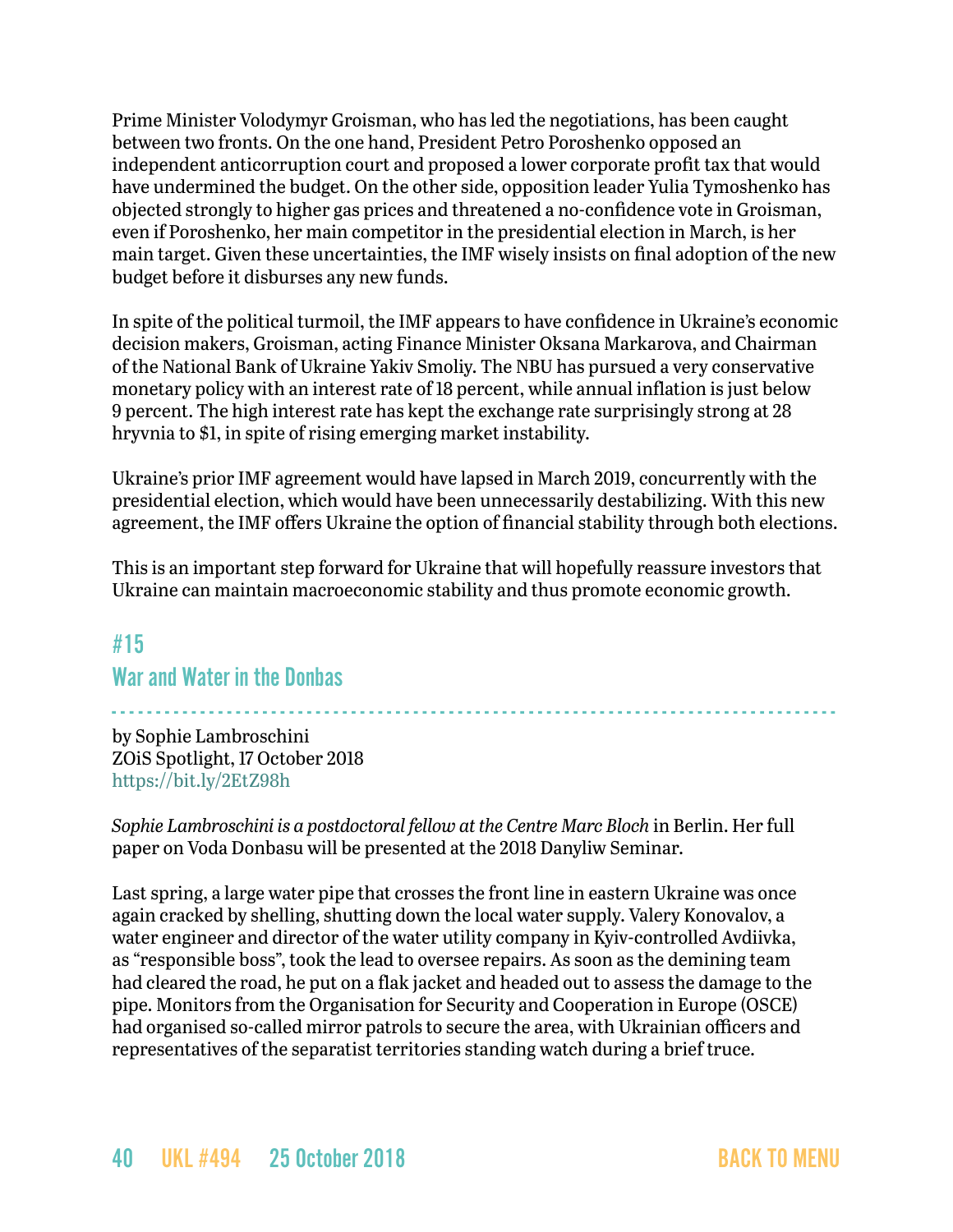Konovalov knew he had little time to carry out the dangerous repairs before shooting started again. Each window of silence between the warring parties can take weeks to negotiate and can hold for just a few hours, as [shelling can resume](http://www.voda.dn.ua/novosti/content-elements/novosti-kompanii) while repairs are still under way. In April, a bus taking technicians home from the Donetsk Filtration Station was hit by small-arms fire. Five employees were injured and the facility was shut down for several days. Some 350,000 people were left dependent on reservoirs and water trucks until the OSCE's monitoring mission could set up secure transport.

From January to September 2018, supply infrastructure was shelled on average almost twice a week, according to the United Nation's [UNICEF](https://www.humanitarianresponse.info/en/operations/ukraine/water-sanitation-and-hygiene) that monitors the situation. Ad hoc crisis management at the political and technical levels has so far averted a major humanitarian crisis, but water management on the front line shows the workings and limitations of cooperation across enemy lines

#### **A legacy of Soviet industrialisation**

Operating at the centre of this hydro-political nexus, Voda Donbasu (VD), or Water of the Donbas, is a municipal public company that is based in separatist-held Donetsk but abides by Ukrainian legislation. It manages and controls the water-distribution facilities straddling the front line. Local water stems from the river Siverskyi Donets, in the north of Kyiv-controlled Donetsk, and flows through a system of channels, filtration stations, and pumps to homes, fields, and factories through Donetsk down to Mariupol on the Azov Sea.

This aging system was last developed in the late 1950s to serve the Soviet metallurgical and energy plants and their company towns. It was passed up for capital investment and modernisation in the post-Soviet decades, when profit-oriented business groups controlled the region. Four years of war have also taken their toll on infrastructure, quality maintenance, and financing.

#### **Maintaining normality as an adaptive strategy**

The 12,000 employees of VD's 30 local subdivisions, who live and work in both Kyivcontrolled and non-government controlled areas, are trying to adapt to the volatile day-to-day conditions in the region. VD captures the complexity of this arrangement: one company operating on both sides of the war as a guarantor of drinking water for 3.8 million people.

Local subdivisions like Konovalov's run the local water distribution for municipal water and heating systems. They maintain quality, carry out maintenance, check household water meters, and collect payment. In Avdiivka, there is a pumping station with a reservoir and, since 2015, a bomb shelter. In the office building, staff have covered the glass panes with foil to protect them against splinters from shelling.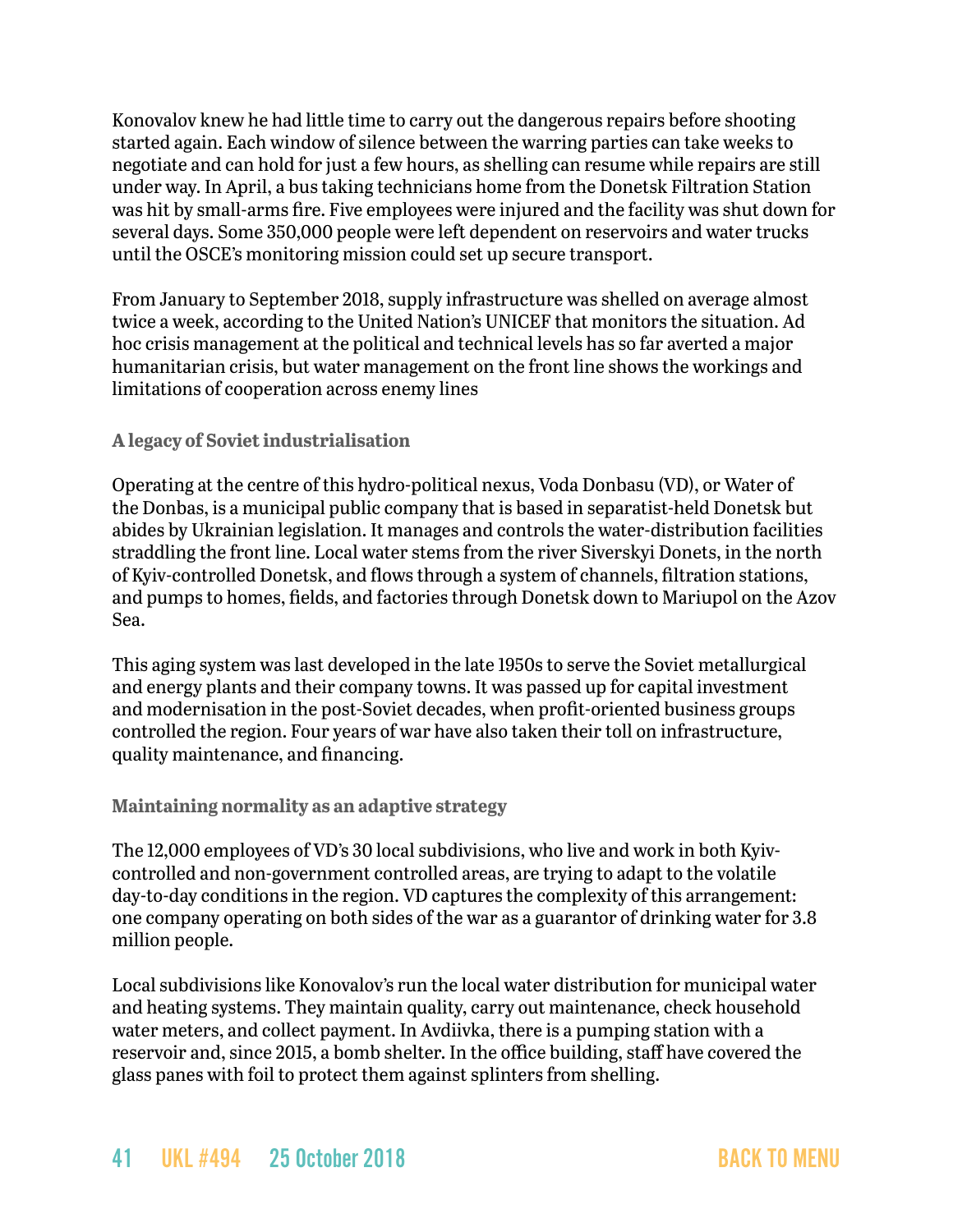Operating on both sides of the front line demands mobility. In interviews, VD managers described how they negotiate long lines at checkpoints to visit the Pokrovsk office, which serves as a second headquarters on the government-controlled side. It can take up to eleven hours to travel from Yasynuvata, on the separatist-held side, to Avdiivka, just 22 kilometres away. Sometimes the managers carry small spare parts across the line—nuts and bolts tailor made in a Donetsk workshop to fit the aging machinery. Monthly board meetings are held between Pokrovsk and Donetsk via an unstable video link.

VD employees explain their reluctance to leave the company—despite the security situation and problems with salary payments—by the obligations they have to their community. This attachment appears particularly strong for those born and bred in the Donbas, who are sometimes sons or daughters in water-management 'dynasties'. Continuing one's daily life as it used to be is a [documented behaviour by people in war](http://www.upenn.edu/pennpress/book/14525.html) an attempt to create a sense of normality out of chaos.

VD's managers claimed in interviews that the interaction between staff on different sides had been little affected by official propaganda or the socio-political alienation caused by the war: 'Being professionals means that we don't let politics [the war] disrupt our work.' The line of contact between government-controlled and non-government controlled areas is perceived more as a complication to be managed than as an actual obstruction for company communication.

#### **The limits of water politics**

From the broader perspective of conflict studies, technocratic cooperation, with its emphasis on standardised solutions and professionalism, is considered to have some peace-building capabilities. However, at another level, VD's operations have become more, rather than less, political. The conflict has overturned VD's economic and management model in particular by broadening its scope of interaction to new actors as a condition for its survival. Whereas the company originally functioned strictly on a local level, its managers now communicate with the Minsk contact group, international donors (Western governments and international organisations that provide chemicals and spare parts), authorities in Kyiv and Donetsk, the OSCE's Special Monitoring Mission to Ukraine, and armed forces.

<span id="page-41-0"></span>Water management in the Donbas shows how the on-the-ground experience of war is more complex than its political narrative. This nuanced picture coincides with [the social](https://www.zois-berlin.de/fileadmin/media/Dateien/ZOiS_Reports/ZOiS_Report_2_2017.pdf)  [environment in the Donbas](https://www.zois-berlin.de/fileadmin/media/Dateien/ZOiS_Reports/ZOiS_Report_2_2017.pdf), where communication across the separation line remains intense, counterbalancing the general trend towards political polarisation. However, the efficiency of this micro-level cooperation is often subordinated to military, political, and geopolitical interests.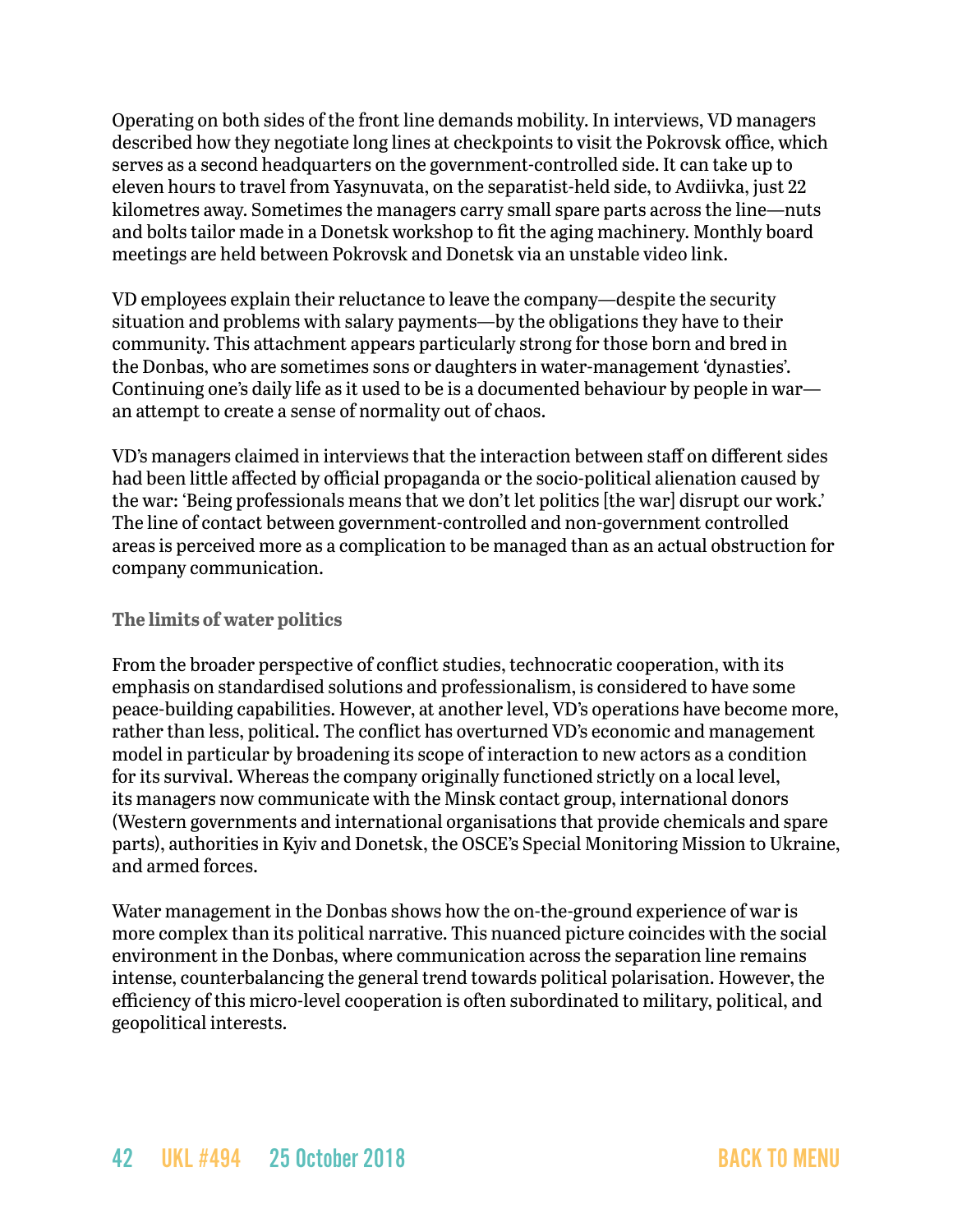# #16 Constantinople Recognizes Kyiv Patriarch Filaret as Church Bishop

- - - - - - - - - - - - - - - - - - - - - - - - - - - - - - - - - - - - - - - - - - - - - - - - - - - - - - - - - - - - - - - - - - - - - - - - - - - - - - - - - by Oleg Sukhov Kyiv Post, 11 October 2018 <https://bit.ly/2IXXuGQ>

The Synod of the Ecumenical Patriarchate of Constantinople on Oct. 11 recognized the legitimacy of bishops of the Kyiv Patriarchate and the Ukrainian Autocephalous Orthodox Church as part of the Constantinople church.

Until this decision, the pro-Ukrainian Kyiv Patriarchate and the Ukrainian Autocephalous Orthodox Church had not been recognized by the 14 official Orthodox churches, while the bishops of the pro-Russian Moscow Patriarchate in Ukraine had. The recognition is an important step towards the creation of an officially recognized independent (autocephalous) Ukrainian Orthodox Church.

The Synod of the Ecumenical Patriarchate of Constantinople said on Oct. 11 it had lifted the anathema, or excommunication, imposed on Filaret, the patriarch of the Kyiv Patriarchate, and on Makariy, metropolitan of the Ukrainian Autocephalous Orthodox Church.

The Synod also approved recognizing the authority of the Constantinople Patriarchate in Ukraine, and canceled its 1686 decision to allow the patriarch of Moscow to appoint metropolitans of Kyiv. The Metropolis of Kyiv had been part of the Constantinople Patriarchate from the Christianization of Kyivan Rus in 988 until 1686.

The Constantinople Patriarchate also created a stavropegion in Kyiv – an entity that comprises churches or monasteries and is subordinated directly to the patriarch, as opposed to local bishops.

Moreover, the Synod approved plans to create an autocephalous (independent) Ukrainian church.

The Kyiv Patriarchate and the Ukrainian Autocephalous Orthodox Church are planning to merge with pro-independence bishops of the Moscow Patriarchate into an independent (autocephalous) Ukrainian church, which is expected to get a tomos — a Synod decree recognizing the independence of the Ukrainian church from the Constantinople church.

"This decision gives us the opportunity to unite with bishops of the Moscow Patriarchate who are willing (to join)," Filaret said on Oct. 11.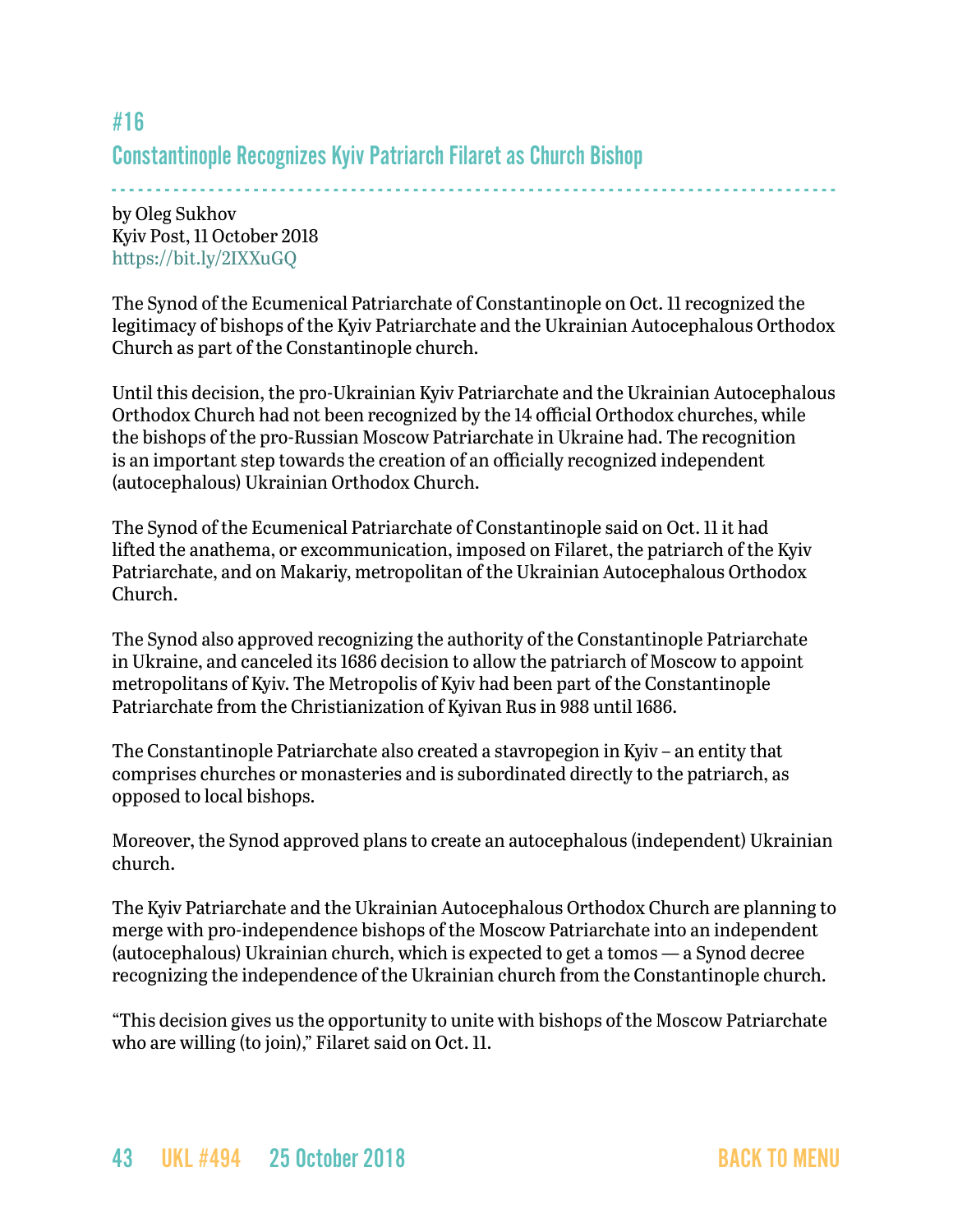He said that the Kyiv Patriarchate, the Ukrainian Autocephalous Orthodox Church and some of the Ukrainian bishops of the Moscow Patriarchate would soon hold a congress to create a united church, and elect their head.

In May Sofroniy, the Moscow Patriarchate's metropolitan of Cherkasy and Kaniv, said that up to 10 out of 53 bishops from the Moscow Patriarchate in Ukraine supported the autocephaly of the Ukrainian church.

Responding to speculation that he would be demoted to a "metropolitan" due to the official recognition, Filaret said he would remain patriarch.

The Constantinople Patriarchate also appealed "to all sides involved to avoid the appropriation of churches, monasteries and other properties, as well as every other act of violence and retaliation, so that the peace and love of Christ may prevail." One of the issues under discussion is whether the new Ukrainian church will acquire Moscow Patriarchate property in the country, and whether it will cause confrontation and violent protests. Filaret said that after the creation of an independent Ukrainian church Moscow Patriarchate bishops would still have a right to serve in Ukraine but would have no right to call themselves a "Ukrainian church."

"Moscow wants a conflict, and we — Ukrainians — don't want it," he added.

"God has seen the Ukrainian people's struggle for independence," Ukrainian President Petro Poroshenko said, commenting on the Constantinople church's decision on Oct. 11. "He has heard our prayers and appreciated our work. He made sure that his Holiness Ecumenical Patriarch Bartholomew and the Synod of the Constantinople Patriarchate told us 'yes'."

In contrast, the Moscow Patriarchate called the Constantinople church's decision "catastrophic" and warned that something "terrible" would begin.

Representatives of the Russian Orthodox Church said it would have to terminate relations with the Constantinople Patriarchate, and also called for the excommunication of Ecumenical Patriarch Bartholomew.

On Sept. 7, the Constantinople Patriarchate appointed two exarchs, or ambassadors, in Kyiv as efforts to create an independent Ukrainian church began to gain pace.

Filaret was defrocked by the Russian Orthodox Church in 1992 and excommunicated by the Moscow Patriarchate in 1997. He later appealed to the patriarch of Constantinople to cancel the excommunication.

He co-founded the Kyiv Patriarchate in 1992 and became the patriarch of Kyiv in 1995.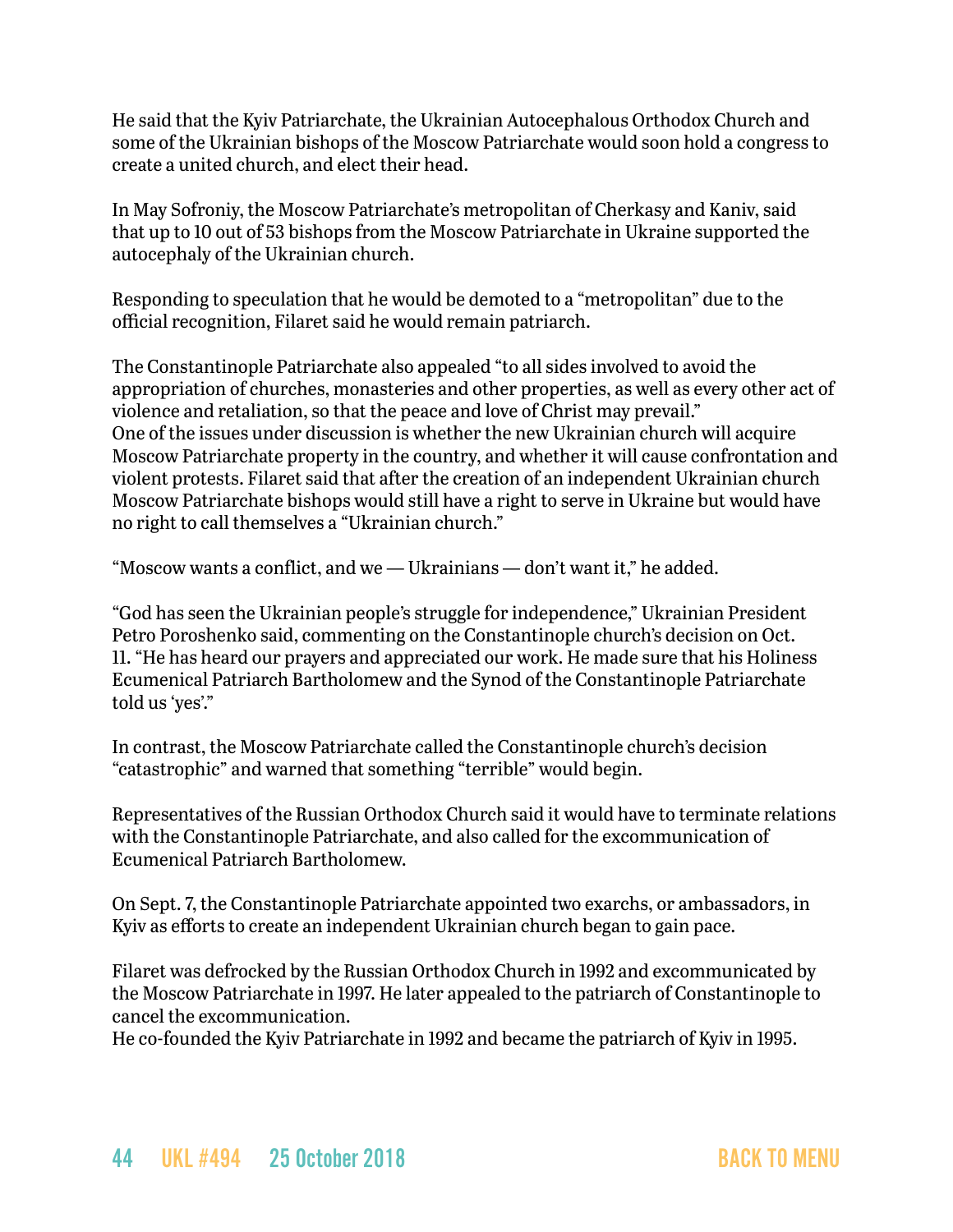Filaret was the metropolitan of Kyiv as part of the Moscow Patriarchate in 1968 to 1992. He was also the locum tenens, or acting head, of the Russian Orthodox Church and a competitor for the job of the patriarch of Moscow in 1990.

The Ukrainian Autocephalous Orthodox Church was founded in 1919 during the brief period of Ukraine's independence after the collapse of the Russian Empire. In 1991 the Ukrainian Orthodox Church of the Moscow Patriarchate declared its independence from Moscow for the first time, but later most Ukrainian bishops revoked their signatures from the declaration.

The Ukrainian Orthodox Church of the Moscow Patriarchate has more than 12,000 parishes in Ukraine, while the Kyiv Patriarchate has about 5,000 parishes, and the Ukrainian Autocephalous Orthodox Church has about 2,000 parishes.

The popularity of the Kyiv Patriarchate has increased since Russia launched its war against Ukraine in 2014, and some parishes have switched from the Moscow Patriarchate to the Kyiv Patriarchate.

The Ukrainian Greek Catholic Church, which is part of the Roman Catholic Church, has more than 3,000 parishes, mostly in Western Ukraine.

## #17

Patriarch Kirill's 'Fatal Inability to Compromise' Costing Russia Influence Abroad, 'Nezavisimaya Gazeta' Says

by Paul Goble Windows on Eurasia, 22 October 2018 <https://bit.ly/2z3IiTR>

The Moscow Patriarchate's "categorical" unwillingness to reach any compromise with its opponents may make some Russians happy, the editors of Nezavisimaya gazeta say; but its approach under Patriarch Kirill not only violates Christian principles but undermines the possibility of maintaining Russian influence in churches abroad.

- - - - - - - - - - - - - - - - - - - - - - - - - - - - - - - - - - - - - - - - - - - - - - - - - - - - - - - - - - - - - - - - - - - - - - - - - - - - - - - - - -

Kirill and his church have often been criticized by commentators who follow church affairs for rigidity even as others denounce him and it for contacts with the Vatican and the ecumenical movement, but this lead article shows that such criticism is spreading to more mainstream outlets and that in turn may mean that Kirill's position is at increasing risk.

According to the editors, the Russian church in the current crisis over Ukrainian autocephaly has shown "a fatal inability to compromise," even as its opponents have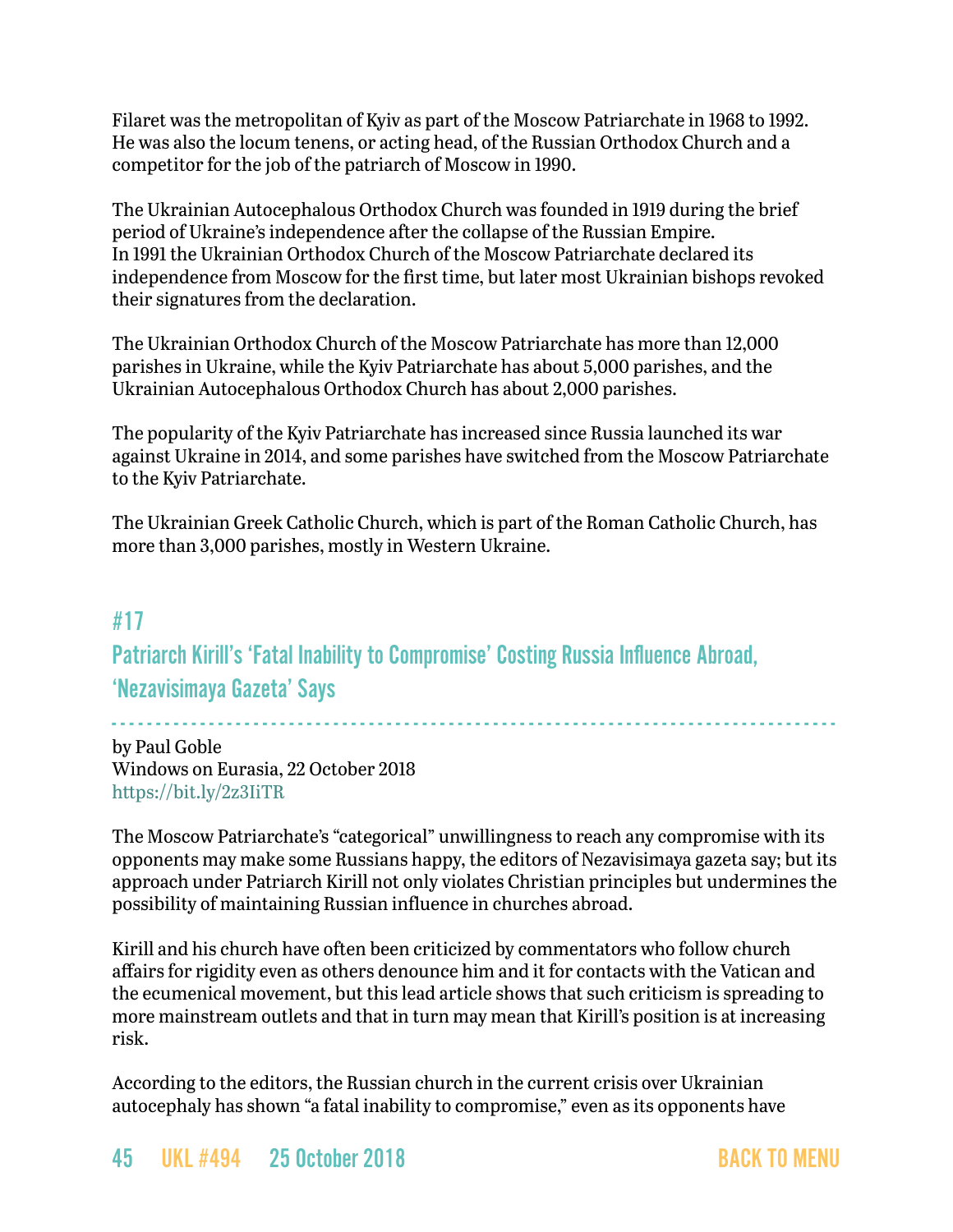outmaneuvered it at every turn. As a result, they say, Moscow can no longer count on its usual allies and is losing influence everywhere.

The most recent example of this, Nezavisimaya gazeta says, is Moscow's decision to break with Constantinople, an action that Constantinople didn't reciprocate and that few of Moscow's alliesfollowed, thus making Kirill's move not only an empty gesture but one that highlights Moscow's isolation and limits its ability to move forward.

But this is hardly the only such case, the paper continues. Last December, Moscow didn't know how to respond in a useful way to feelers from Kyiv seeking a compromise and the consequence was that the Ukrainian political authorities and the Orthodox there have moved toward independence from Moscow.

And in an example of "the big being reflected in the small," the Moscow Patriarchate banned from further service a Minsk priest who photographed Patriarch Kirill's limousine, saying that he was working for Constantinople. By so doing, the paper says, the Moscow Patriarchate got unanimity but only at the price of losing an interlocutor and the media war.

"The Russian Orthodox Church keeps stressing its unity with Russian society" to justify its approach, the paper says; but "the mission of the church" which is to find compromise and to turn the other cheek is otherwise. Unfortunately, Kirill only wants to talk about the defense of his "'canonical territory'" and "expel from its ranks 'the fifth column.'"

Such an approach only guarantees that Moscow's church and thus Moscow itself will lose "even more" in the future.

# #18 The Crisis in the Orthodox Church and the Battle for Slavic History

- - - - - - - - - - - - - - - - - - - - - - - - - - - - - - - - - - - - - - - - - - - - - - - - - - - - - - - - - - - - - - - - - - - - - - - - - - - - - - - - - -

by Christopher Stroop Moscow Times, October 17. <https://bit.ly/2PoRfRR>

*Christopher Stroop holds a Ph.D. in modern Russian history and the humanities from Stanford University and is currently a senior research associate with the Postsecular Conflicts project at the University of Innsbruck.* 

On Oct. 11, the Ecumenical Patriarchate of Constantinople, "first among equals" in the Orthodox Christian world, decreed the Ukrainian Orthodox Church, Kiev Patriarchate, and the Ukrainian Autocephalous Orthodox Church to be canonical, or legitimate.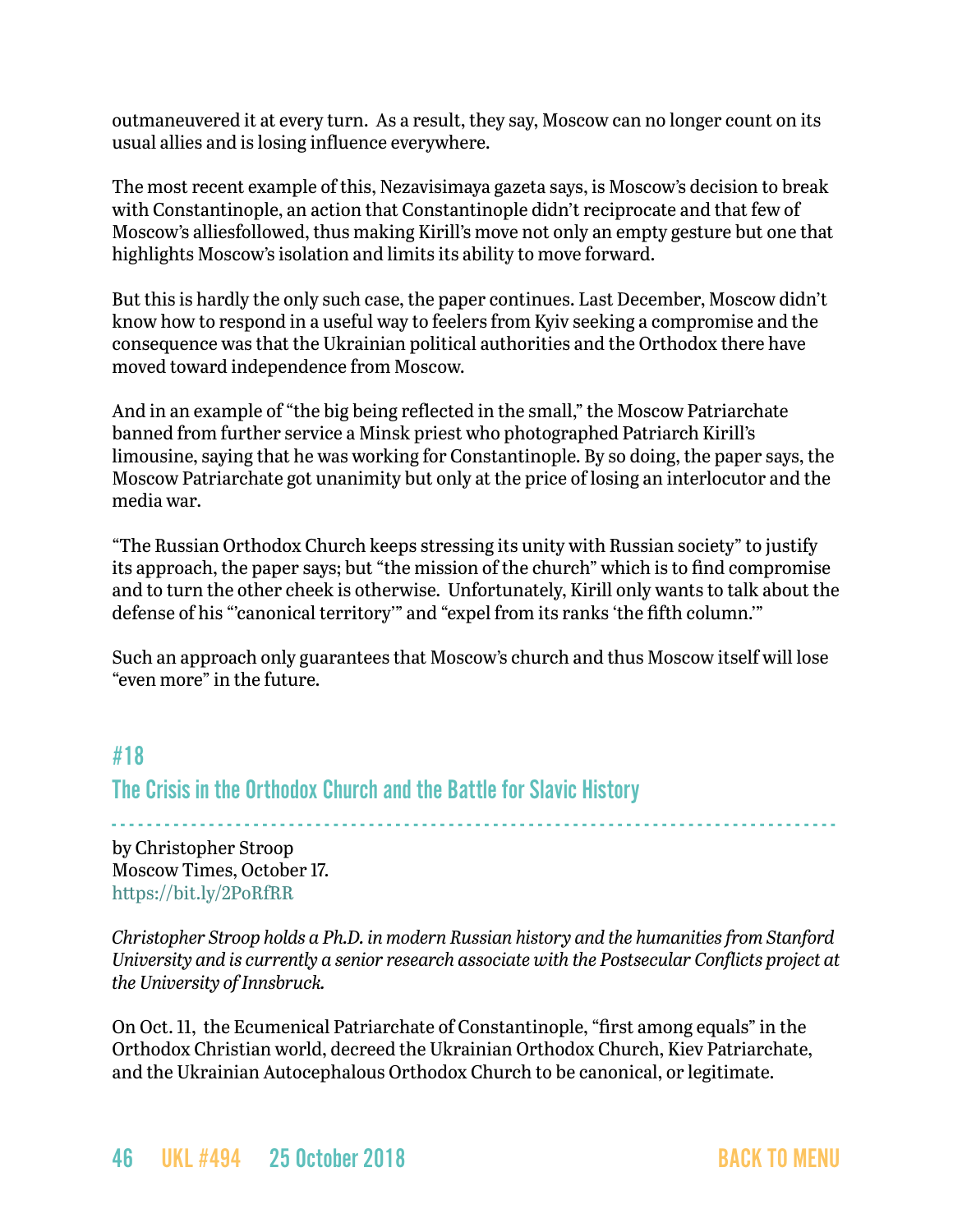The move is a step on the road to the granting of autocephaly, or independence, to Ukrainian Orthodox Christians, allowing them to manage their own affairs without the oversight of the Moscow Patriarchate, which presides over the only Ukrainian Orthodox Church previously recognized as canonical.

Predictably, Russian reactions to the decision of Patriarch Bartholomew I and the Ecumenical Patriarchate's Synod came swiftly. The Russian Orthodox Church, Moscow Patriarchate, which quickly called a synodal meeting of its own, cut ecclesiastical ties with Constantinople, blaming it for the "schism."

President Vladimir Putin's spokesperson, Dmitry Peskov, invoked rhetoric associated with Russia's intervention in Ukraine's Donbas region and the 2014 annexation of the Crimean peninsula.

In a clear implicit threat of violence — though he himself insisted Russia would rely only on political and diplomatic means to resolve the situation — Peskov said:

"In the event that the events which are developing take the course of illegal activities, then of course, just as Russia defends the interests of Russians and Russian speakers — and Putin has spoken about this many times—Russia will defend the interests of the Orthodox."

Why such a heated response from Moscow? To be sure, Putin is afraid of losing power in an area he regards as Russia's sphere of influence, and of seeing Russia's power diluted in the Orthodox world. There, aggression in pursuit of influence vis-à-vis Constantinople has led to the isolation of the ROC, some of whose priests and hierarchs have been denied Greek visas they sought in order to make pilgrimages to Mount Athos.

The Moscow Patriarchate would certainly prefer to claim jurisdiction over the almost 30 million Ukrainians whose religious affiliations are distributed among the Ukrainian Orthodox Church, Moscow Patriarchate, the Kiev Patriarchate, the Ukrainian Autocephalous Orthodox Church, or who identify simply as Orthodox. And they have reason to be concerned the 12.8 percent of the population that professes loyalty to the Moscow Patriarchate may decline.

Both the Kremlin and the ROC leadership would prefer to be able to effectively exercise discipline over Orthodox clergy in Ukraine. This issue, embodied in the refusal of UOC-MP Metropolitan Onufryi to stand when the Ukrainian parliament honored Ukraine's soldiers fighting in the conflict in Donbas, may have contributed to the erosion of the ROC's position in Ukraine.

Trust in Russian Orthodox Patriarch Kirill has fallen precipitously from 44.4 percent to 15.3 percent over the last eight years, according to the Razumkov Center. It should be noted, however, that Metropolitan Onufryi's trust has held steady at around 31-32 percent of the Ukrainian population.